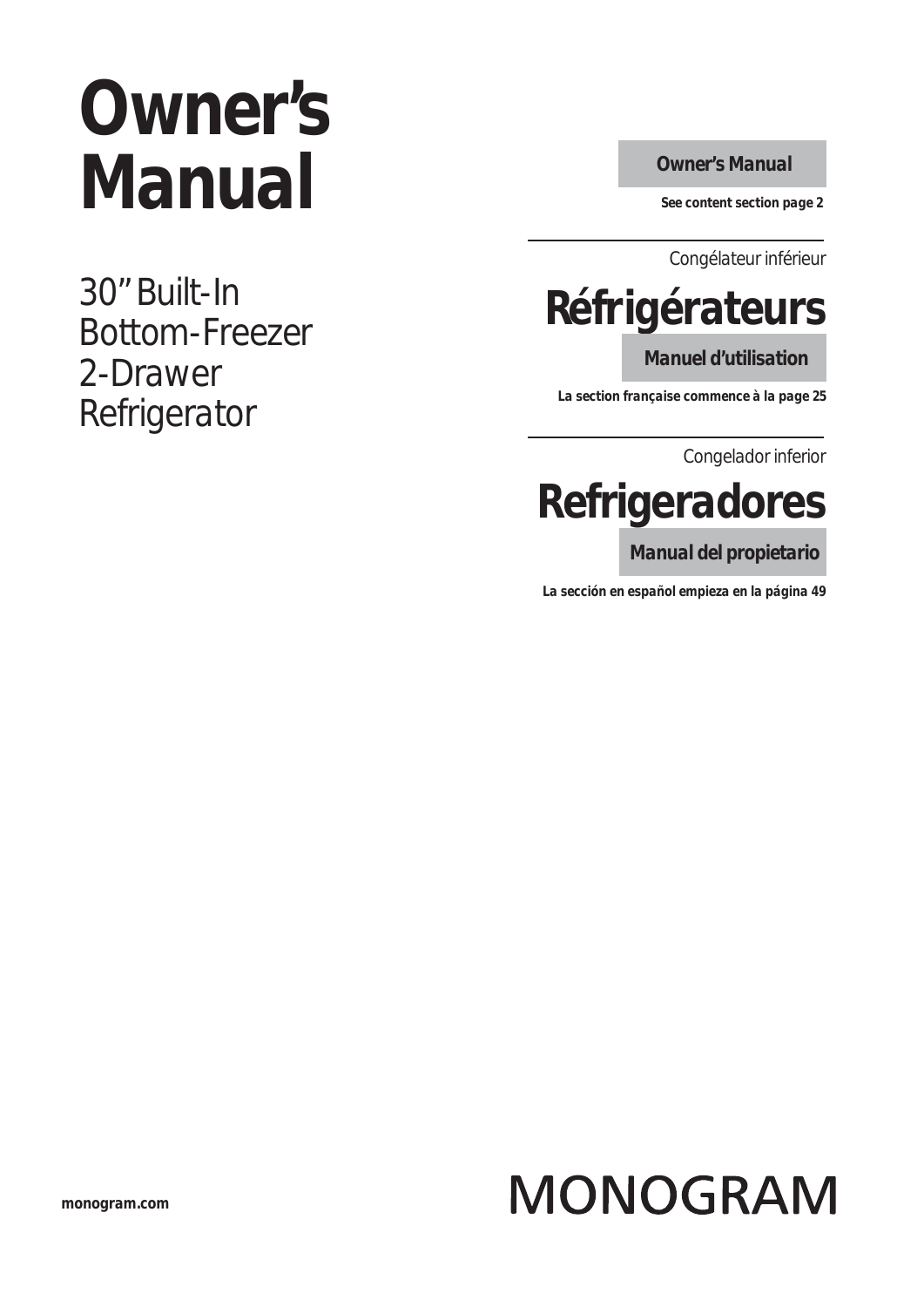## Consumer Information

*30" Bottom-Freezer*

#### *Introduction*<br>*Introduction* planning flovibility Whather you choose it for its purity of design or the assiduous details you will fin planning flexibility. Whether you chose it for its purity of design or the assiduous details, you will find that your Monogram Refrigerator's superior blend of form and function will delight you for years to come.

The information on the following pages will help you operate and maintain your Refrigerator properly.

If you have any other questions, visit our Website at: **monogram.com** In Canada**: monogram.ca**

#### *Contents* **Consumer Services**

| UUTILUTILJ |  |  |  |
|------------|--|--|--|
|            |  |  |  |
|            |  |  |  |

| Important Phone Numbers  23<br>Model and Serial Numbers3<br>State of California Water |
|---------------------------------------------------------------------------------------|
| Care and Cleaning                                                                     |

#### **Operating Instructions**

| Preparation |
|-------------|
|             |
|             |

## *Before using your refrigerator*

Read this manual carefully. It is intended to help you operate and maintain your new refrigerator properly.

Keep it handy for answers to your questions.

If you don't understand something or need more help, there is a list of toll-free consumer service numbers included in the back section of this manual.

#### **OR**

Visit our Website at: **monogram.com**  In Canada**: monogram.ca**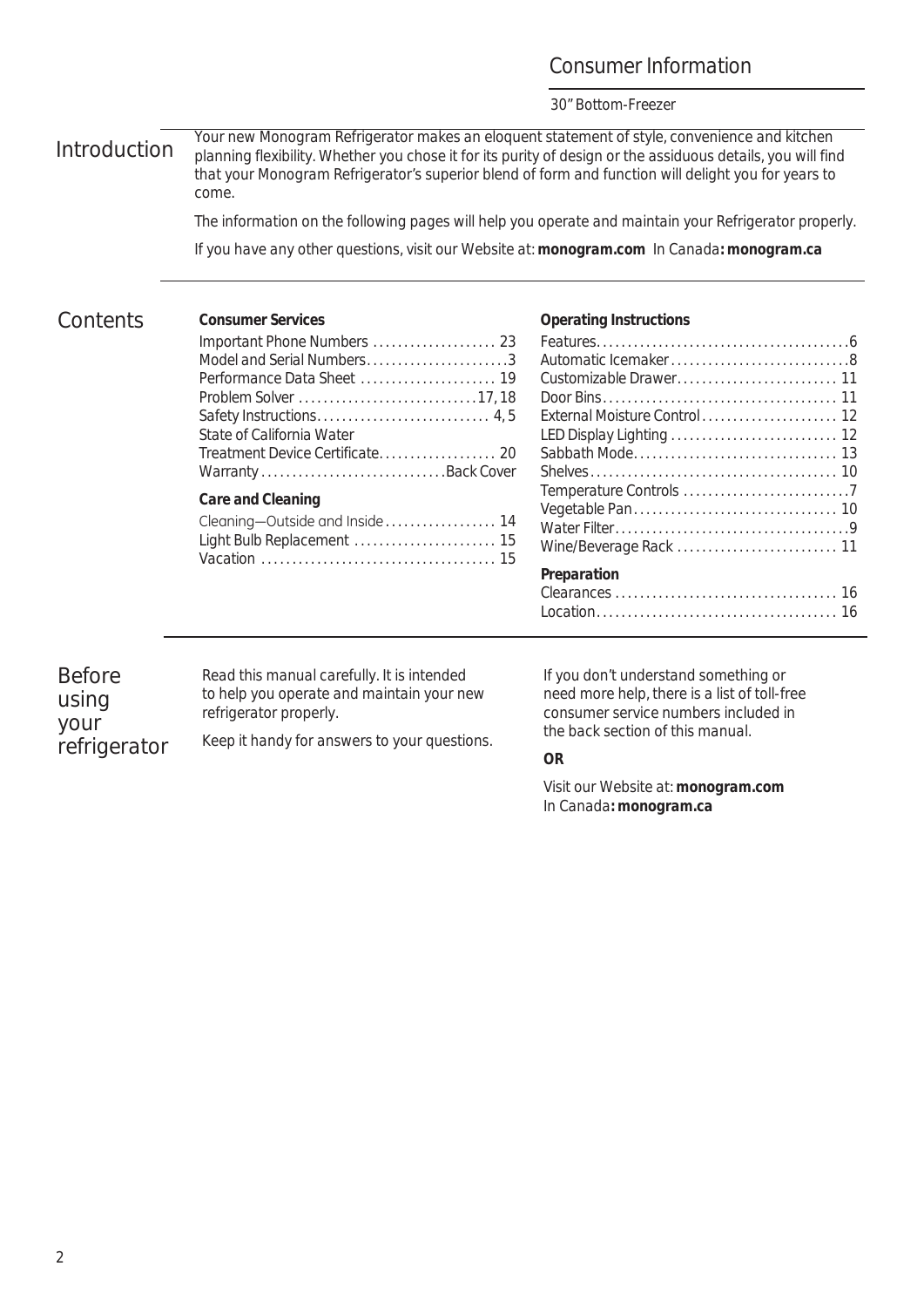## Consumer Information

|                                                 |                                                                                                                                                                               | 30" Bottom-Freezer                                                                                                       |
|-------------------------------------------------|-------------------------------------------------------------------------------------------------------------------------------------------------------------------------------|--------------------------------------------------------------------------------------------------------------------------|
| Write<br>down the<br>model                      | You'll see them on a label inside the fresh food<br>compartment, below the vegetable pan.                                                                                     | Before sending in this card, please write these<br>numbers here:                                                         |
| & serial<br>numbers                             |                                                                                                                                                                               | Model Number                                                                                                             |
|                                                 |                                                                                                                                                                               | Serial Number                                                                                                            |
|                                                 |                                                                                                                                                                               | Use these numbers in any correspondence or<br>service calls concerning your refrigerator.                                |
| If you<br>received a<br>damaged<br>refrigerator | The warranty does not cover damage caused<br>after delivery.                                                                                                                  | Immediately contact the dealer (or builder) that<br>sold you the refrigerator.                                           |
| Save time<br>& money                            | Before you request service, check the Problem<br>Solver in the back of this manual.                                                                                           | It lists causes of minor operating problems that<br>you can correct yourself.                                            |
| If you<br>need                                  | To obtain service, see the Consumer Services<br>page in the back of this manual.                                                                                              |                                                                                                                          |
| service                                         | We're proud of our service and want you to be<br>pleased. If for some reason you are not happy<br>with the service you receive, here are steps to<br>follow for further help. |                                                                                                                          |
|                                                 | FIRST, contact the people who serviced your<br>appliance. Explain why you are not pleased.<br>In most cases, this will solve the problem.                                     |                                                                                                                          |
|                                                 | NEXT, if you are still not pleased, write all<br>the details-including your phone number-to:                                                                                  |                                                                                                                          |
|                                                 | Manager, Customer Relations<br><b>GE Appliances</b><br>Appliance Park<br>Louisville, KY 40225                                                                                 | In Canada:<br>Director, Consumer Relations<br>MC Commercial Inc<br>Suite 310, 1 Factory Lane<br>Moncton, N.B.<br>E1C 9M3 |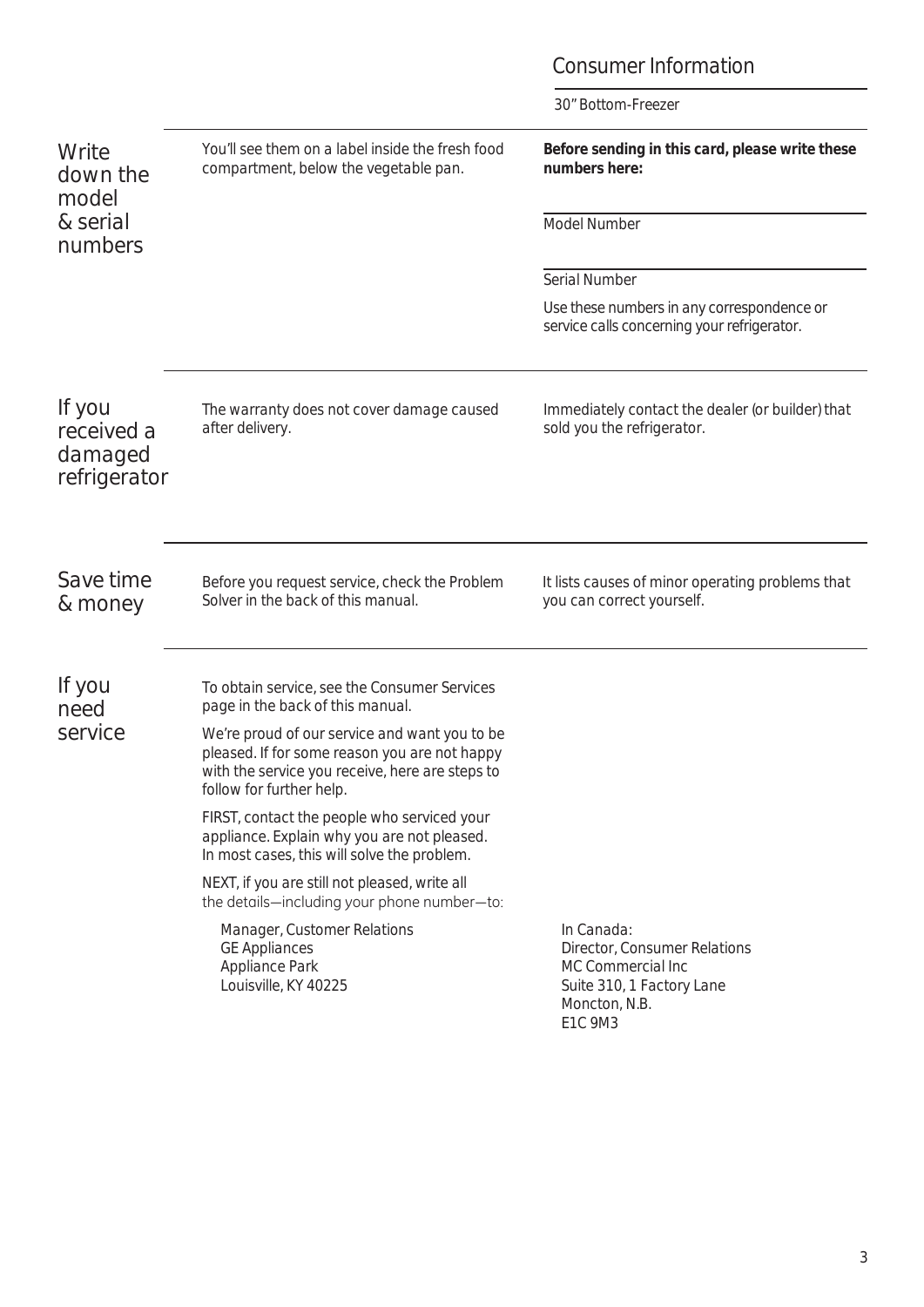## IMPORTANT SAFFTY INSTRUCTIONS

# *READ AND SAVE THESE INSTRUCTIONS*

## **REFRIGERATOR SAFETY INFORMATION**

**A** This is the safety alert symbol. This symbol alerts you to potential hazards that can kill or hurt you and others. All safety messages will follow the safety alert symbol and the word "DANGER", "WARNING", or "CAUTION". These words are defined as: Indicates a hazardous situation which, if not avoided, **will** result in death or serious injury. Indicates a hazardous situation which, if not avoided, **could** result in death or serious injury. Indicates a hazardous situation which, if not avoided, **could** result in minor or moderate injury. **WARNING DANGER A** CAUTION

## **IMPORTANT SAFETY INSTRUCTIONS**

 To reduce the risk of fire, explosion, electric shock, or injury when using your refrigerator follow these basic safety precautions:

- This refrigerator must be properly installed in accordance with the Installation Instructions before it is used.
- Unplug the refrigerator before making repairs, replacing a light bulb, or cleaning. **Note:** Power to the refrigerator cannot be disconnected by
- any setting on the control panel. **Note:** Repairs must be performed by a qualified Service Professional.
- Do not try to replace a burned-out LED light. An authorized technician will need to replace the LED lights.
- Replace all parts and panels before operating.
- Do not store or use gasoline or other flammable vapors and liquids in the vicinity of this or any other appliance.
- **Because of potential safety hazards under certain** conditions, we strongly recommend against the use of an extension cord. However, if you must use an extension cord, it is absolutely necessary that it be a UL-listed (in the United States) or a CSA certified (in Canada), 3-wire grounding type appliance extension cord having a grounding type plug and outlet and that the electrical rating of the cord be 15 amperes (minimum) and 120 volts.
- Do not allow children to climb, stand or hang on the door bins in the refrigerator. They could damage the refrigerator and seriously injure themselves.

## **State of California Proposition 65 Warnings:**

**WARNING** This product contains one or more chemicals known to the State of California to cause cancer and birth defects or other reproductive harm.

## **A** CAUTION

**WARNING**

## **IMPORTANT SAFETY INSTRUCTIONS**

 To reduce the risk of injury when using your refrigerator, follow these basic safety precautions.

- $\Box$  Do not clean glass shelves or covers with warm water when they are cold. Glass shelves and covers may break if exposed to sudden temperature changes or impact, such as bumping or dropping. Tempered glass is designed to shatter into many small pieces if it breaks.
- $\blacksquare$  Keep fingers out of the "pinch point" areas; clearances between the doors and between the doors and cabinet are necessarily small. Be careful closing doors when children are in the area.
- Do not touch the cold surfaces in the freezer compartment when hands are damp or wet, skin may stick to these extremely cold surfaces.
- Do not refreeze frozen foods which have thawed completely.
- $\blacksquare$  In refrigerators with automatic icemakers, avoid contact with the moving parts of the ejector mechanism, or with the heating element that releases the cubes. Do not place fingers or hands on the automatic ice making mechanism while the refrigerator is plugged in.

## **INSTALLATION**

## **A** WARNING WExplosion Hazard.

Keep flammable materials and vapors, such as gasoline, away from refrigerator. Failure to do so can result in fire, explosion, or death.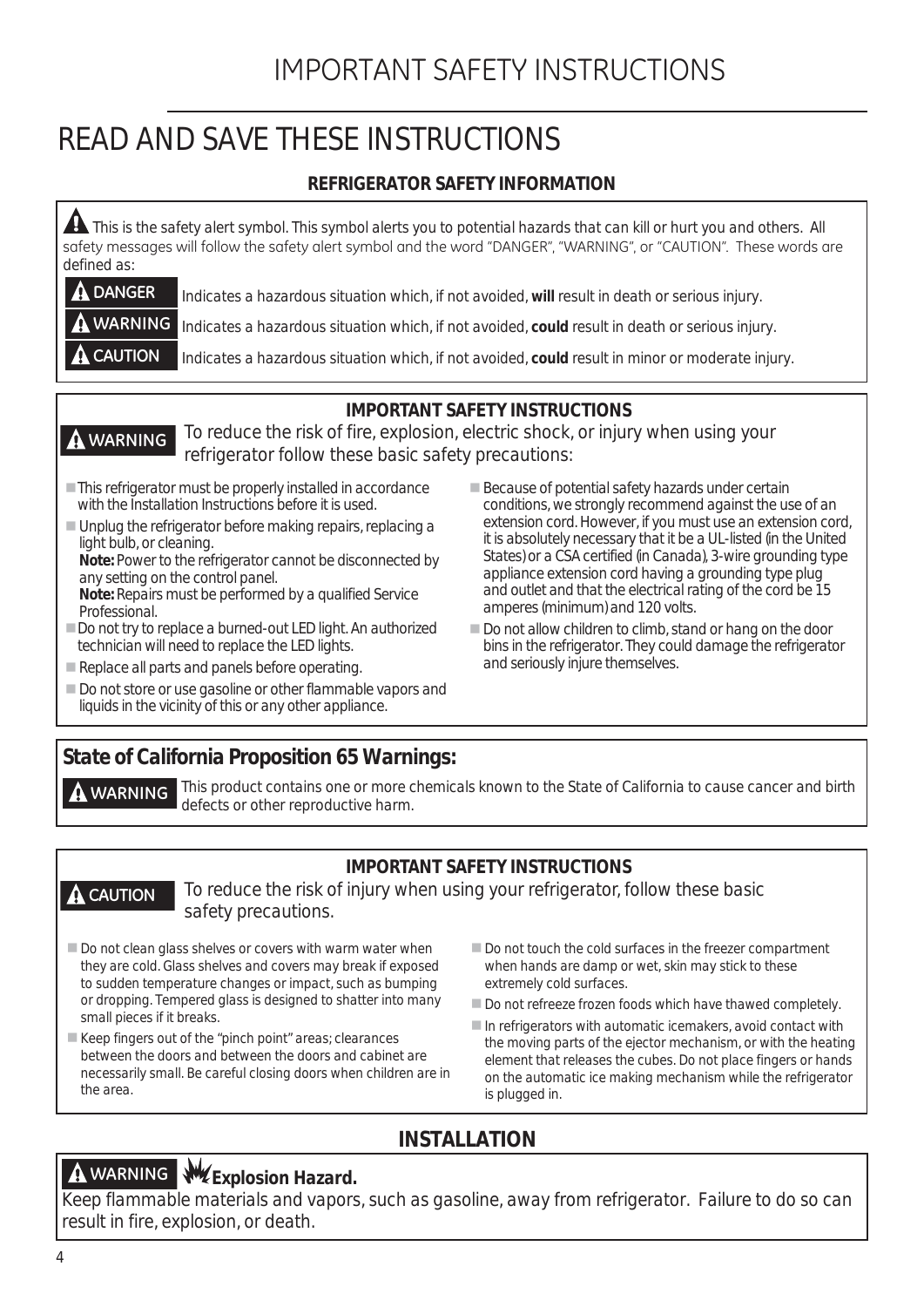## **CONNECTING ELECTRICITY**

# **WARNING Electrical Shock Hazard.**

Plug into a grounded 3-prong outlet

Do not remove the ground prong

Do not use an adapter

Failure to follow these instructions can result in death, fire, or electrical shock.



#### **Do not, under any circumstances, cut or remove the third (ground) prong from the power cord. For personal safety, this appliance must be properly grounded.**

The power cord of this appliance is equipped with a 3-prong (grounding) plug which mates with a standard 3-prong (grounding) wall outlet to minimize the possibility of electric shock hazard from this appliance.

Have the wall outlet and circuit checked by a qualified electrician to make sure the outlet is properly grounded.

Where a standard 2-prong wall outlet is encountered, it is your personal responsibility and obligation to have it replaced with a properly grounded 3-prong wall outlet. Do not use an adapter.

The refrigerator should always be plugged into its own individual electrical outlet which has a voltage rating that matches the rating plate.

A 115 Volt AC, 60 Hz, 15- or 20-amp fused, grounded electrical supply is required. This provides the best performance and also prevents overloading house wiring circuits which could cause a fire hazard from overheated wires.

Never unplug your refrigerator by pulling on the power cord. Always grip plug firmly and pull straight out from the outlet.

Repair or replace immediately all power cords that have become frayed or otherwise damaged. Do not use a cord that shows cracks or abrasion damage along its length or at either end.

When moving the refrigerator away from the wall, be careful not to roll over or damage the power cord.

## **PROPER DISPOSAL OF YOUR OLD REFRIGERATOR**

## **WARNING Suffocation and child entrapment hazard.**

Remove fresh-food and freezer doors from the refrigerator, prior to disposal. Failure to do so can result in child entrapment which can lead to death or brain damage.

## **IMPORTANT:**



Child entrapment and suffocation are not problems of the past. Junked or abandoned refrigerators are still dangerous even if they will sit for "just a few days." If you are getting rid of your old refrigerator, please follow the instructions below to help prevent accidents.

#### **Before You Throw Away Your Old Refrigerator:**

- Take off the door/drawers.
- Leave the shelves in place so that children may not easily climb inside.

## **REFRIGERANTS**

All refrigeration products contain refrigerants, which under federal law must be removed prior to product disposal. If you are getting rid of an old refrigeration product, check with the company handling the disposal about what to do.

## **WARNING R600a Refrigerant**

**This appliance contains isobutane refrigerant, R600a, a natural gas with high environmental compatibility. However it is also combustible. Please adhere to the warnings below:**

**1)** When handling, installing and operating the appliance, care should be taken to avoid damage to the refrigerant tubing.

- **2)** Servicing shall be performed by factory-authorized service personnel and component parts shall be replaced with manufacturer-authorized replacement components.
- **3**) Refrigeration products contain refrigerants, which under federal law must be removed prior to product disposal.
- **4)** Keep ventilation openings in the appliance enclosures or in the built-in structure clear of obstruction.
- **5)** Do not use mechanical devices or other means to accelerate the defrosting process.
- **6)** Do not damage refrigerant circuit.
- **7)** Do not use electrical appliances inside the food storage compartment of the appliance.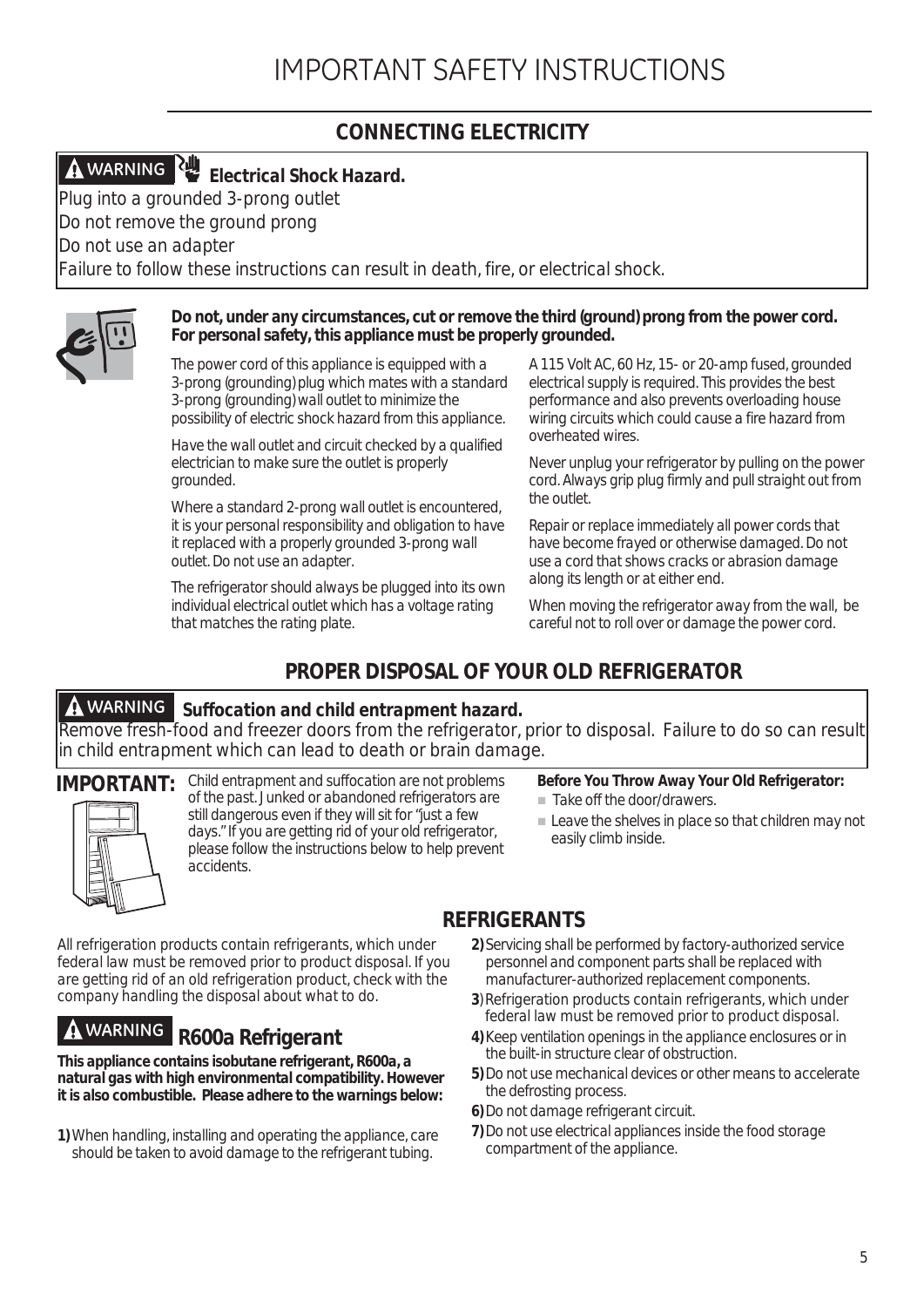Features

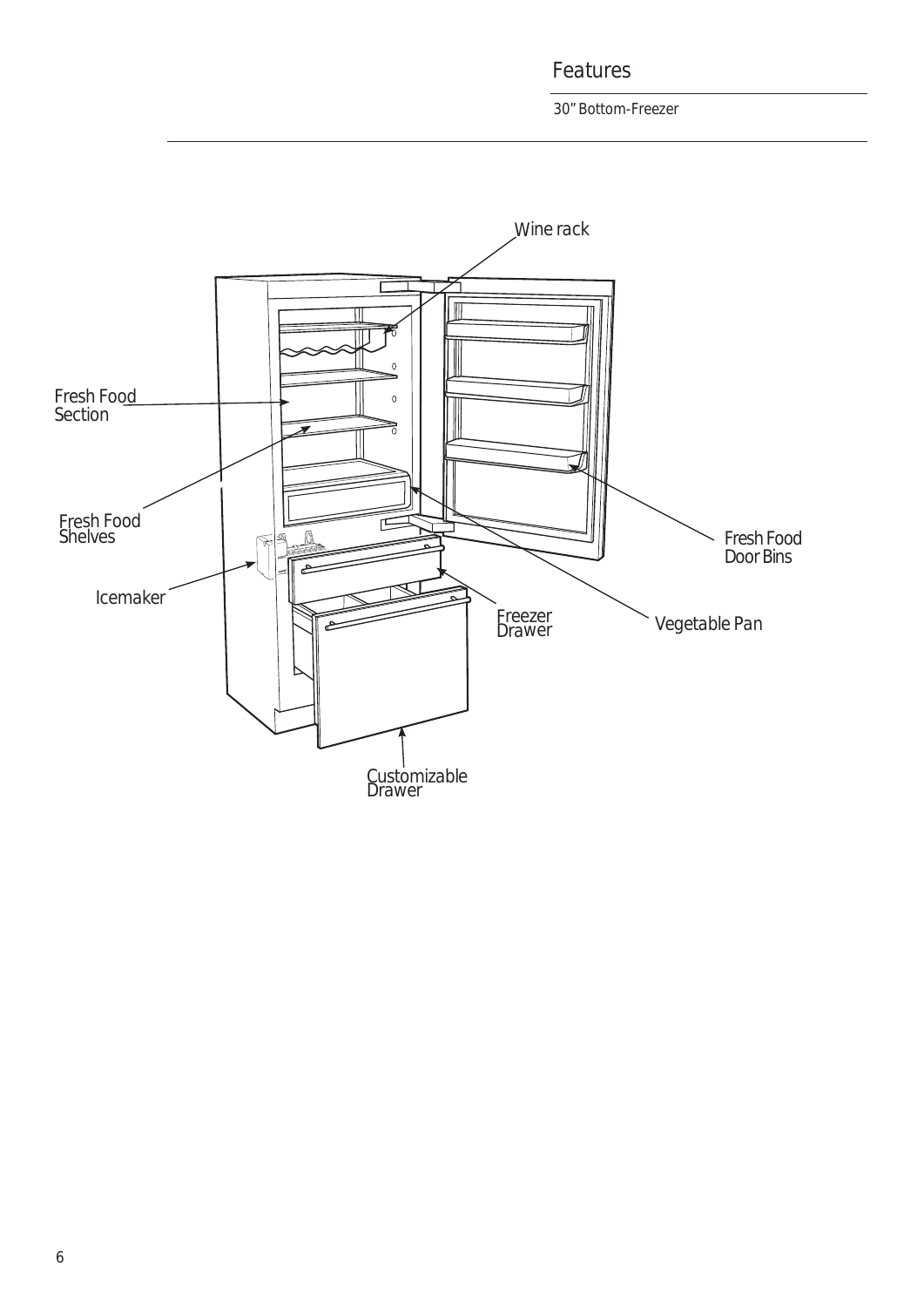## Temperature Controls

*30" Bottom-Freezer*



**Fresh Food – Solid Door Unit**



**Fresh Food – Glass Door Unit**

*Temperature controls*

**The temperature display shows the actual temperature of the fresh-food compartment, freezer drawer or customizable drawer** when each one is selected by toggling the Zone indicator. The actual temperature will vary from the set temperature based on factors such as frequency of door openings, amount of food, defrost cycling and room temperature.

**NOTE:** Frequent door openings or doors left open for periods of time may increase the internal temperature of the compartments temporarily.

**To turn off the cooling system,** toggle the **ZONE** indicator to the fresh-food mode. Press the plus **(+)** pad until the display shows **OFF**.

**To turn the cooling system on,** toggle the **ZONE** indicator to the fresh-food mode and press the minus **(–)** pad until the desired temperature is displayed. The preset temperature of 0°F for the freezer or 37°F for the fresh-food unit will appear in the display.

**To check the current temperature setting for a compartment,** press the plus **(+)** or minus **(–)** pad once. After 5 seconds, the display will return to the actual temperature.

| ZONE |
|------|
|------|





**Lower Drawer – Customizable**

**To change the temperature settings,** press the plus **(+)** or minus **(–)** pad for each increment to the desired temperature set point. Allow 24 hours for the unit to reach the temperature you have set.

| <b>Temperature Ranges</b> |  |
|---------------------------|--|
|                           |  |

|                   | Low                    | High                           |
|-------------------|------------------------|--------------------------------|
| Fresh Food        | 34°F                   | 46°F                           |
|                   | $1^{\circ}$ C          | 8°C                            |
| Freezer<br>Drawer | 6°F<br>$-21^{\circ}$ C | $+6^\circ$ F<br>$-14\degree$ C |
|                   |                        |                                |

#### **Customizable Drawer Temperature Ranges**

|         | Low             | High            |
|---------|-----------------|-----------------|
| Freezer | -6°F            | $+6°$ F         |
|         | $-21^{\circ}$ C | $-14^{\circ}$ C |
| Chill   | $34^{\circ}F$   | $46^{\circ}$ F  |
|         | $1^{\circ}$ C   | $8^{\circ}$ C   |
| Wine    | $40^{\circ}$ F  | $55^{\circ}$ F  |
|         | $4^{\circ}$ C   | $13^{\circ}$ C  |

**NOTE:** Setting the controls to **OFF** stops cooling, but **does not** shut off electrical power to the unit. All readings in °C will be rounded.

*Changing display temperatures from °F to °C*

To change the temperature display between Fahrenheit and Celsius, press both the plus **(+)**  and minus **(–)** pads for 5 seconds.

*Alarm* **To turn the Alarm feature on**, press and hold the **ALARM** button for 3 seconds. **ALARM** will be underlined when active. To turn off, press and hold the **ALARM** button for 3 seconds. The underline will disappear.

When the **ALARM**  is active, the alarm will flash and beep if you keep the door open for more than 2 minutes.

ALARM FILTER LOCK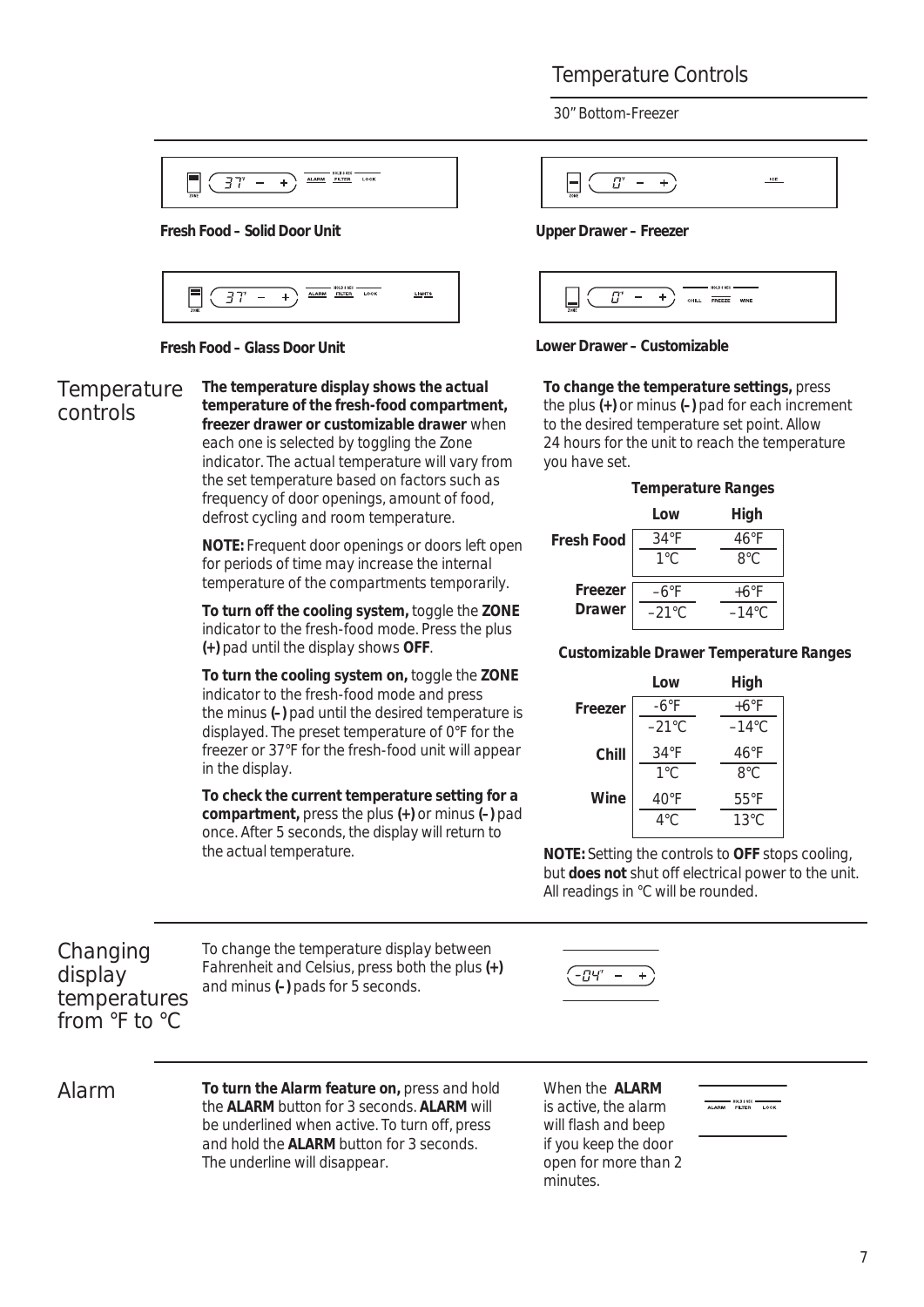## Automatic Icemaker (freezer models)

*30" Bottom-Freezer*

## *Automatic icemaker*

**A newly installed refrigerator may take 12–24 hours to begin making ice.** The refrigerator is shipped with the icemaker set to ON.

The icemaker will produce seven cubes per cycle-approximately 15 cycles in a 24-hour period, depending on freezer compartment temperature, room temperature, number of door openings and other use conditions.

If the refrigerator is operated before the water connection is made to the icemaker, set the icemaker to OFF. To set the icemaker to OFF. press the **ZONE** indicator on the control pad twice to select the freezer drawer. Press the ICE icon to the right. The line under **ICE** will disappear and the word **OFF** will show under **ICE**.

Throw away the first full bucket of ice.

Be sure nothing interferes with the sweep of the feeler arm.

When the bin fills to the level of the feeler arm, the icemaker will stop producing ice.

It is normal for several cubes to be joined together.

If ice is not used frequently, old ice cubes will become cloudy, taste stale and shrink.



After the icemaker has been turned on again, there will be a delay of about 45 minutes before the icemaker resumes operations.

**NOTE:** In homes with lower-than-average water pressure, you may hear the icemaker water valve cycle on several times when making one batch of ice.

**NOTE:** Icemaker works best between 40 and 120 PSI home water pressure.

**A CAUTION** Avoid contact with the moving parts of the ejector mechanism, or with the heating element (located on the bottom of the ice maker) that releases the cubes. Do not place fingers or hands on the automatic ice making mechanism while the refrigerator is plugged in.

*Accessing the icemaker and freezer drawer*

The icemaker is located on the ceiling of the freezer drawer and to the left rear. There is an LED strip in the freezer drawer ceiling. The freezer drawer contains 1 ice bin.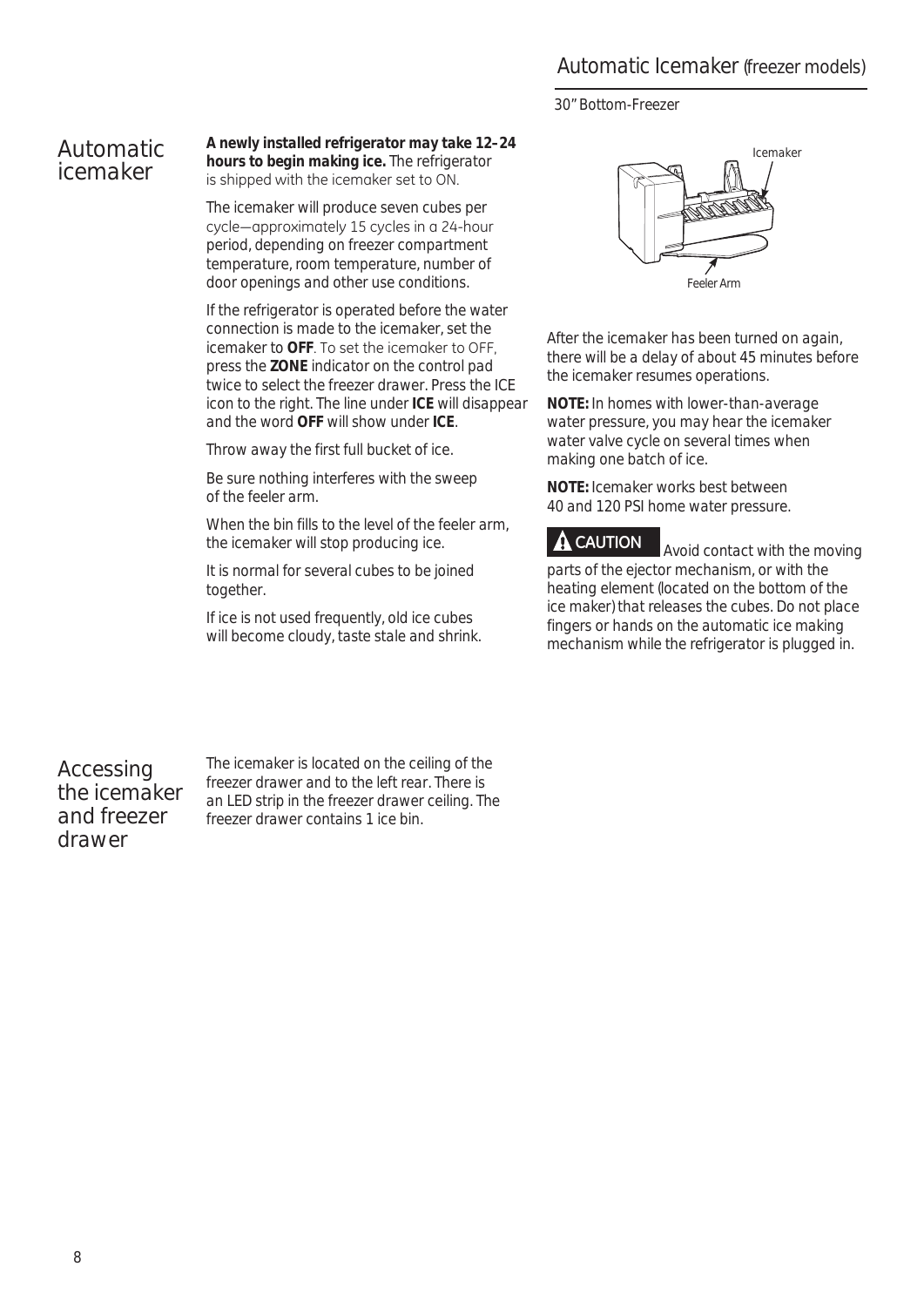## Water Filter

## *Water filter cartridge*

The water filter cartridge is located below the customizable drawer on the lower-right side of the appliance.



#### **To Replace the Filter:**

There is a replacement indicator light for the water filter cartridge on the control panel. The filter cartridge should be replaced when the word **REPLACE** appears beneath **FILTER** on the control panel.

**IMPORTANT:** Filter is mandatory for ice production.

| $-$ HOLD 3 SEC $-$<br>ALARM FILTER | LOCK |
|------------------------------------|------|
| <b>REPLACE</b>                     |      |
|                                    |      |

#### *30" Bottom-Freezer*

#### **Installing the Filter Cartridge:**

- 1. Open the customizable drawer to agin access to the water filter cartridge.
- **2.** Remove the old cartridge by twisting counterclockwise. Pull forward on the filter to remove.
- **3.** Insert the new filter into the compartment and twist clockwise until the cartridge stops.

**To Reset the Filter Status Light:**

Press and hold the **FILTER** button for 3 seconds.

#### **Replacement filters:**

**To order additional filter cartridges, visit our Website at monogram.com, or call GE Appliances Parts and Accessories, 877.959.8688.**

#### **Filter Model Number GSWF**

**IMPORTANT NOTE:** Remove the water filter to immediately stop any water leak from the icemaker.

*Child control lockout*

This child control lockout feature prevents unwanted changes to your temperature settings. After the desired temperature is set, the temperature can be locked. To lock, press and hold the **LOCK** button for 3 seconds. To unlock, press and hold the **LOCK** button for 3 seconds.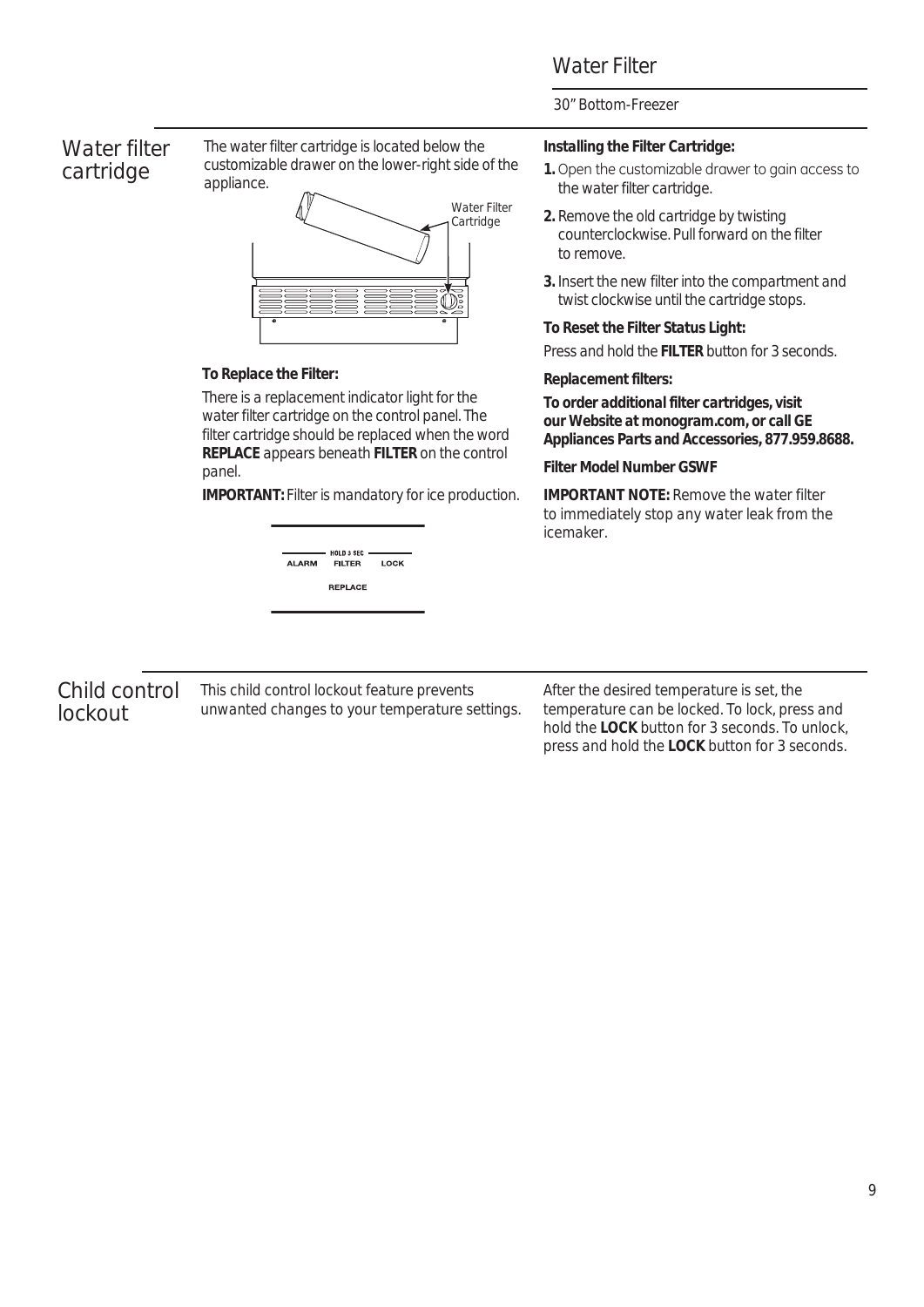## Vegetable Pan/Shelves

*30" Bottom-Freezer*

*Vegetable pan* The Vegetable Pan in the fresh-food section of the refrigerator has LED strip lighting above the drawer.

> There are adjustable dividers with several different position options. The divider is held in place by a tab located under the handle, a slot located on the back wall and a stabilizing rib on the bottom of the drawer for each position.

#### **To change the divider position:**

- **1.** Pull up on the back of the divider to release it from the slot in the back and off of the tab in the front.
- **2.** Slide the divider into a new location, making sure it seats into the rib on the bottom of the drawer.
- **3.** Pull up on the back of the divider to locate the front under the tab at the new location.

*Lighted vegetable drawer shelf*

The lighted vegetable drawer shelf provides lighting for the lower compartments. The lights are recessed into the shelf to illuminate the drawers below.

#### **To remove the shelf:**

- **1.** Lift the shelf and carefully pull forward to expose the wires.
- **2.** Unplug the shelf and carefully remove it from the refrigerator.

#### **To replace the shelf:**

- **1.** Carefully set the shelf onto the side rails, leaving the plug exposed.
- **2.** Plug the shelf into the refrigerator.
- **3.** Carefully slide the shelf into place.

*Adjustable shelves*

Tempered glass shelves in the fresh food section enable you to make efficient shelf arrangements to fit your family's food storage needs.

> **To adjust shelves:** Tilt the shelf up at the front and slide it up or down along the back wall to the placement you want.

#### **Handle glass shelves carefully. Rough handling of tempered glass can cause it to shatter.**

#### **To remove shelves:**

**NOTE:** To remove a shelf, all shelves under it must first be removed.

- **1.** Remove any food from the shelf
- **2.** Remove covers at the bottom of each track.
- **3.** Tilt the first shelf up at the front.
- **4.** Slide the shelf down along the back wall until you reach the bottom where the notch is located. Slide the shelf through the notch.



**4.** Push down on the back of the divider to seat it into the slot at the new location.





**5.** Repeat for removing the other shelves.

#### **To replace shelves:**

Replace shelves by perform steps 1 through 4 in reverse.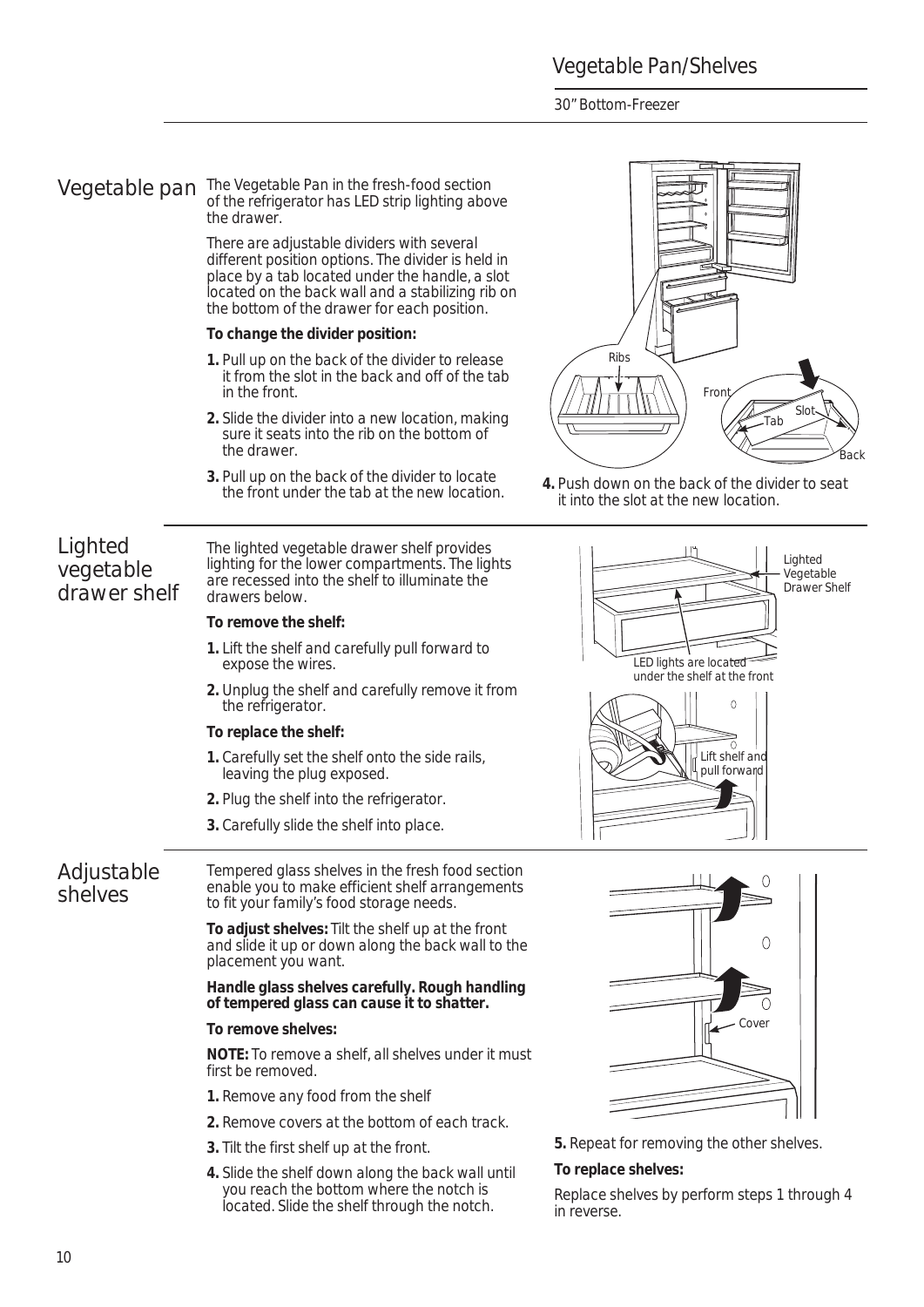## Bins/Rack/Customizable Drawer

*30" Bottom-Freezer*

#### *Door bins* The door bins are removable. Lift bin out of the bin bracket to remove.

The bin brackets are adjustable and can move up and down to meet your storage needs.

Do this by tilting the bin up at the front and sliding it up or down along the door to the placement you desire.



*Wine/* 

beverage rack shelves in the fresh-food compartment. The rubber The wine/beverage rack fits onto one of the glass coating on the portions of the rack that sit on top of the shelf keeps the rack from slipping or scratching the shelf. The wine/beverage rack will hold 2-liter bottles, wine bottles and champagne bottles.



# *drawer*

Customizable The customizable drawer can be used as a freezer, as a fresh-food refrigerator or as a wine/beverage drawer.

#### **To customize your drawer:**

Press the **ZONE** indicator on the control pad to select the customizable drawer.

#### **Recommended Temperatures for Customizable Drawer:**

| <b>Button</b> | <b>Function</b> | Temperature                    |
|---------------|-----------------|--------------------------------|
| Chill         | Fresh Food      | $37^{\circ}F/3^{\circ}C$       |
| Freeze        | Freezer         | $0^{\circ}$ F/ $-18^{\circ}$ C |
| Wine          | Wine Storage    | $55^{\circ}$ F/13 $^{\circ}$ C |

This drawer has LED strip lighting above it. There is also one adjustable divider that can be placed in different positions and a bin that can slide left or right in the drawer.

#### **To change the divider position:**

- **1.** Pull in the tabs at the top of the divider to release it from the tab holes at the front and back of the drawer.
- **2.** Lift the divider off of the raised tabs at the bottom of the drawer.
- **3.** Move the divider to its new location and slide it onto the raised tabs.
- **4.** Pull in the tabs at the top of the divider and position the divider so the tabs will fit into the tab holes. Release the tabs so they lock into place.

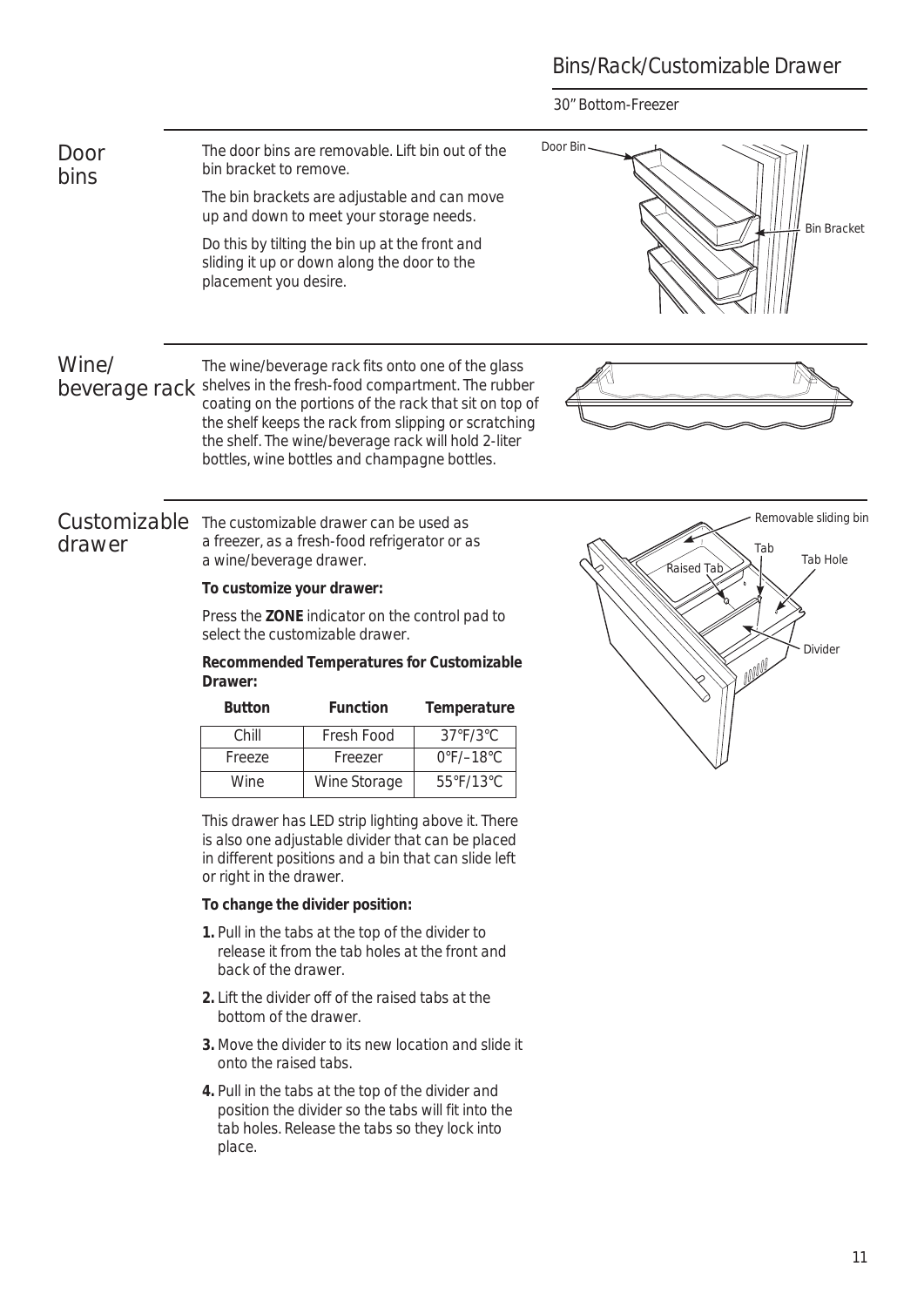*30" Bottom-Freezer*

*External moisture control*

This product is equipped with an external moisture control feature. The refrigerator is shipped with the external moisture control feature off.

In some humid environments, moisture can form on the front surface of the refrigerator cabinet. If moisture does appear on the front surface of the refrigerator cabinet, turn on the external moisture control feature by pressing and holding the **ALARM** and **LOCK** buttons on the control panel for 5 seconds. When activated, a small picture of a water droplet with a line through it will appear below the **(+)** and **(–)** signs on the control panel.



*LED display lighting*

This refrigerator has LED lighting on both sides of the interior as well as above the freezer drawer and above the customizable drawer.

#### **Glass Door Models Only**

The glass door models have a display light option for the interior side lights: full power and 1/2 power.

In display mode at either full or 1/2 power, the lights will stay on after the door is closed and automatically go off after 1 hour.

To access the lighting options, press the **ZONE** indicator on the control pad. In fresh-food mode, the **LIGHTS** button is to the right on the control pad. When lights are at full power, there are 2 bars under **LIGHTS**; at 1/2 power, there is 1 one bar; when the lights are off, there are no bars.



Glass Door Model - Lights Off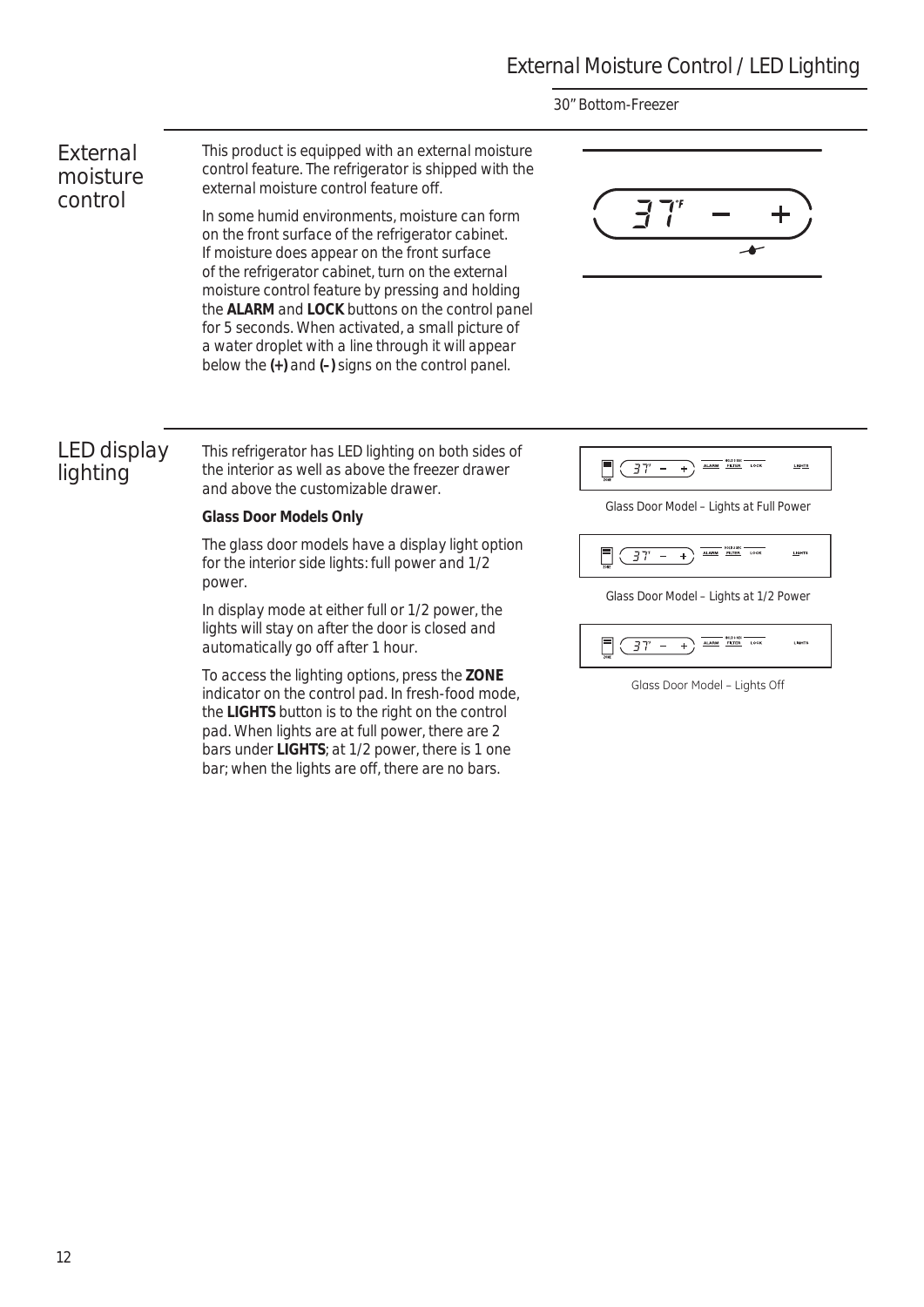## Sabbath Mode

*30" Bottom-Freezer*

## *Sabbath Mode*

The Sabbath Mode was designed for use on the Jewish Sabbath and Holidays. The Sabbath Mode feature makes it possible for observant Jews to refrigerate and freeze food during the duration of the holiday.

The Sabbath Mode feature can be set to override typical reactions caused by your interaction with the refrigerator. While in the Sabbath Mode, your refrigerator will still operate. However, the refrigerator will not respond to your actions.

While in the Sabbath Mode, you may notice the fan running when the door is opened, however, this is not a result of your actions. The fan will operate at predetermined times. The defrost heater will continue to defrost the refrigerator and freezer and will be activated on a timer. The defrost heater will not defrost as a result of door openings or any consumer actions.

**212 2212 2212 2212 222 222 222 222 222 222 222 222 222 222 222 222 222 222 222 222 222 222 222 222 222 222 222 222 222 222 222 222 222 222 222 222 22** down the **ALARM** button and **(+)** pad on the control panel for 5 seconds. **SAB** will be displayed on the control. **SAB** will remain in the display and the **(+)** pad and alarm button will remain lit until the Sabbath mode is deactivated. Controls and lights do not work until the **ALARM** button and **(+)** pad are held again for 5 seconds.

**DISPLAYS, ALARMS and LIGHTS-The main** temperature control displays will be deactivated, therefore they will not be lit, sound a tone or operate when touched. Door alarms and lights will be disabled.

**ICEMAKER-The icemaker will continue** to operate. The icemaker can be disabled by turning the icemaker **OFF** prior to the Sabbath (see *Automatic Icemaker*).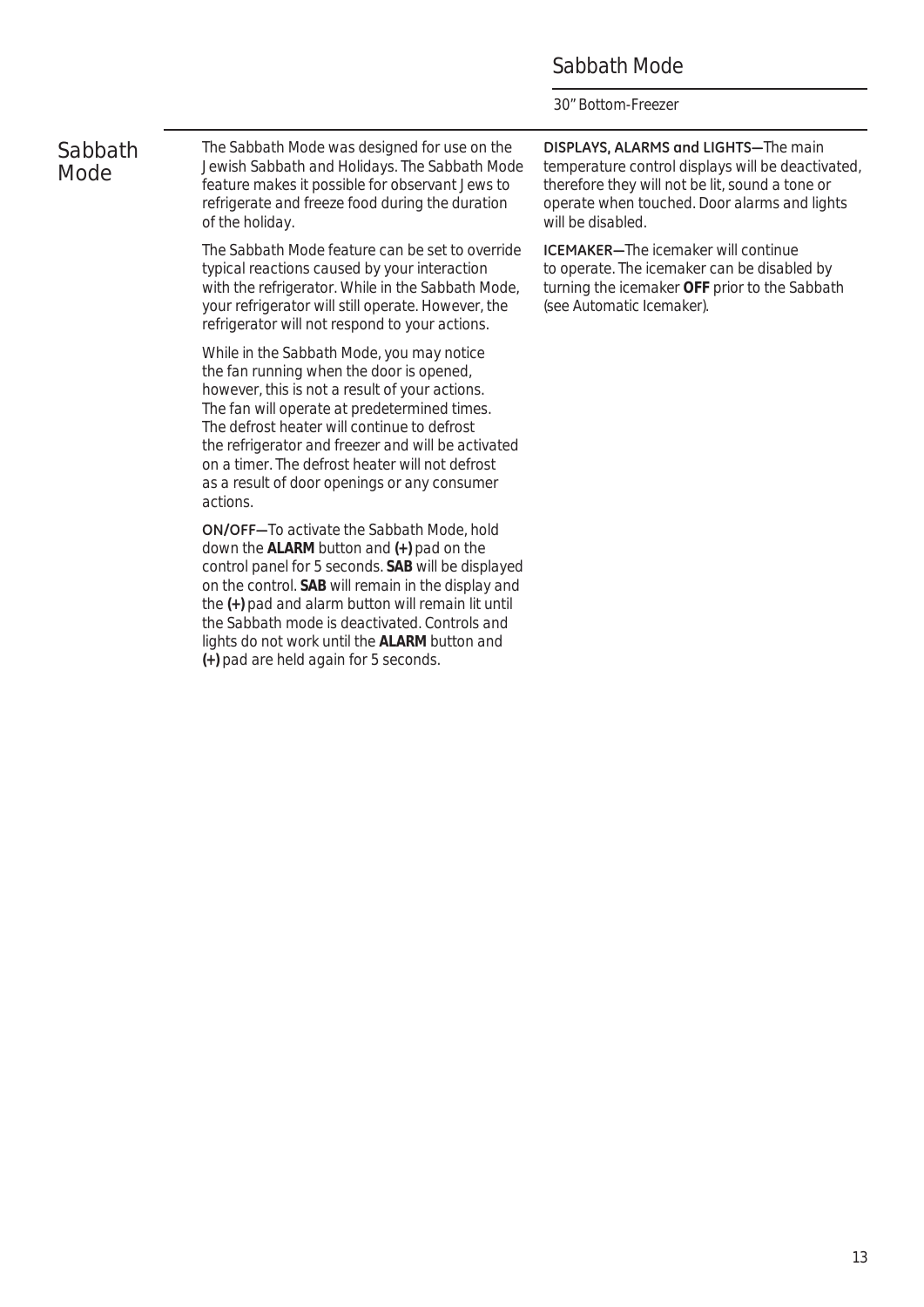## Care and Cleaning

*30" Bottom-Freezer*

## *Cleaning outside*

**Door handles and trim-Clean with a cloth** dampened with soapy water. Dry with a soft cloth.

**Keep the outside clean.** Wipe with a clean cloth lightly dampened with mild liquid dish detergent. Dry with a clean, soft cloth.

Do not wipe the refrigerator with a soiled dish cloth or wet towel. These may leave a residue that can damage the finish. Do not use scouring pads, powdered cleaners, bleach or cleaners containing bleach because these products can scratch and damage the finish.

**Stainless steel-The stainless steel doors and door** handles (on some models) can be cleaned with a commercially available stainless steel cleaner. Cleaners with oxalic acid such as Bar Keepers Friend Soft Cleanser™ will remove surface rust, tarnish, and small blemishes. Use only a liquid cleaner free of grit and rub in the direction of the brush lines with a damp soft sponge. Do not use appliance wax or polish on the stainless steel.

**Custom Wood Panels -** please contact your custom panel supplier for direction on cleaning and care.

## *Cleaning inside*

**Turn off power at the circuit breaker or fuse box before cleaning.** If this is not practical, wring excess moisture out of sponge or cloth when cleaning around switches, lights or controls.

Use warm water and baking soda solution-about a tablespoon (15 ml) of baking soda to a quart (1 liter) of water. This both cleans and neutralizes odors. Thoroughly rinse and wipe dry.

**2 Other parts of the refrigerator-including door** gaskets, vegetable drawer, ice storage bins and all plastic parts-can be cleaned the same way. After cleaning the door gaskets, apply a thin layer of petroleum jelly to the door gaskets at the hinge side. This helps keep the gaskets from sticking and bending out of shape.

**A CAUTION** Do not clean glass shelves or covers with warm water when they are cold. Glass shelves and covers may break if exposed to sudden temperature changes or impact such as bumping or dropping. Tempered glass is designed to shatter into many small pieces if it breaks.

Do not wash any plastic refrigerator parts in the dishwasher.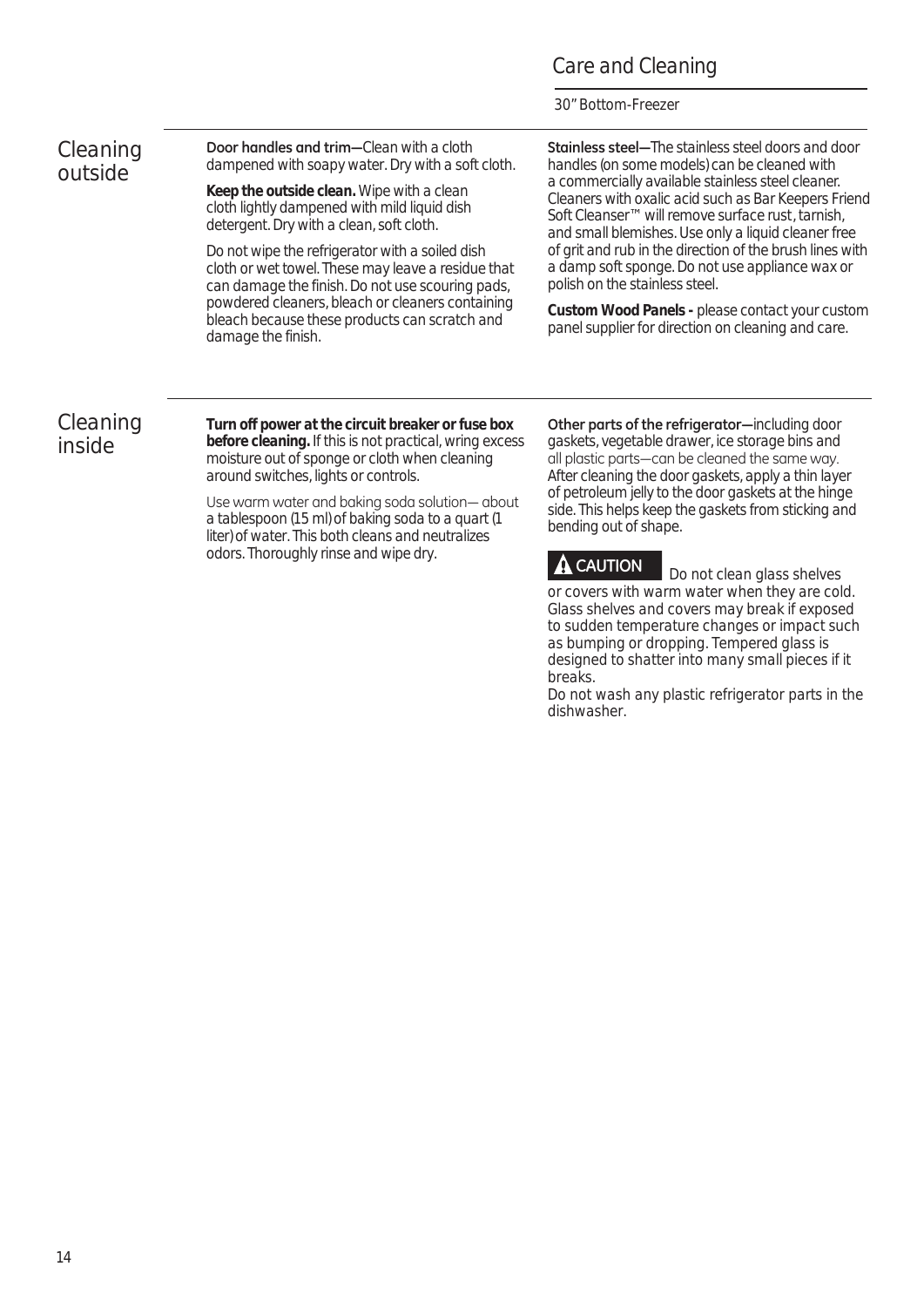## Care and Cleaning

*30" Bottom-Freezer*

## *Preparing for vacation*

For long vacations or absences, remove food from the refrigerator. Adjust the temperature up **(+)** until the unit turns off. Clean the interior with a baking soda solution of one tablespoon (15 ml) of baking soda to one quart (1 liter) of water. Leave the door open.

**For shorter vacations,** remove perishable foods and leave the control at the regular setting. However, if the room temperature is expected to drop below 60°F (16°C), follow the same instructions as for extended vacations.

Turn off the icemaker and shut off the water supply to the freezer.

*Interior Light replacement*

**Do not try to replace a burned-out LED light.**  An authorized technician will need to replace the LED lights.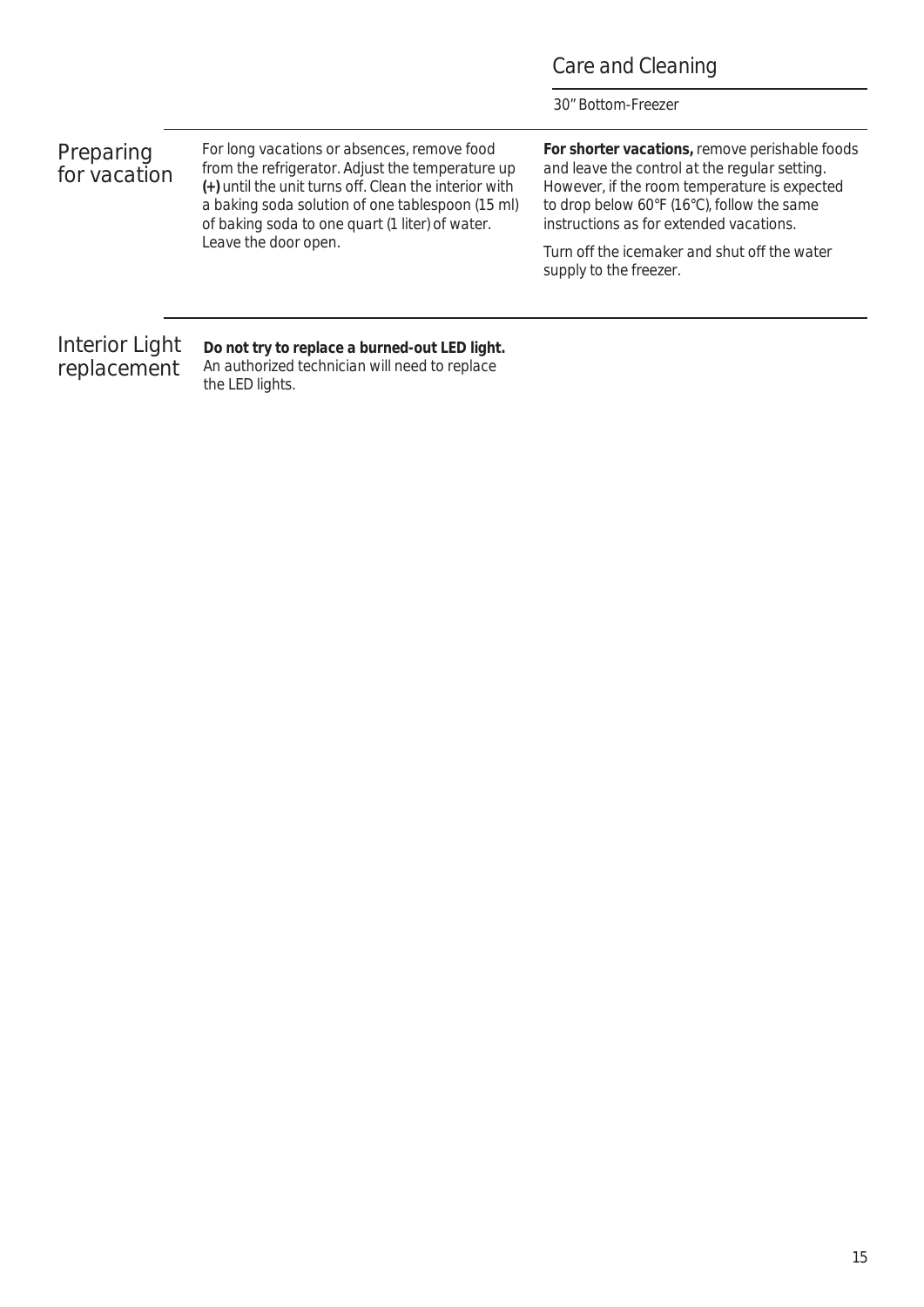## Preparation

#### *30" Bottom-Freezer*

*Refrigerator location*

Do not install the refrigerator where temperatures will be below 60°F (16°C) because it will not run long enough to maintain proper temperatures.

Do not install the refrigerator where the temperature will go above 100°F (37°C) because it will not perform properly.

Do not install the refrigerator in a location exposed to water (rain, etc.) or direct sunlight.

Install the refrigerator on a floor strong enough to support it fully loaded.

*Clearances* Allow 15" minimum clearance between the door and wall for a full 115° door swing. Allow 5" min. clearance to a wall for a 90° door swing for Monogram Stainless Steel (European) models.



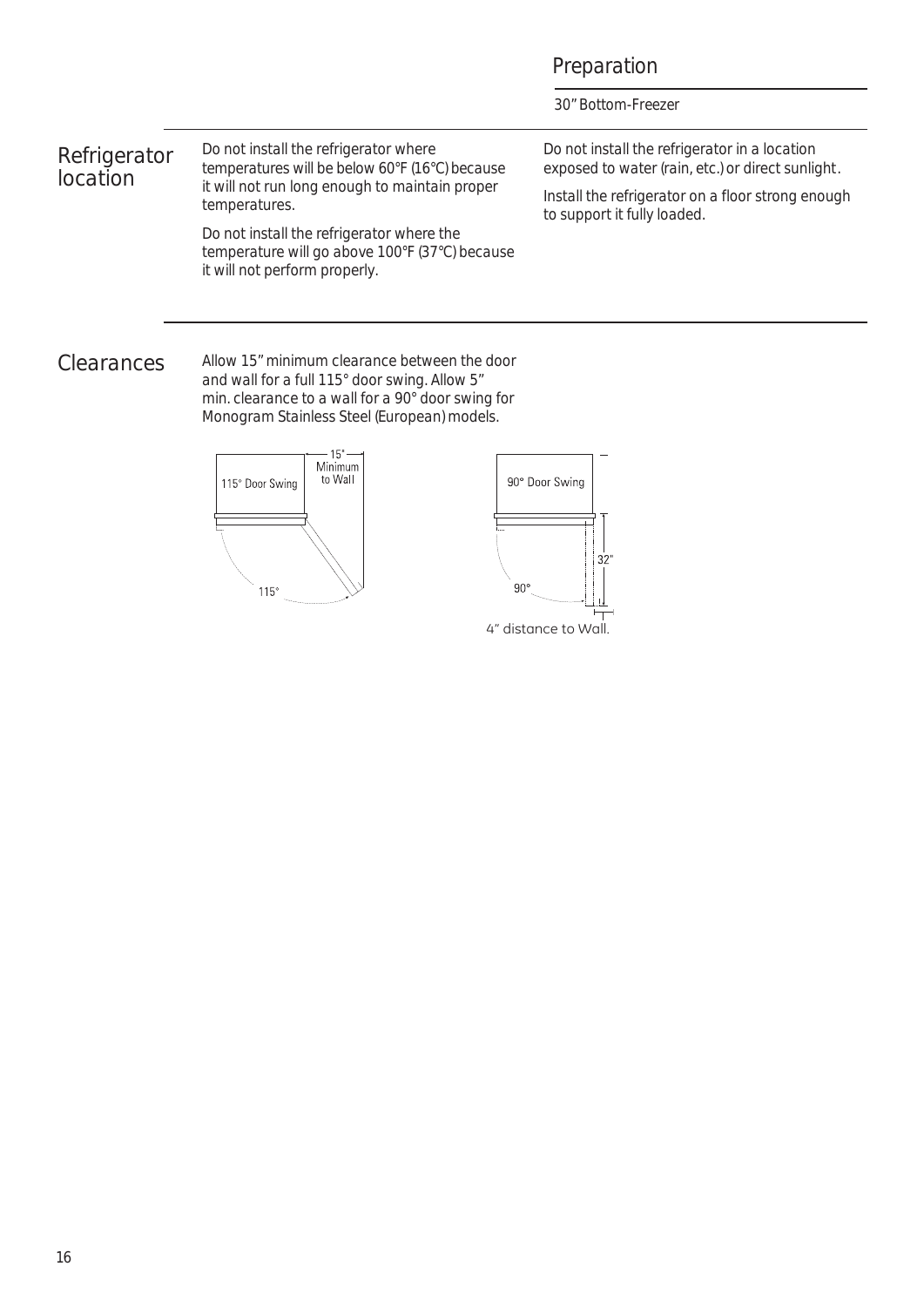## The Problem Solver

| Questions?                     | <b>PROBLEM</b>                                                                             | <b>POSSIBLE CAUSE</b>                                                                                                                                                                                                                                                                                                                                                                                                                                                                                                                                                                                                                                                                                                                                                                                                                                                                                                                                                                                                                                                                                                                                                                               |
|--------------------------------|--------------------------------------------------------------------------------------------|-----------------------------------------------------------------------------------------------------------------------------------------------------------------------------------------------------------------------------------------------------------------------------------------------------------------------------------------------------------------------------------------------------------------------------------------------------------------------------------------------------------------------------------------------------------------------------------------------------------------------------------------------------------------------------------------------------------------------------------------------------------------------------------------------------------------------------------------------------------------------------------------------------------------------------------------------------------------------------------------------------------------------------------------------------------------------------------------------------------------------------------------------------------------------------------------------------|
| Use this<br>problem<br>solver! | REFRIGERATOR SYSTEM<br><b>DOES NOT OPERATE</b>                                             | . May be in defrost cycle when refrigerating system does not operate<br>for about 45 minutes.                                                                                                                                                                                                                                                                                                                                                                                                                                                                                                                                                                                                                                                                                                                                                                                                                                                                                                                                                                                                                                                                                                       |
|                                |                                                                                            | • Temperature control in the OFF position.                                                                                                                                                                                                                                                                                                                                                                                                                                                                                                                                                                                                                                                                                                                                                                                                                                                                                                                                                                                                                                                                                                                                                          |
|                                |                                                                                            | • If interior light is not on, refrigerator may not be plugged in at wall<br>outlet.                                                                                                                                                                                                                                                                                                                                                                                                                                                                                                                                                                                                                                                                                                                                                                                                                                                                                                                                                                                                                                                                                                                |
|                                |                                                                                            | • The house fuse is blown/house circuit breaker is tripped. Replace fuse<br>or reset the breaker.                                                                                                                                                                                                                                                                                                                                                                                                                                                                                                                                                                                                                                                                                                                                                                                                                                                                                                                                                                                                                                                                                                   |
|                                |                                                                                            | • Turn off the Sabbath Mode.                                                                                                                                                                                                                                                                                                                                                                                                                                                                                                                                                                                                                                                                                                                                                                                                                                                                                                                                                                                                                                                                                                                                                                        |
|                                |                                                                                            | . If your control panel says SHO, then your showroom mode<br>was enabled. To turn this off, hold the ALARM button and (-) pad<br>simultaneously for 5 seconds.                                                                                                                                                                                                                                                                                                                                                                                                                                                                                                                                                                                                                                                                                                                                                                                                                                                                                                                                                                                                                                      |
|                                | REFRIGERATING SYSTEM<br><b>OPERATES FOR LONG</b>                                           | . Normal when refrigerator is first plugged in. Wait 24 hours<br>for the refrigerator to completely cool down.                                                                                                                                                                                                                                                                                                                                                                                                                                                                                                                                                                                                                                                                                                                                                                                                                                                                                                                                                                                                                                                                                      |
|                                | PERIODS OR CYCLES ON<br><b>FREQUENTLY</b>                                                  | . Often occurs when large amounts of food are placed in refrigerator.<br>This is normal.                                                                                                                                                                                                                                                                                                                                                                                                                                                                                                                                                                                                                                                                                                                                                                                                                                                                                                                                                                                                                                                                                                            |
|                                | (Modern refrigerators<br>and freezers with more                                            | • Door left open or package holding door open.                                                                                                                                                                                                                                                                                                                                                                                                                                                                                                                                                                                                                                                                                                                                                                                                                                                                                                                                                                                                                                                                                                                                                      |
|                                | storage space and a                                                                        | • Hot weather or frequent door openings. This is normal.                                                                                                                                                                                                                                                                                                                                                                                                                                                                                                                                                                                                                                                                                                                                                                                                                                                                                                                                                                                                                                                                                                                                            |
|                                | larger freezer require<br>more operating time.<br>They start and stop<br>often to maintain | • Temperature control set at the coldest setting. See Temperature<br>Control.                                                                                                                                                                                                                                                                                                                                                                                                                                                                                                                                                                                                                                                                                                                                                                                                                                                                                                                                                                                                                                                                                                                       |
|                                | even temperatures.)                                                                        |                                                                                                                                                                                                                                                                                                                                                                                                                                                                                                                                                                                                                                                                                                                                                                                                                                                                                                                                                                                                                                                                                                                                                                                                     |
|                                | <b>VIBRATION OR RATTLING</b><br>(Slight vibration<br>is normal.)                           | • Refrigerator may not be properly installed.<br>- Anti-tip bracket may be loose.<br>- Unit may not be level.                                                                                                                                                                                                                                                                                                                                                                                                                                                                                                                                                                                                                                                                                                                                                                                                                                                                                                                                                                                                                                                                                       |
|                                | <b>THUMPING SOUND</b><br><b>WHEN CLOSING DOOR</b>                                          | • This is a normal operating sound.                                                                                                                                                                                                                                                                                                                                                                                                                                                                                                                                                                                                                                                                                                                                                                                                                                                                                                                                                                                                                                                                                                                                                                 |
|                                |                                                                                            | • Closing the door slowly will minimize the sound.                                                                                                                                                                                                                                                                                                                                                                                                                                                                                                                                                                                                                                                                                                                                                                                                                                                                                                                                                                                                                                                                                                                                                  |
|                                | OPERATING<br><b>SOUNDS</b>                                                                 | • The variable speed compressor.                                                                                                                                                                                                                                                                                                                                                                                                                                                                                                                                                                                                                                                                                                                                                                                                                                                                                                                                                                                                                                                                                                                                                                    |
|                                |                                                                                            | . Normal fan air flow-multiple fans blow cold air through the fresh-food<br>and freezer compartments-other fans cool the compressor.                                                                                                                                                                                                                                                                                                                                                                                                                                                                                                                                                                                                                                                                                                                                                                                                                                                                                                                                                                                                                                                                |
|                                |                                                                                            | • The fans change speeds in order to provide optimal cooling and<br>energy savings.                                                                                                                                                                                                                                                                                                                                                                                                                                                                                                                                                                                                                                                                                                                                                                                                                                                                                                                                                                                                                                                                                                                 |
|                                |                                                                                            | . These NORMAL sounds will also be heard from time to time:<br>- You may hear a whooshing or gurgling sound when the door closes.<br>This is due to pressure equalizing within the refrigerator.<br>- A water dripping sound may occur during the defrost cycle as ice<br>melts from the evaporator and flows into the drain pan.<br>- The flow of refrigerant through the freezer cooling coils may make a<br>gurgling sound like boiling water.<br>- Water dropping on the defrost heater can cause a sizzling, popping or<br>buzzing sound during the defrost cycle.<br>- You may hear cracking or popping sounds when the refrigerator is<br>first plugged in or during/after the defrost cycle. This happens as the<br>refrigerator cools to the correct temperature.<br>- The compressor may cause a clicking or chirping sound when<br>attempting to restart (this could take up to 5 minutes).<br>- The electronic control board may cause a clicking sound when relays<br>activate to control refrigerator components.<br>- Ice cubes dropping into the bin and water running in pipes as<br>icemaker refills.<br>- The icemaker water valve will buzz when the icemaker fills with water. |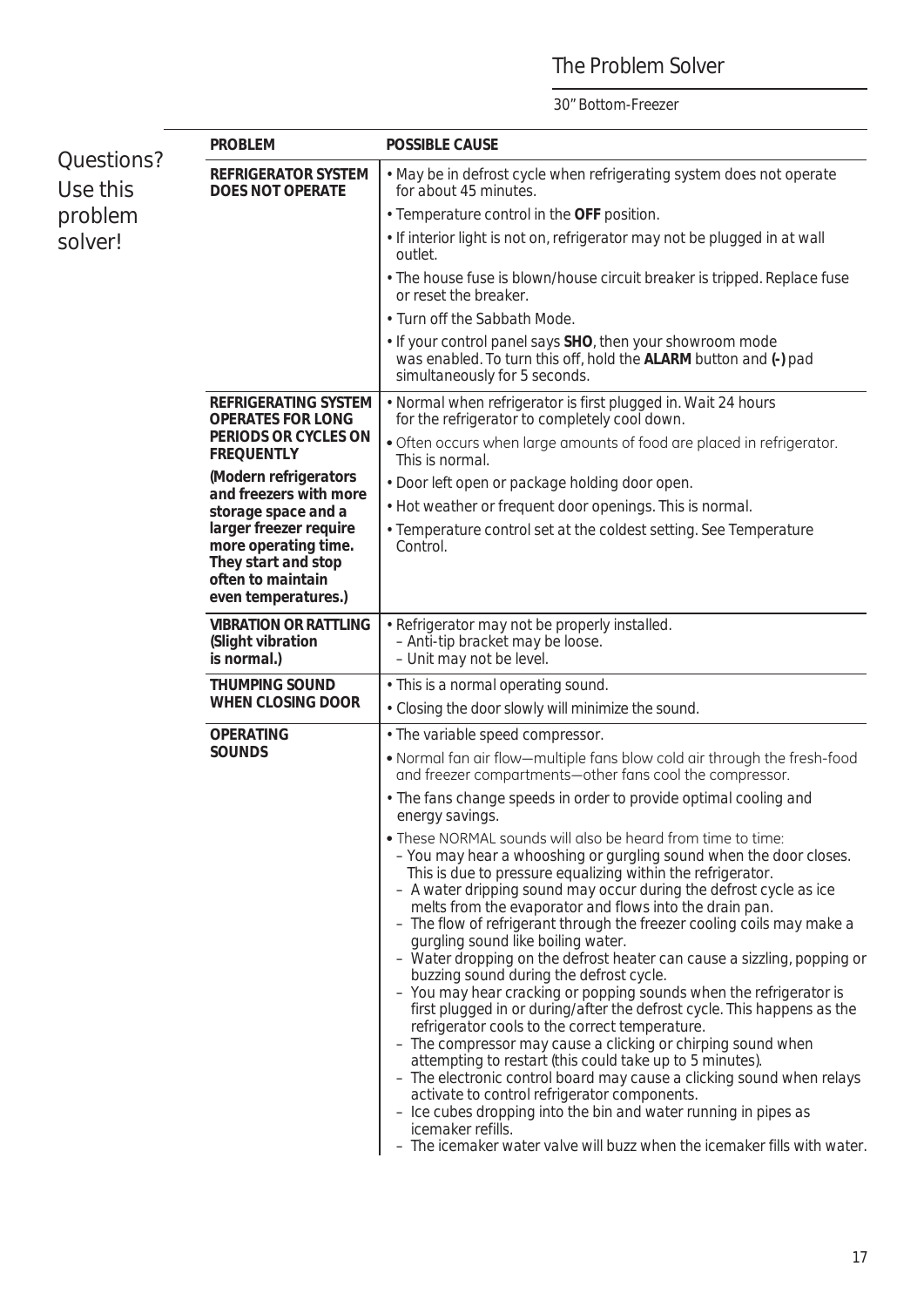## The Problem Solver

| <b>PROBLEM</b>                                                                                         | <b>POSSIBLE CAUSE</b>                                                                                                                                                                                                                                                                                  |
|--------------------------------------------------------------------------------------------------------|--------------------------------------------------------------------------------------------------------------------------------------------------------------------------------------------------------------------------------------------------------------------------------------------------------|
| DOOR NOT CLOSING<br><b>PROPERLY</b>                                                                    | • Package or bottle may be holding door open.<br>• Check the door gasket; it may be out of position<br>• Refrigerator is not level. See Installation Instructions.<br>• Hinge springs deactived. See Installation Instructions.                                                                        |
| <b>REFRIGERATOR</b><br><b>TOO WARM</b>                                                                 | • Temperature control not set cold enough. See Temperature Control.<br>• Hot weather or frequent door openings.<br>• Door left open for long time.<br>• Package may be holding door open.                                                                                                              |
| <b>ACTUAL TEMPERATURE</b><br>NOT EQUAL TO SET<br><b>TEMPERATURE</b>                                    | . Refrigerator just plugged in. Allow 24 hours for system to stabilize.<br>. Door open for too long. Allow 24 hours for system to stabilize.<br>. Warm food added to refrigerator. Allow 24 hours for system to stabilize.<br>• Defrost cycle is in process. Allow 24 hours for system to stabilize.   |
| <b>FROST OR ICE</b><br><b>CRYSTALS ON</b><br><b>FROZEN FOOD</b><br>(Frost within package<br>is normal) | • Drawer left open or package holding door open.<br>• Too frequent or too long door openings.<br>• Drawer may have been left open.<br>. Ice cubes or some other object may be stuck behind the drawer.                                                                                                 |
| <b>SLOW ICE CUBE</b><br><b>FREEZING</b>                                                                | • Drawer may have been left open.<br>• Turn temperature control to a colder setting.<br>• Package may be holding drawer open.                                                                                                                                                                          |
| <b>ICE CUBES HAVE</b><br>ODOR/TASTE                                                                    | · Old cubes need to be discarded.<br>. Ice storage bin needs to be emptied and washed.<br>· Unsealed packages in freezer may be transmitting odor/taste<br>to ice cubes.<br>• Interior of freezer needs cleaning. See Care and Cleaning.<br>. Poor-tasting incoming water. Change the water filter.    |
| <b>AUTOMATIC</b><br><b>ICEMAKER</b><br><b>DOES NOT WORK</b>                                            | · Icemaker is turned off.<br>. Water supply turned off or not connected.<br>• Freezer too warm.<br>. Piled up cubes in storage bin may cause icemaker to shut off<br>too soon. Level cubes by hand.<br>• Ice bin is not in position.<br>· Clogged water filter.<br>· Reverse osmosis system installed. |
| <b>MOISTURE FORMS</b><br>ON OUTSIDE OF<br><b>REFRIGERATOR</b>                                          | . Not unusual during periods of high humidity. Wipe surface dry.<br>. Turn on the External Moisture Control feature.                                                                                                                                                                                   |
| <b>MOISTURE</b><br><b>COLLECTS INSIDE</b>                                                              | • Too frequent or too long door openings.<br>. In humid weather, air carries moisture into refrigerator when doors<br>are opened.<br>• Lower drawer switched from (freezer) to chill or wine.                                                                                                          |
| <b>REFRIGERATOR</b><br><b>HAS ODOR</b>                                                                 | • Foods with strong odors should be tightly covered.<br>• Check for spoiled food.<br>• Interior needs cleaning. See Care and Cleaning.                                                                                                                                                                 |
| <b>INTERIOR LIGHTS</b><br>DO NOT WORK                                                                  | . No power at outlet.<br>• LEDs need replacing. See Consumer Service Section.<br>. The Sabbath Mode may be operating. Turn off Sabbath Mode.                                                                                                                                                           |
| <b>DOOR DIFFICULT TO</b><br><b>REOPEN IMMEDIATELY</b><br><b>AFTER CLOSING</b>                          | . Tight door seal is due to pressure equalizing within the refrigerator.<br>After closing the door, wait 5-30 seconds to reopen.                                                                                                                                                                       |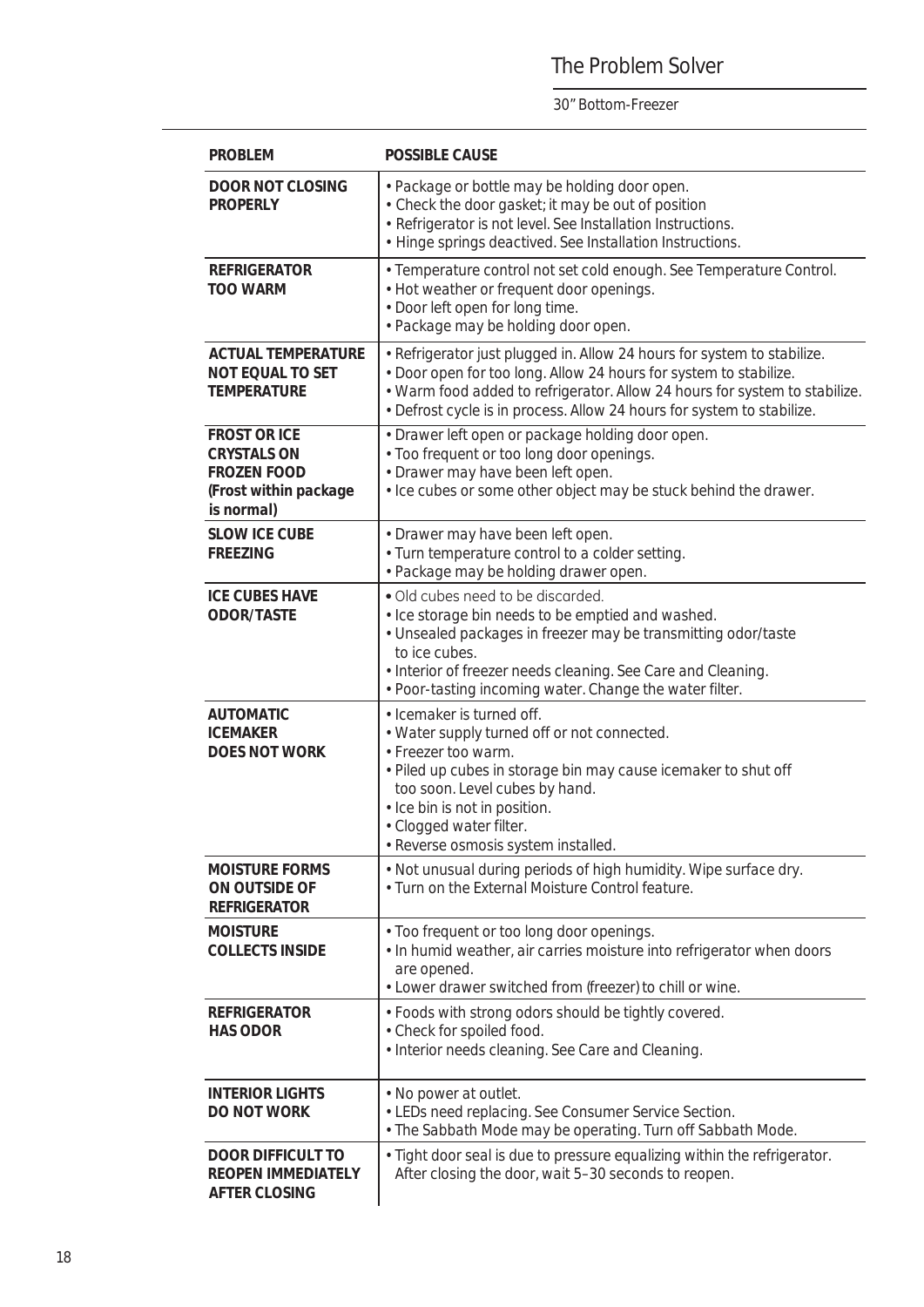## *Performance Data Sheet SmartWater Filtration System GSWF Cartridge*

#### *This system has been tested according to NSF/ANSI 42/53 for reduction of the substances listed below. The concentration of the indicated substances in water entering the system was reduced to a concentration less than or equal to the permissible limit for water leaving the system, as specified in NSF/ANSI 42/53.\* (100% safety factors built in for unmetered usage)*

|               |                                 | Standard No. 42: Aesthetic Effects |                                     |                     |             |            |                        |                            |
|---------------|---------------------------------|------------------------------------|-------------------------------------|---------------------|-------------|------------|------------------------|----------------------------|
| Parameter     | USEPA<br><b>MCL</b>             | Influent<br>Average                | Influent Challenge<br>Concentration | Effluent<br>Average | Maximum     | Average    | % Reduction<br>Minimum | Min. Required<br>Reduction |
| Chlorine      |                                 | 1.845 mg/L                         | 2.0 mg/L+10%                        | $< 0.05$ mg/L       | $0.05$ mg/L | $>97.29\%$ | 96.43%                 | >50%                       |
| T&O           |                                 |                                    |                                     |                     |             |            |                        |                            |
| Particulate** |                                 | 143.333 #/mL                       | at least 10.000 particles/mL        | 29.83 #/mL          | 140 #/mL    | 99.98%     | 99.91%                 | >85%                       |
|               |                                 |                                    |                                     |                     |             |            |                        |                            |
|               | Standard No. 53: Health Effects |                                    |                                     |                     |             |            |                        |                            |

| Parameter      | <b>USEPA</b>     | Influent      | Influent Challenge | Effluent         |                  | % Reduction |            | Min. Required |
|----------------|------------------|---------------|--------------------|------------------|------------------|-------------|------------|---------------|
|                | <b>MCL</b>       | Average       | Concentration      | Average          | Maximum          | Average     | Minimum    | Reduction     |
| Turbidity      | $1$ NTU***       | $10.3$ NTU*** | $1+1$ NTU***       | 0.106 NTU        | 0.14 NTU         | 98.97%      | 98.61%     | 0.5 NTU       |
| Cysts          | 99.95% Reduction | 200,000 #/L   | Minimum 50,000 L   |                  |                  | $>99.99\%$  | $>99.99\%$ | >99.95%       |
| Lead at pH 6.5 | $0.015$ mg/L     | $0.15$ mg/L   | $0.15$ mg/L+10%    | $< 0.001$ mg/L   | $< 0.001$ mg/L   | $>99.33\%$  | $>99.33\%$ | $0.010$ mg/L  |
| Lead at pH 8.5 | $0.015$ mg/L     | $0.14$ mg/L   | $0.15$ mg/L+10%    | $0.001$ mg/L     | $0.003$ mg/L     | $>99.29\%$  | 97.86%     | $0.010$ mg/L  |
| Lindane        | $0.0002$ mg/L    | $0.0216$ mg/L | $0.002$ mg/L+10%   | $< 0.00002$ mg/L | $< 0.00002$ mg/L | 99.07%      | 98.75%     | 0.0002 mg/L   |
| Atrazine       | $0.003$ mg/L     | $0.008$ mg/L  | $0.009$ mg/L+10%   | $< 0.002$ mg/L   | $< 0.002$ mg/L   | $>76.12\%$  | $>66.67\%$ | $0.003$ mg/L  |

*\* Tested using a flow rate of 0.5 gpm; pressure of 60 psig; pH of 7.5 ± 0.5; temp. of 68° ± 5°F (20° ± 3°C)*

*\*\* Measurement in Particles/ml. Particles used were 0.5-1 microns*

*\*\*\* NTU=Nephelometric Turbidity units*

#### *Operating Specifications*

- Capacity: certified for up to 750 gallons (2,838 l); up to six months
- Pressure requirement: 40-120 psi (2.8-8.2 bar)
- Temperature:  $33-100^{\circ}F(0.6-38^{\circ}C)$
- Flow rate:  $0.5$  gpm  $(1.9$  lpm)

#### *General Installation/Operation/Maintenance Requirements*

**Flush new cartridge at full flow for 3 minutes to purge out trapped air.** 

Replace cartridge when flow becomes too slow.

### *Special Notices*

- Installation instructions, parts and service availability, and standard warranty are included with the product when shipped.
- This drinking water system must be maintained according to manufacturer's instructions, including replacement of filter cartridges.
- Do not use with water that is microbiologically unsafe or of unknown quality without adequate disinfection before or after the system. Systems certified for cyst reduction may be used on disinfected water that may contain filterable cysts.
- **The contaminants or other substances removed or reduced by this water treatment system are not necessarily in your water.** ■ Check for compliance with the state and local laws and regulations.
- Note that while the testing was performed under standard laboratory conditions, actual performance may vary. Systems must be installed and operated in accordance with manufacturer's recommended procedures and guidelines.

System tested and certified by NSF International against Standard 42 for the reduction of chlorine, taste and odor, particulate Class I and Standard 53 for the reduction of cyst, lead, Lindane, Atrazine and turbidity.



Manufactured for: General Electric Company, Louisville, KY 40225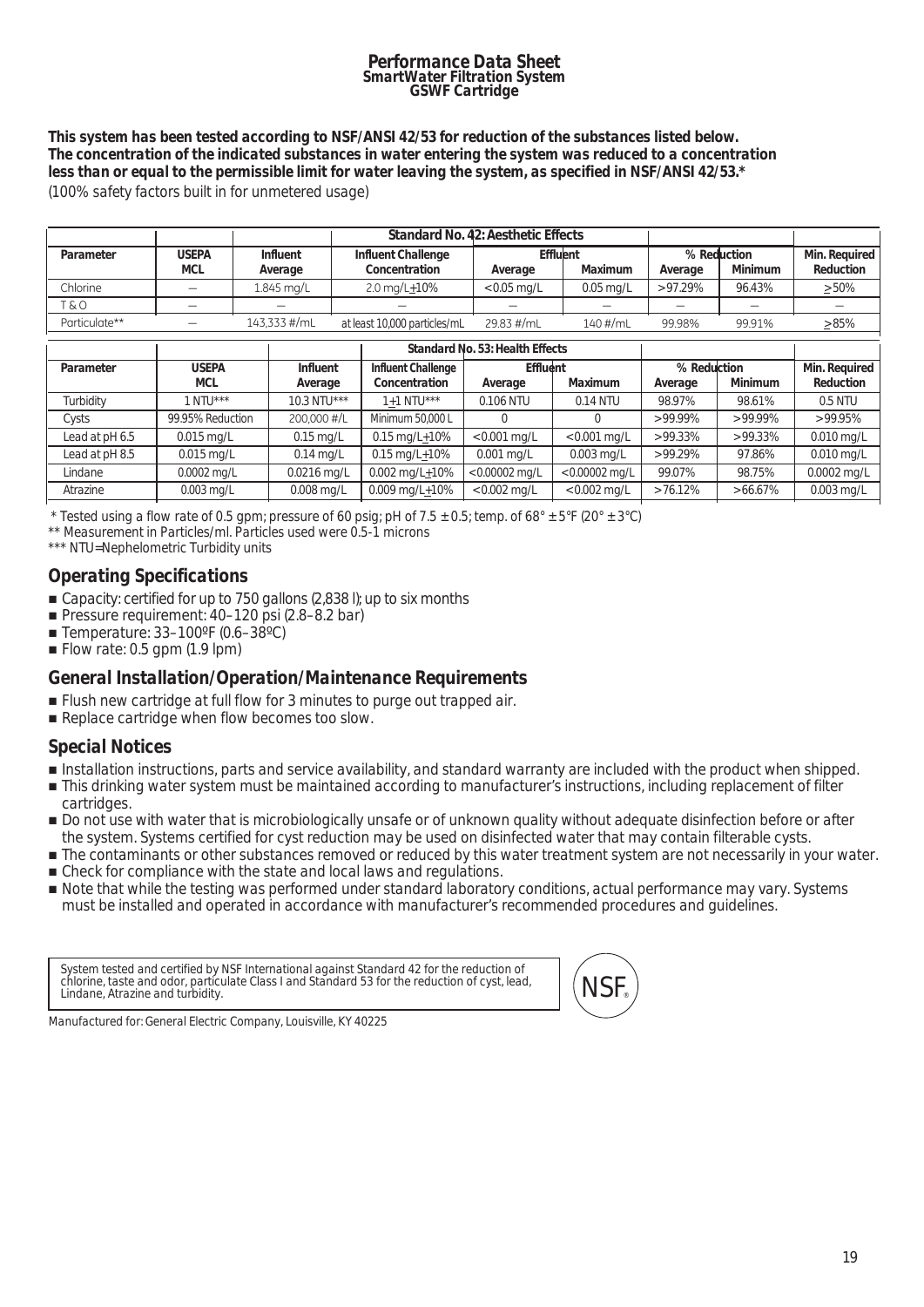Notes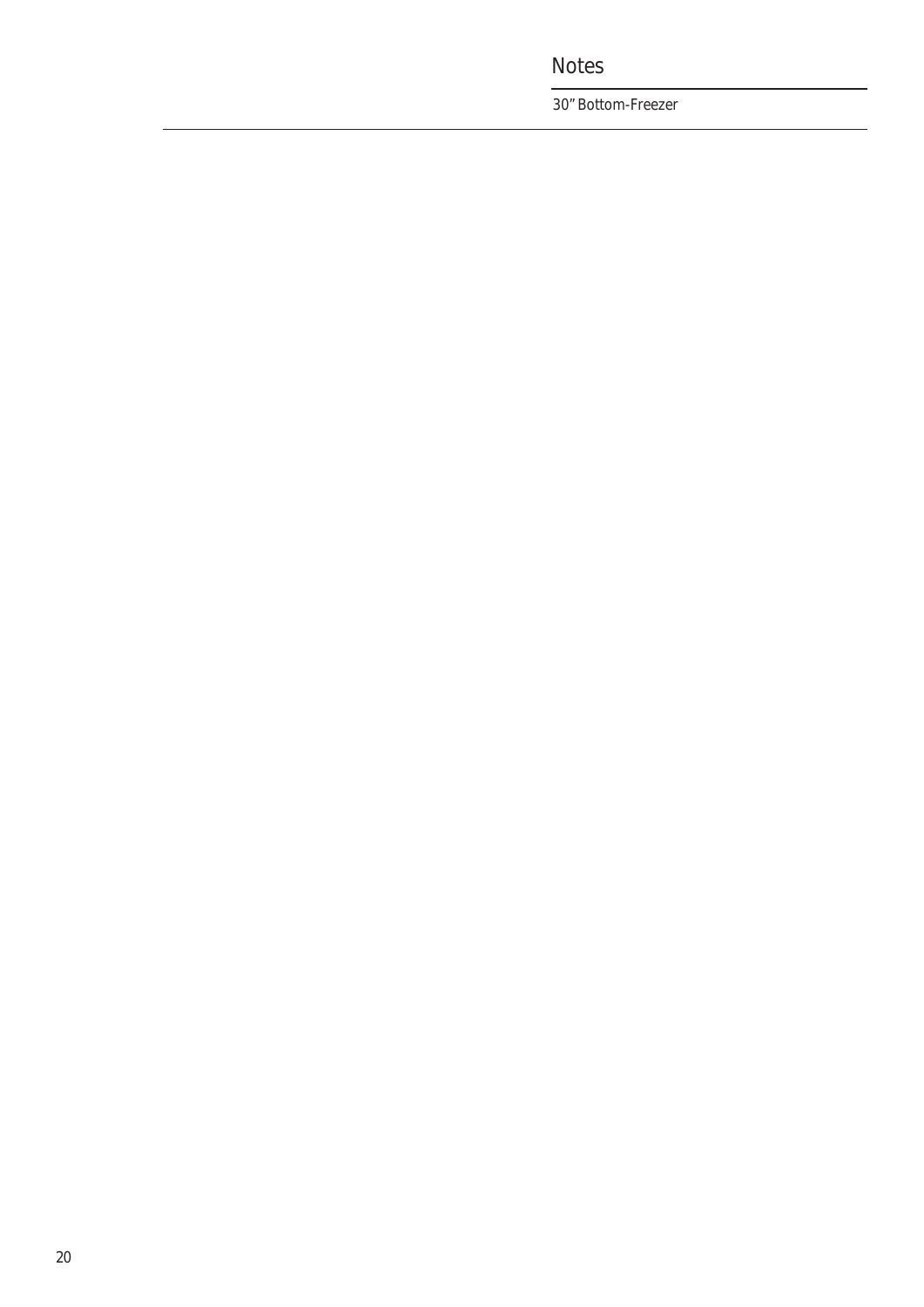Notes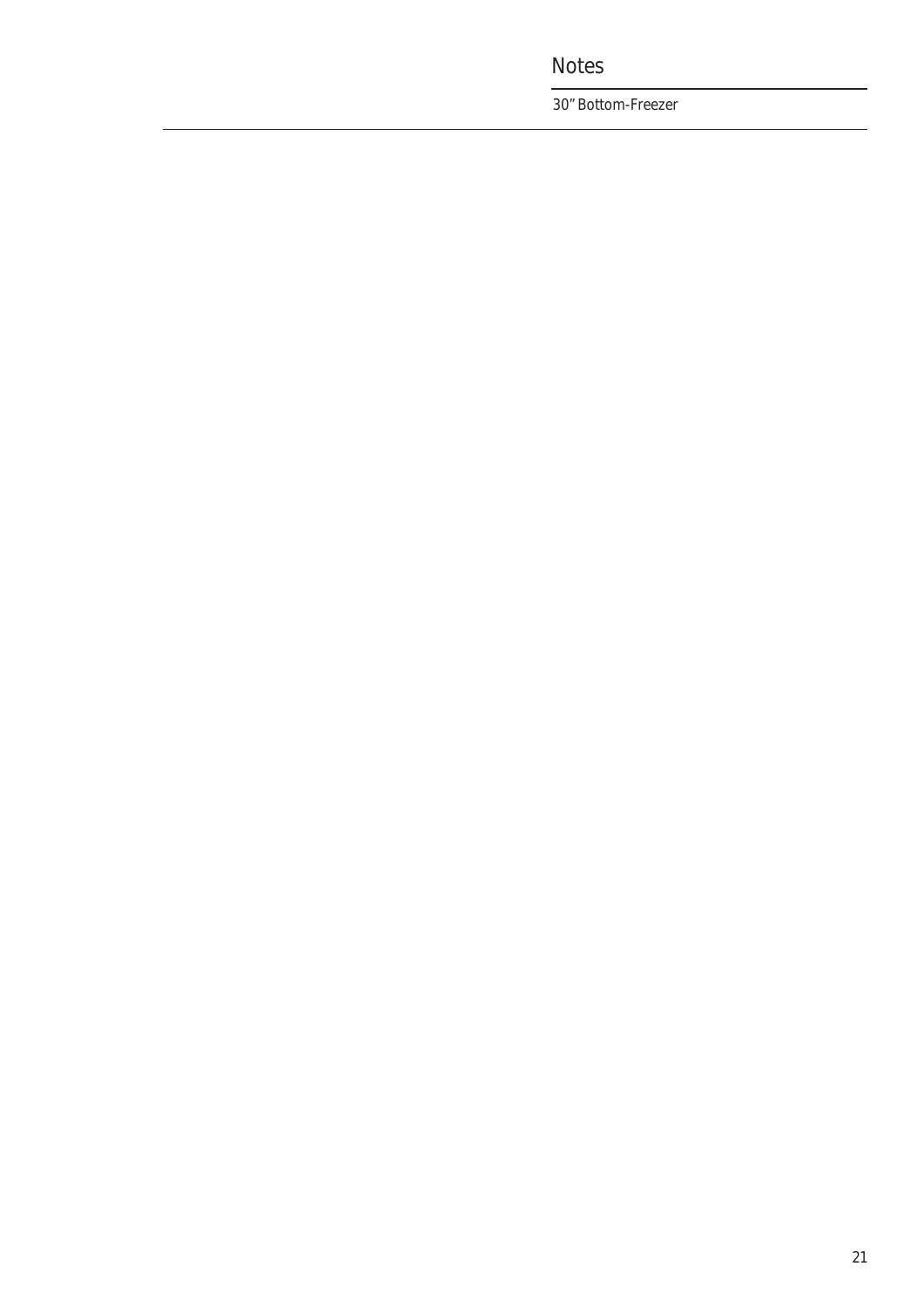Notes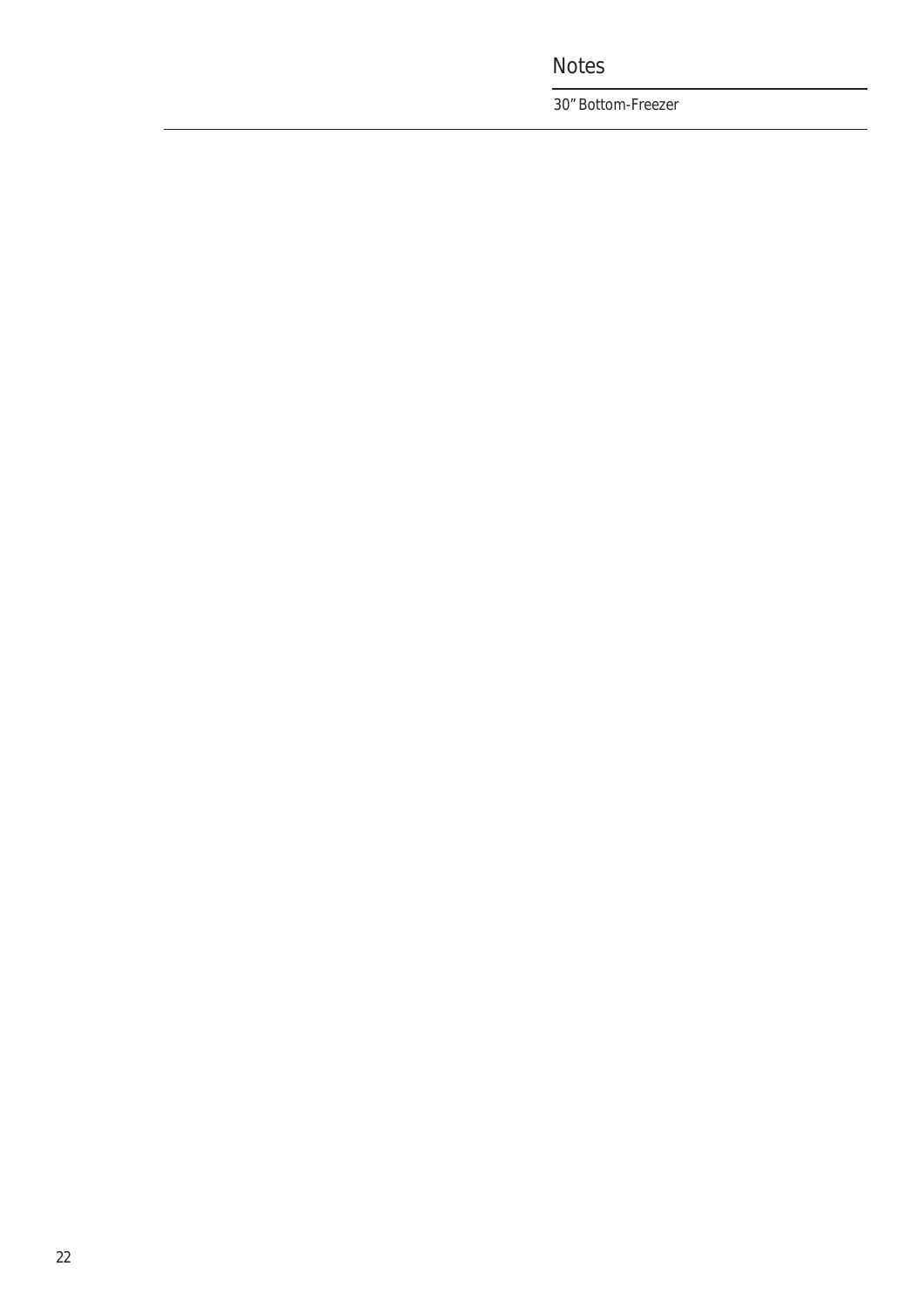#### Consumer Services

*30" Bottom-Freezer*

## *With the purchase of your new Monogram appliance, receive the assurance that if you ever need information or assistance from GE Appliances, we'll be there. All you have to do is call!*

| <b>GE Appliances</b><br>Answer Center®<br>800.626.2000<br>In Canada,<br>800.561.3344 | Whatever your question about any Monogram major appliance, GE Appliances Answer Center®<br>information service is available to help. Your call-and your question-will be answered promptly<br>and courteously. Call the GE Appliances Answer Center® Monday to Friday, 8 a.m. to 10 p.m. EST,<br>and Saturday, 8 a.m. to 7 p.m.<br><b>OR</b><br>Visit our Website at: monogram.com<br>In Canada: monogram.ca                                                                                                   |
|--------------------------------------------------------------------------------------|----------------------------------------------------------------------------------------------------------------------------------------------------------------------------------------------------------------------------------------------------------------------------------------------------------------------------------------------------------------------------------------------------------------------------------------------------------------------------------------------------------------|
| In-Home Repair<br>Service<br>800.444.1845<br>In Canada,<br>800.561.3344              | A GE Appliances consumer service professional will provide expert repair service, scheduled at<br>a time that's convenient for you. To schedule service, call Monday to Friday, 7 a.m. to 10 p.m.<br>EST, or Saturday and Sunday, 8 a.m. to 6 p.m. Many GE Appliances Consumer Service company-<br>operated locations offer you service today or tomorrow, or at your convenience. Our factory-<br>trained technicians know your appliance inside and out-so most repairs can be handled in just<br>one visit. |
| <b>For Customers</b><br><b>With Special</b><br>Needs<br>800.626.2000                 | GE Appliances offers Braille controls for a variety of GE appliances, and a brochure to assist in<br>planning a barrier-free kitchen for persons with limited mobility.<br>Consumers with impaired hearing or speech who have access to a TDD or a conventional<br>teletypewriter may call 800.TDD.GEAC (800.833.4322) to request information or service.                                                                                                                                                      |

*In Canada, 800.561.3344*

| <b>Service Contracts</b> | You can have the secure feeling that GE Appliances Consumer Service will still be there after your |
|--------------------------|----------------------------------------------------------------------------------------------------|
| 800.626.2224             | warranty expires. Purchase a GE Appliances contract while your warranty is still in effect and     |
| In Canada, check         | you'llreceive a substantial discount. With a multiple-year contract, you're assured of future      |
| your local listings      | service at today's prices.                                                                         |
| Parts and                | Individuals qualified to service their own appliances can have parts or accessories sent directly  |
| <b>Accessories</b>       | to their home. The GE Appliances parts system provides access to over 47,000 partsand all GE       |
| 800 626 2002             | Appliances Genuine Renewal Parts are fully warranted. VISA, MasterCard and Discover cards are      |

*800.626.2002 In Canada, 800.661.1616* accepted. VIsit www.GEApplianceParts.com. **User maintenance instructions contained in this manual cover procedures intended to be performed by any user. Other servicing generally should be referred to qualified service personnel. Caution must be exercised, since improper servicing may cause unsafe operation.**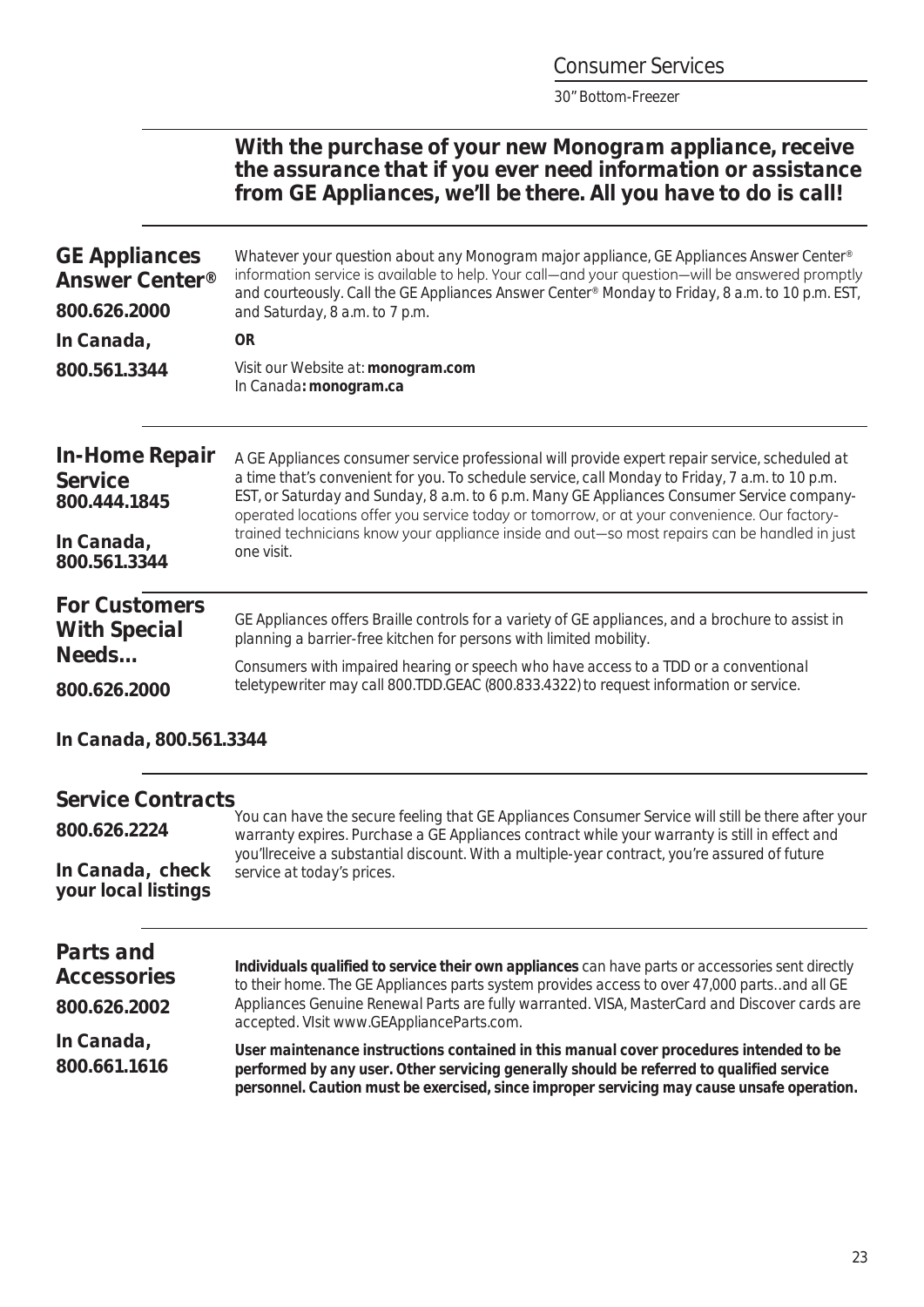**Warranty** 

*30" Bottom-Freezer*

## *YOUR MONOGRAM REFRIGERATOR AND FREEZER WARRANTY Staple sales slip or cancelled check here. Proof of original purchase date is needed to obtain service under warranty.*

| <b>WHAT IS</b><br><b>COVERED</b><br>From the Date<br>of the Original | LIMITED TWO-YEAR WARRANTY<br>For two years from date of original purchase, we will provide, free of charge, parts and service labor in<br>your home to repair or replace any part of the refrigerator or freezer that fails because of a manufacturing defect.<br>LIMITED FIVE-YEAR WARRANTY<br>For five years from date of original purchase, we will provide, free of charge, parts and service labor<br>in your home to repair or replace any part of the sealed refrigerating system (the compressor, condenser,<br>evaporator and all connecting tubing) that fails because of a manufacturing defect.                                                                                                                                                                                                                                                                                                                 |                                                                                                                                                                                                                                                                                                                                                                                                                                                                                                                                                                                                                                        |  |  |
|----------------------------------------------------------------------|-----------------------------------------------------------------------------------------------------------------------------------------------------------------------------------------------------------------------------------------------------------------------------------------------------------------------------------------------------------------------------------------------------------------------------------------------------------------------------------------------------------------------------------------------------------------------------------------------------------------------------------------------------------------------------------------------------------------------------------------------------------------------------------------------------------------------------------------------------------------------------------------------------------------------------|----------------------------------------------------------------------------------------------------------------------------------------------------------------------------------------------------------------------------------------------------------------------------------------------------------------------------------------------------------------------------------------------------------------------------------------------------------------------------------------------------------------------------------------------------------------------------------------------------------------------------------------|--|--|
| Purchase                                                             | LIMITED ADDITIONAL SIXTH- THROUGH TWELFTH-YEAR WARRANTY ON THE SEALED SYSTEM<br>For the sixth through twelfth year from the date of the original purchase, we will provide, free of charge,<br>replacement parts for any part of the sealed refrigerating system (the compressor, condenser, evaporator and<br>all connecting tubing) that fails because of a manufacturing defect. You pay for the service trip to your home<br>and for service labor charges.                                                                                                                                                                                                                                                                                                                                                                                                                                                             |                                                                                                                                                                                                                                                                                                                                                                                                                                                                                                                                                                                                                                        |  |  |
|                                                                      | LIMITED THIRTY-DAY WARRANTY ON WATER FILTER CARTRIDGE (Water filter, if included)<br>From the date of the original purchase we will provide, free of charge, replacement parts for any part of<br>the water filter cartridge that fails because of a manufacturing defect. During this limited thirty-day warranty,<br>we will also provide, free of charge, a replacement water filter cartridge.                                                                                                                                                                                                                                                                                                                                                                                                                                                                                                                          |                                                                                                                                                                                                                                                                                                                                                                                                                                                                                                                                                                                                                                        |  |  |
|                                                                      | This warranty is extended to the original purchaser and any succeeding owner for products purchased for<br>ordinary home use in the 48 mainland states, Hawaii, Washington, D.C. or Canada. If the product is located<br>in an area where service by a GE Appliances Authorized Servicer is not available, you may be responsible for<br>a trip charge or you may be required to bring the product to an Authorized GE Appliances Service location for<br>service. In Alaska the warranty is the same except that it is LIMITED because you must pay to ship the product<br>to the service shop or for the service technician's travel costs to your home.                                                                                                                                                                                                                                                                  |                                                                                                                                                                                                                                                                                                                                                                                                                                                                                                                                                                                                                                        |  |  |
|                                                                      | All warranty service will be provided by our Factory Service Centers or by our authorized Customer Care®<br>servicers during normal working hours.                                                                                                                                                                                                                                                                                                                                                                                                                                                                                                                                                                                                                                                                                                                                                                          |                                                                                                                                                                                                                                                                                                                                                                                                                                                                                                                                                                                                                                        |  |  |
|                                                                      | Should your appliance need service, during warranty period or beyond, call 800.444.1845. Please have your serial<br>number and model number available when calling for service. In Canada call 800.561.3344                                                                                                                                                                                                                                                                                                                                                                                                                                                                                                                                                                                                                                                                                                                 |                                                                                                                                                                                                                                                                                                                                                                                                                                                                                                                                                                                                                                        |  |  |
| <b>WHAT IS NOT</b><br><b>COVERED</b>                                 | • Service trips to your home to teach you how to<br>use the product.<br>• Replacement of house fuses or resetting of circuit<br>breakers.<br>• Damage to the product caused by accident, fire,<br>floods or acts of God.<br>• Failure of the product if it is used for other than its<br>intended purpose or used commercially.<br>• Damage caused after delivery.<br>• Improper installation, delivery or maintenance.<br>If you have an installation problem, contact<br>your dealer or installer. You are responsible for<br>providing adequate electrical, plumbing and other<br>connecting facilities.<br>EXCLUSION OF IMPLIED WARRANTIES-Your sole and exclusive remedy is product repair as provided<br>in this Limited Warranty. Any implied warranties, including the implied warranties of merchantability<br>or fitness for a particular purpose, are limited to one year or the shortest period allowed by law. | • Replacement of the light bulbs, if included, or<br>water filter cartridge, if included, other than as<br>noted above.<br>• Replacement of the water filter cartridge, if<br>included, due to water pressure that is outside<br>the specified operating range or due to excessive<br>sediment in the water supply.<br>• Loss of food due to spoilage.<br>• Incidental or consequential damage caused by<br>possible defects with this appliance.<br>• Product not accessible to provide required<br>service.<br>• Damage to finish, such as surface rust, tarnish, or<br>small belmishes not reported within 48 hours of<br>delivery. |  |  |
|                                                                      | Some states do not allow the exclusion or limitation of incidental or consequential damages, so the above<br>limitation or exclusion may not apply to you. This warranty gives you specific legal rights, and you may also                                                                                                                                                                                                                                                                                                                                                                                                                                                                                                                                                                                                                                                                                                  |                                                                                                                                                                                                                                                                                                                                                                                                                                                                                                                                                                                                                                        |  |  |

**Warrantor: GE Appliances Louisville, KY 40225**

**In Canada, warrantor: MC Commercial Inc.**

local or state consumer affairs office or your state's Attorney General.



Appliance Park Louisville, KY 40225

**GE APPLIANCES** 

have other rights which vary from state to state. To know what your legal rights are in your state, consult your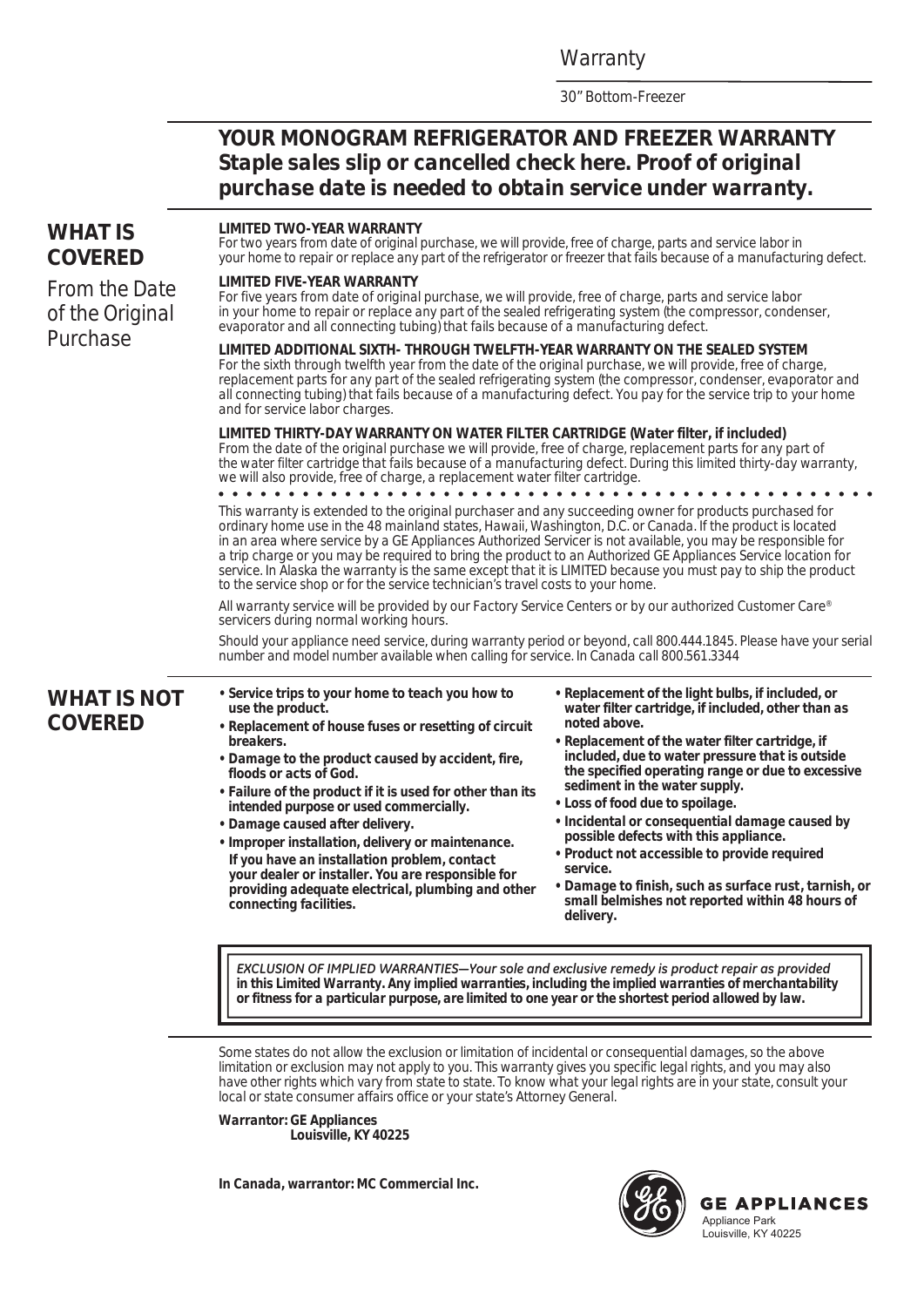## Information pour le consommateur

*Réfrigérateur 30po avec congélateur au bas*

*Introduction* Votre nouveau réfrigérateur Monogram est un symbole éloquent de style, de confort et de souplesse dans votre cuisine. Que vous le choisissiez pour sa pureté de ligne ou pour sa recherche approfondie du détail, vous trouverez que la combinaison hors pair de formes et de fonctions de votre réfrigérateur Monogram fera votre bonheur pendant des années.

> Vous trouverez dans les pages suivantes des renseignements qui vous aideront à bien faire fonctionner et à bien entretenir votre réfrigérateur.

En cas de questions supplémentaires, consultez notre site internet : **monogram.com**  Au Canada, **monogram.ca**

| Table des | Services à la clientèle                                                  | Consignes d'utilisation                       |
|-----------|--------------------------------------------------------------------------|-----------------------------------------------|
| matières  | Numéros de téléphone importants  46<br>Numéros de modèle et de série  26 |                                               |
|           | Fiche de données de performance  42                                      |                                               |
|           | En cas de problème  40, 41                                               |                                               |
|           |                                                                          |                                               |
|           | Certificat de l'état de Californie pour le dispositif de                 |                                               |
|           |                                                                          |                                               |
|           |                                                                          |                                               |
|           | Entretien et nettoyage                                                   | Commandes de réglage des températures  30     |
|           |                                                                          | Porte-bouteilles pour le vin/les boissons  34 |
|           |                                                                          | Préparation                                   |

*Avant réfrigérateur* 

d'utiliser votre objet de vous aider à bien faire fonctionner et Lisez soigneusement ce manuel. Il a pour entretenir votre réfrigérateur.

> Conservez-le à portée de main. Vous y trouverez des réponses à vos questions.

Si vous ne comprenez pas bien ce qui est décrit ou avez besoin d'une aide supplémentaire, vous trouverez une liste de numéros de service à la clientèle dans la dernière section de ce manuel.

#### **OU**

Consultez notre site Internet à l'adresse **monogram.com**

Au Canada, **monogram.ca**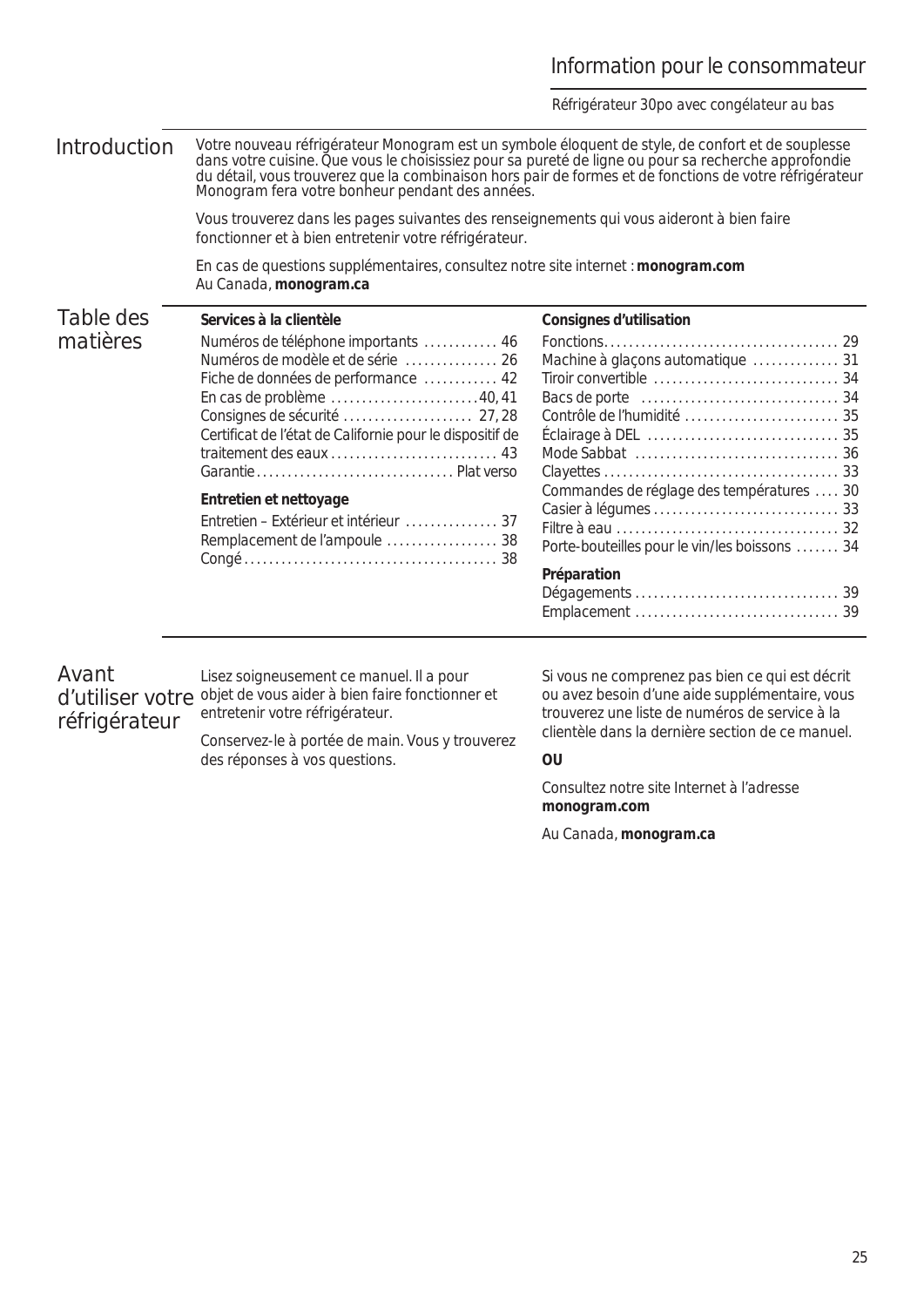## Information pour le consommateur

|                                                              |                                                                                                                                                                                                                                                    | Réfrigérateur 30po avec congélateur au bas                                                                                      |
|--------------------------------------------------------------|----------------------------------------------------------------------------------------------------------------------------------------------------------------------------------------------------------------------------------------------------|---------------------------------------------------------------------------------------------------------------------------------|
| Écrivez les<br>numéros de<br>modèle et                       | Ils figurent sur l'étiquette qui se trouve à<br>l'intérieur du compartiment réfrigérateur, en<br>dessous du bac à légumes.                                                                                                                         | Avant d'envoyer cette carte, veuillez écrire ces<br>numéros ici :                                                               |
| de série                                                     |                                                                                                                                                                                                                                                    | Numéro du modèle                                                                                                                |
|                                                              |                                                                                                                                                                                                                                                    | Numéro de série                                                                                                                 |
|                                                              |                                                                                                                                                                                                                                                    | Utilisez ces numéros dans toute correspondance<br>ou dans tous vos appels de service relatifs à votre<br>réfrigérateur.         |
| <i>Si vous avez</i><br>reçu un<br>réfrigérateur<br>endommagé | La garantie ne couvre pas les dommages causés<br>après la livraison. Contactez immédiatement<br>votre revendeur (ou le fabricant) qui vous a                                                                                                       | vendu votre réfrigérateur.                                                                                                      |
| Economisez<br><i>votre temps</i><br>et votre<br>argent!      | Avant d'appeler un dépanneur, vérifiez la<br>section de résolution des problèmes à la fin<br>de ce manuel. Vous y trouverez les causes de                                                                                                          | problèmes de fonctionnement mineurs que vous<br>pourrez régler vous-même.                                                       |
| <i>Si vous</i><br>devez                                      | Pour joindre un technicien, consultez la page de<br>service à la clientèle à la fin de ce manuel.                                                                                                                                                  |                                                                                                                                 |
| appeler<br>$U\cap$<br>technicien                             | Nous sommes fiers de notre service et tenons<br>à ce que vous soyez satisfaits. Si, pour quelque<br>raison que ce soit, vous n'êtes pas heureux du<br>service que vous recevez, voici quelques mesures<br>à prendre pour obtenir davantage d'aide. |                                                                                                                                 |
|                                                              | Pour commencer, appelez les gens qui ont fait<br>l'entretien de votre appareil électroménager.<br>Dites-leur pourquoi vous n'êtes pas satisfaits.<br>Dans la plupart des cas, cela suffira à régler<br>votre problème.                             |                                                                                                                                 |
|                                                              | Ensuite, si vous n'êtes toujours pas satisfait,<br>écrivez tous les détails, y compris votre numéro<br>de téléphone, à l'adresse suivante :                                                                                                        |                                                                                                                                 |
|                                                              | Directeur, Relations Clientèle,<br><b>GE Appliances</b><br>Appliance Park<br>Louisville, KY 40225                                                                                                                                                  | Au Canada,<br>Directeur, relations au consommateur, MC<br>Commercial Inc<br>Suite 310, 1 Factory Lane<br>Moncton, N-B<br>E1C9M3 |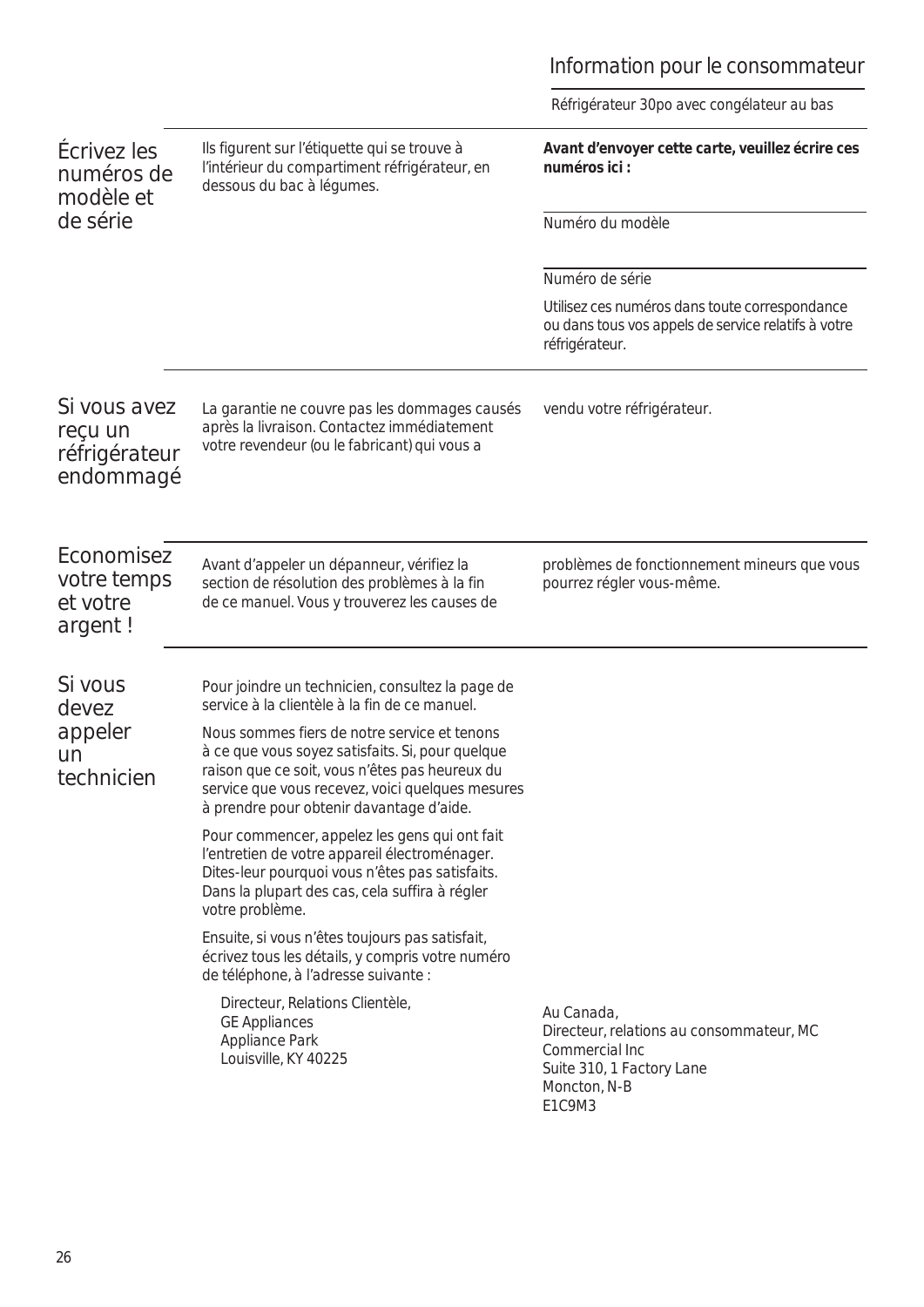## IMPORTANTES CONSIGNES DE SÉCURITÉ

## *LISEZ ET CONSERVEZ CES INSTRUCTIONS*

## **CONSIGNES DE SÉCURITÉ POUR LE RÉFRIGÉRATEUR**

ALCe symbole représente une alerte de sécurité. Ce symbole vous avise de dangers possibles pouvant causer la mort, des blessures ou autres. Tous les messages de sécurité seront précédés du symbole d'alerte de sécurité ainsi que des mots « DANGER », « AVERTISSEMENT » ou « MISE EN GARDE ». Ces messages sont les suivants :

> Signale une situation qui présente un danger imminent et qui, si elle n'est pas évitée, entraînera des blessures graves, voire la mort.



**DANGER**

Signale une situation qui présente un danger imminent et qui, si elle n'est pas évitée, peut entraîner des blessures graves, voire la mort. .

**ATTENTION**

Signale une situation qui présente un danger imminent et qui, si elle n'est pas évitée, peut entraîner des blessures mineures ou graves.



### **IMPORTANTES CONSIGNES DE SÉCURITÉ**

 Pour réduire le risque d'incendie, d'explosion, de choc électrique ou de blessures lorsque vous utilisez votre réfrigérateurde , veuillez suivre ces consignes de sécurité : **AVERTISSEMENT**

- Ce réfrigérateur doit être correctement installé conformément aux Consignes d'Installation avant toute utilisation.
- Débranchez le réfrigérateur avant d'effectuer une réparation, de remplacer une ampoule ou de le nettoyer. Remarque : L'alimentation du réfrigérateur ne peut être déconnectée par aucune des fonctions sur le panneau de commande. Remarq ue : Les réparations doivent être effectuées par un professionnel qualifié.
- Ne tentez pas de remplacer une ampoule à DEL grillée. Le remplacement des ampoules à DEL doit être effectué par un technicien autorisé.
- Remettez toutes les pièces et panneaux en place avant d'utiliser l'appareil.
- Ne stockez pas ou n'utilisez pas d'essence ou d'autres vapeurs et liquides inflammables à proximité de cet appareil ou de tout autre appareil électroménager.
- Nous déconseillons fortement l'utilisation d'une rallonge à cause des risques potentiels dans certaines conditions. Cependant, si l'utilisation d'un cordon prolongateur est nécessaire, ce dernier doit obligatoirement être homologué UL (aux USA) ou CSA (au Canada), à trois brins avec mise à la terre pour appareil électroménager et doit être équipé d'une fiche et d'une prise femelle avec terre. Les caractéristiques électriques du cordon prolongateur doivent être de 15 ampères (minimum) et de 120 volts.
- Ne laissez pas les enfants grimper, se mettre debout ou se suspendre aux poignées de portes dans le réfrigérateur ou aux clayettes du réfrigérateur. Ils pourraient se blesser gravement.

## **Avertissements de la Proposition 65 de l'État de la Californie :**

**AVERTISSEMENT** Ce produit contient une ou plusieurs substances chimiques reconnues par l'État de Californie pour causer le cancer et des anomalies congénitales ou d'autres problèmes liés à la reproduction.



## **IMPORTANTES CONSIGNES DE SÉCURITÉ**

A ATTENTION Pour réduire le risque de blessures lorsque vous utilisez votre réfrigérateurde, veuillez suivre ces consignes de sécurité.

- Ne nettoyez pas les clayettes ou les couvercles en verre avec de l'eau tiède quand ceux-ci sont froids. Les clayettes et couvercles en verre peuvent se casser s'ils sont exposés à des changements soudains de température ou si vous les cognez ou les faites tomber. Le verre trempé est conçu pour se briser en petits morceaux en cas de casse
- Éloignez les doigts des parties du congélateur où l'on peut facilement se pincer : les espaces entre les portes, et entre les portes et les placards sont toujours étroits. Soyez prudent lorsque vous fermez les portes en présence d'enfants.
- Ne touchez pas les surfaces froides du congélateur lorsque vous avez les mains humides ou mouillées. La peau risque d'adhérer à ces surfaces extrêmement froides.
- Ne recongelez pas les aliments surgelés qui ont complètement dégelé.
- Si votre réfrigérateur est doté d'une machine à glaçons automatique, évitez le contact avec les pièces mobiles du mécanisme éjecteur, ou avec l'élément chauffant qui libère les glaçons. Ne posez pas les doigts ou les mains sur le mécanisme de la machine à glaçons automatique pendant que le réfrigérateur est branché.

## **INSTALLATION**

## **A** AVERTISSEMENT **W** Risque d'explosion.

Conservez les matériaux et vapeurs inflammables tels que l'essence à l'écart de votre réfrigérateur. Une explosion, un incendie voire la mort pourrait en résulter.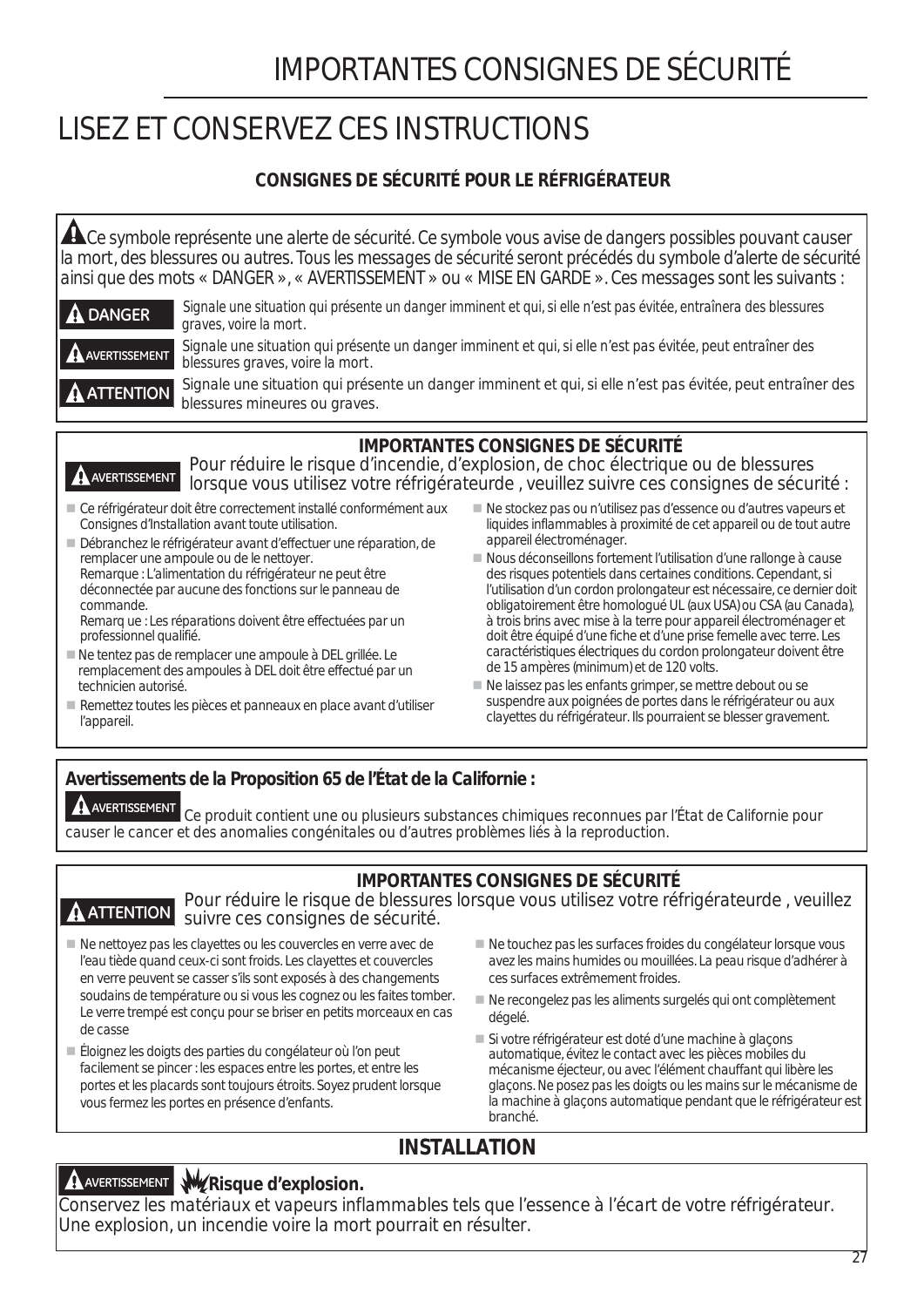## **BRANCHEMENTS ÉLECTRIQUES**

**AVERTISSEMENT Risque de choc électrique.** 

Branchez l'appareil dans une prise triple avec terre.

Ne retirez pas la broche de terre.

N'utilisez pas d'adaptateur.

Le non-respect de ces instructions peut entraîner des risques d'incendies, des chocs électriques ou la mort.



#### **Ne coupez pas ou n'enlevez pas, sous aucun prétexte, la troisième broche de mise à la terre du cordon d'alimentation. Pour des raisons de sécurité, cet appareil doit être correctement mis à la terre.**

Le cordon d'alimentation de cet appareil est équipé d'une fiche à trois broches (pour une mise à la terre) qui s'adapte à la prise de courant standard à 3 broches (pour une mise à la terre) pour minimiser les risques de chocs électriques par cet appareil.

Faites vérifier la prise murale et le circuit électrique par un électricien qualifié pour s'assurer que le système est correctement mis à la terre.

Dans le cas d'une prise biphasée, l'installateur a la responsabilité et l'obligation de la remplacer par une prise triphasée correctement mise à la terre. N'utilisez pas d'adaptateur.

Le réfrigérateur doit toujours être branché à sa propre prise électrique d'une tension nominale correspondant à celle indiquée sur sa plaque signalétique.

Une alimentation électrique à 115 volts CA, 60 Hz, avec un fusible de 15 ou 20 ampères et une mise à la terre est nécessaire. Ceci permet d'obtenir un meilleur rendement et évite de surcharger les circuits électriques du domicile qui risque d'occasionner un incendie en surchauffant.

Ne débranchez jamais le réfrigérateur en tirant sur le cordon d'alimentation. Prenez toujours fermement la fiche en main et tirez pour la sortir de la prise.

Réparez ou remplacez immédiatement tout cordon électrique usé ou endommagé. N'utilisez pas un cordon fissuré ou présentant des dommages dus aux frottements soit sur sa longueur ou aux extrémités.

Lorsque vous éloignez votre réfrigérateur du mur, faites attention à ne pas le faire rouler sur le cordon d'alimentation afin de ne pas l'endommager.

## **MISE AU REBUT APPROPRIÉE DE VOTRE ANCIEN RÉFRIGÉRATEUR**

## **AVERTISSEMENT Un enfant risque de suffoquer ou d'y être emprisonné.**

Démontez les portes du compartiment de réfrigération et du compartiment de congélation du réfrigérateur, avant mettre celui-ci au rebut. Le non-respect de cette recommandation peut entraîner l'enfermement d'un enfant qui peut entraîner la mort ou des lésions cérébrales.

### **IMPORTANT:**



Les enfants pris au piège ou morts d'asphyxie sont toujours d'actualité. Les réfrigérateurs jetés ou abandonnés restent dangereux même si vous ne les laissez au rebut que pour « quelques jours ». Si vous voulez jeter votre ancien réfrigérateur, suivez les instructions suivantes pour empêcher les accidents.

#### **Avant de jeter votre ancien réfrigérateur ou congélateur:**

- Démontez les portes du compartiment de réfrigération et du compartiment de congélation.
- Laissez les clayettes en place, pour éviter que des enfants puissent facilement grimper dans votre réfrigérateur.

## **LIQUIDES FRIGORIGÈNES**

Les appareils réfrigérants contiennent des fluides frigorigènes qui conformément à la législation fédérale doivent être retirés avant la mise au rebut de l'appareil. Si vous mettez au rebut un ancien appareil contenant des fluides frigorigènes, vérifiez la procédure à suivre auprès de la compagnie responsable de l'élimination.

## **AVERTISSEMENT Liquide frigorigène R600**

**Avertissement: Cet appareil contient un fluide frigorigène isobutane, R600a, un gaz naturel d'une grande compatibilité environnementale. Il s'agit toutefois d'un combustible. Veuillez respecter les avertissements suivants :**

**1)** Lors de la manipulation, de l'installation et de l'utilisation de cet appareil, prenez soin de ne pas endommager les tubes de circulation du fluide frigorigène.

- **2)** L'entretien doit être effectué par un technicien de service autorisé par le fabricant. Les pièces seront remplacées par des pièces recommandées par le fabricant.
- **3)** Les appareils réfrigérants contiennent des fluides frigorigènes qui conformément à la législation fédérale doivent être retirés avant la mise au rebut de l'appareil.
- **4)** N'obstruez pas les évents dans l'enceinte prévue pour l'appareil.
- **5)** N'utilisez pas d'appareils ou autres moyens mécaniques pour accélérer le processus de dégivrage.
- **6)** N'endommagez pas le circuit du fluide frigorigène.
- **7)** N'utilisez pas d'appareils électriques dans le compartiment réfrigérateur de cet appareil.

## *LISEZ ET CONSERVEZ CES INSTRUCTIONS*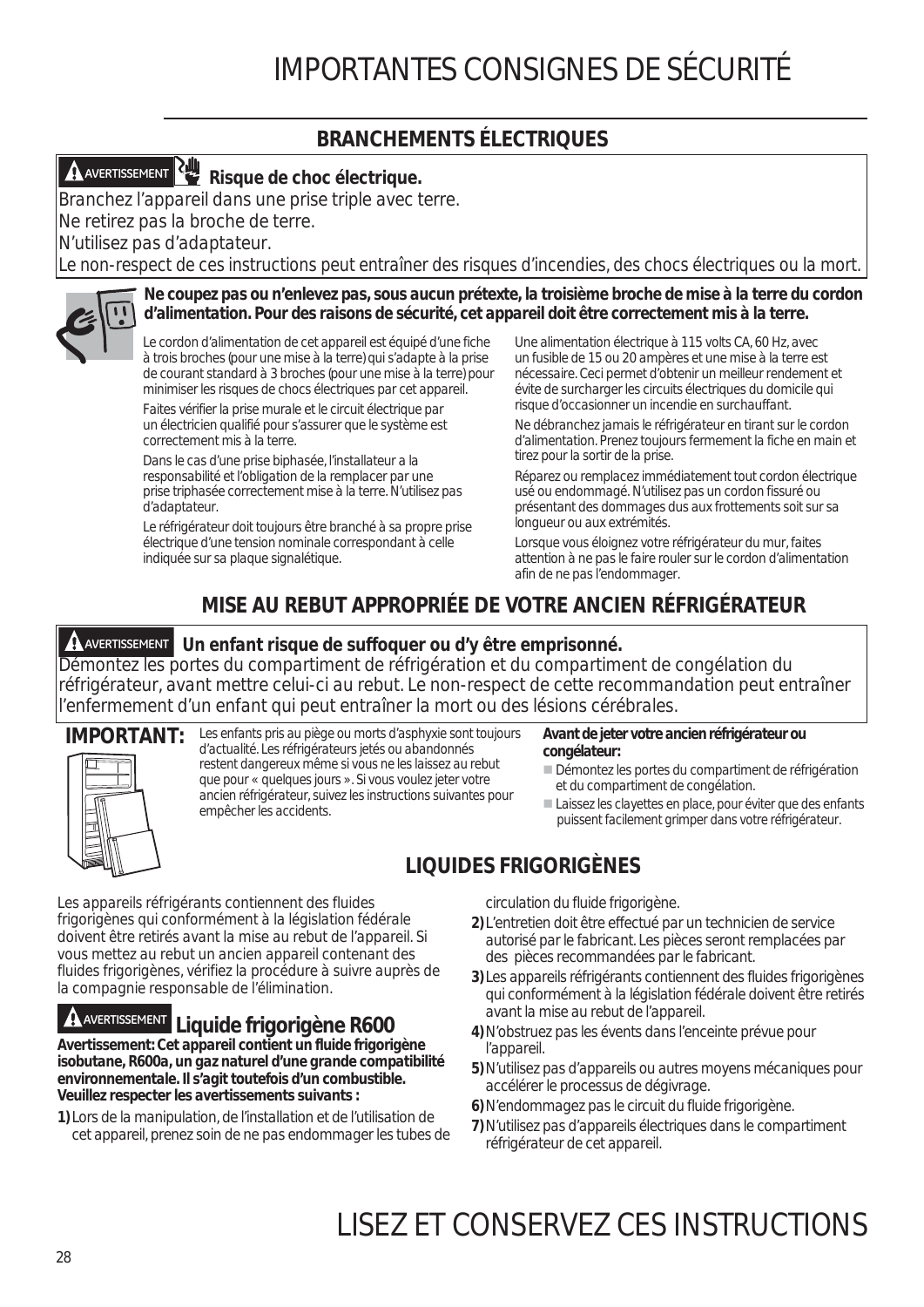## Fonctions

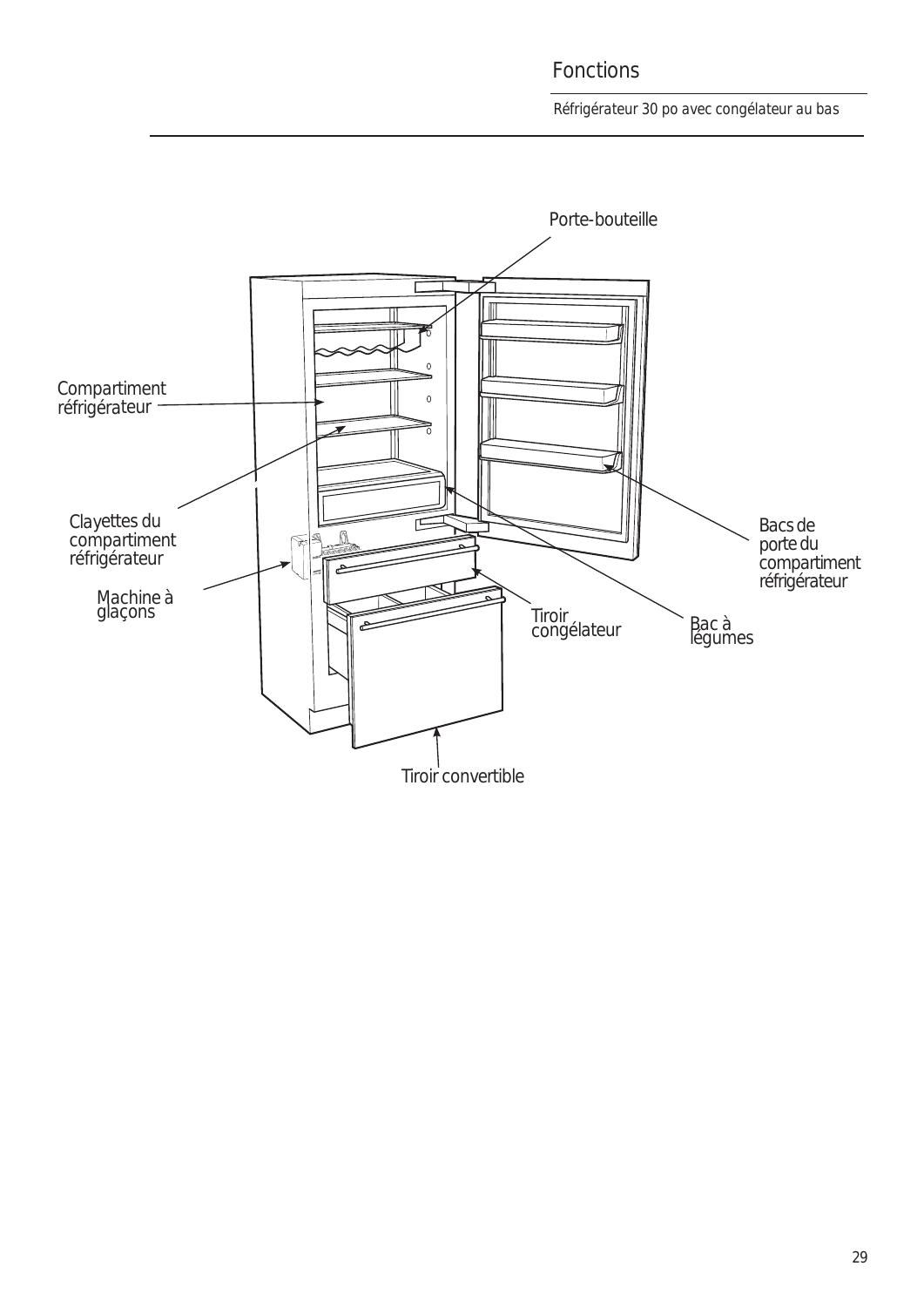## Commandes de réglage des températures

*Réfrigérateur 30 po avec congélateur au bas*



Compartiment réfrigérateur – Appareil avec porte massive



Compartiment réfrigérateur – Appareil avec porte en verre

*Commandes de réglage des températures* **voyant Zone.** La température réelle peut différer *Modification de l'affichage de température de °F aux °C* Pour passer d'une température affichée en °F à une température en °C, appuyez simultanément sur les deux touches plus (+) et moins (-) pendant 5 secondes. **Le panneau de commande affiche la température réelle du compartiment réfrigérateur, du tiroir de congélation ou du tiroir convertible lorsque ceux-ci sont sélectionnés en les faisant défiler grâce au**  de la température réglée selon certains facteurs comme la fréquence d'ouverture de la porte, la quantité d'aliments stockés, le programme de dégivrage et la température de la pièce. **REMARQUE:** Des ouvertures de portes fréquentes ou des portes laissées ouvertes peuvent temporairement augmenter la température à l'intérieur des compartiments. **Pour désactiver le système de refroidissement,** placez le voyant ZONE sur le mode réfrigération. Appuyez sur le plus (+) jusqu'à ce que OFF (arrêt) s'affiche. **Pour activer le système de refroidissement,** tplacez le voyant ZONE sur le mode réfrigération et appuyez sur le moins (-) jusqu'à ce que la température souhaitée s'affiche. La température est préréglée à 0°F (-18°C) pour le compartiment congélateur et à 37°F (+3°C) pour le compartiment réfrigérateur. **Pour vérifier le réglage de température dans un compartiment,** appuyez une fois sur la touche plus (+) ou moins (-). Au bout de 5 secondes, l'affichage vous indiquera la température actuelle.



Tiroir supérieur - Congélateur



Tiroir inférieur - Convertible

#### **Pour modifier le réglage de la température,**

appuyez sur la touche plus (+) ou moins (-) à chaque incrément pour atteindre la température souhaitée. Veuillez attendre 24 heures pour que l'appareil atteigne la température requise.

#### **Gammes de températures**

|                          | <b>Basse</b>           | Élevée                   |
|--------------------------|------------------------|--------------------------|
| Compartiment             | 34°F                   | 46°F                     |
| de réfrigération         | $1^{\circ}$ C          | 8°C                      |
| Tiroir<br>de congélation | 6°F<br>$-21^{\circ}$ C | $+6°F$<br>$-14\degree$ C |
|                          |                        |                          |

| Gamme de température du tiroir convertible |  |
|--------------------------------------------|--|
|                                            |  |

|               | Basse                             | Élevée                            |
|---------------|-----------------------------------|-----------------------------------|
| Congélation   | $-6^{\circ}$ F<br>$-21^{\circ}$ C | $+6^{\circ}$ F<br>$-14^{\circ}$ C |
| Réfrigération | $34^{\circ}F$<br>$1^{\circ}$ C    | 46°F<br>8°C                       |
| Vin           | $40^{\circ}$ F<br>$4^{\circ}$ C   | $55^{\circ}$ F<br>$13^{\circ}$ C  |

**REMARQUE:** En réglant les commandes sur OFF (arrêt), le refroidissement est arrêté mais l'alimentation électrique de l'appareil n'est pas coupée. Toutes les températures en °C seront arrondies.



Lorsque l'alarme est activée, elle clignotera et émettra un bip sonore pour

Pour activer l'alarme, appuyez et maintenez<br>2 *Alarme* appuyé le bouton ALARM (alarme) pendant 3 secondes. L'icône ALARM (alarme) sera soulignée lorsque celle-ci sera activée. Pour la désactiver, appuyez et maintenez appuyé le bouton ALARM (alarme) pendant 3 secondes. L'icône ALARM (alarme) ne sera plus soulignée.

signaler que la porte

est restée ouverte pendant plus de 2 minutes.

ALARM FILTER LOCK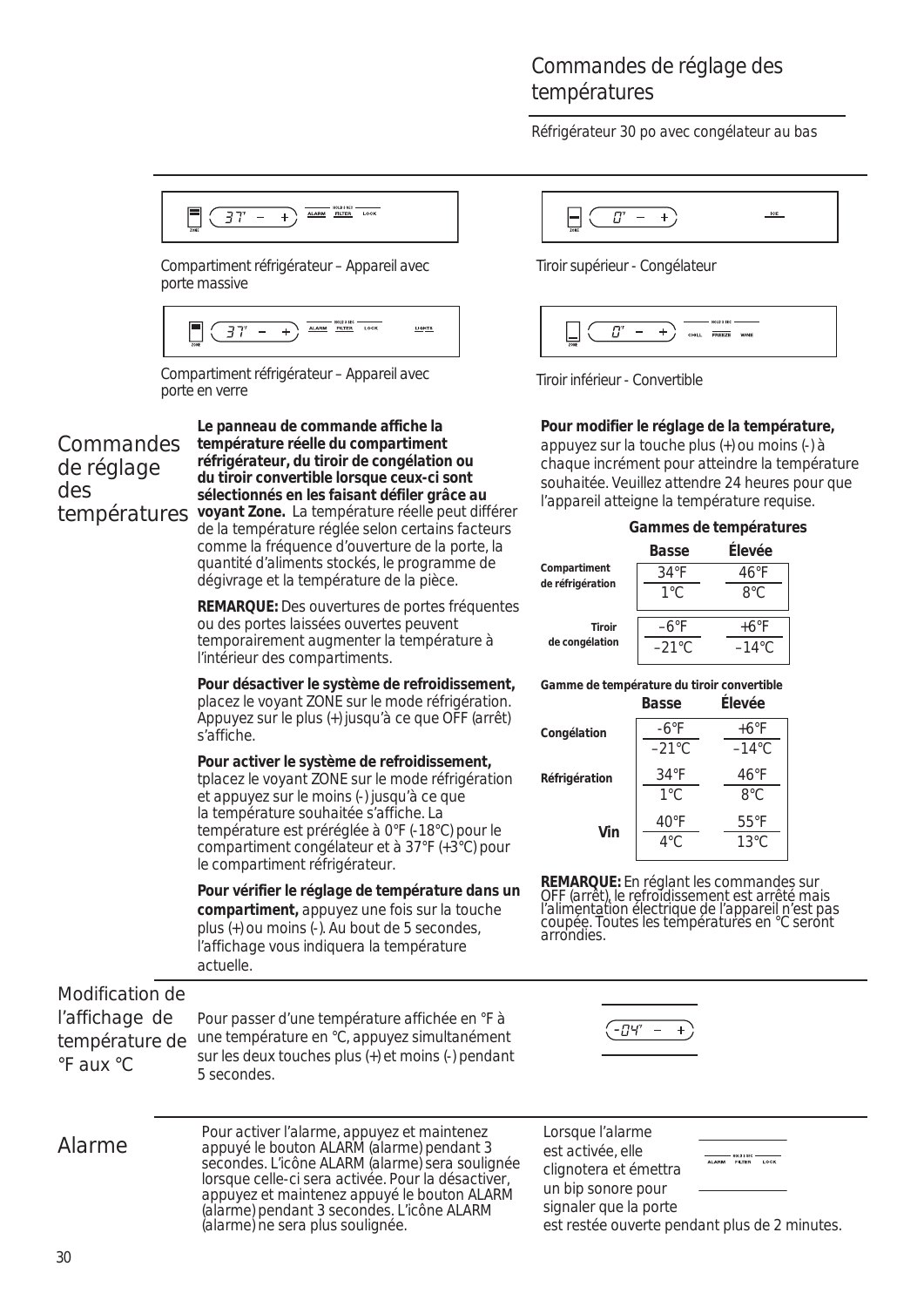## Machine à glaçons automatique (modèles avec compartiment de congélation)

*Réfrigérateur 30 po avec congélateur au bas*

*Machine à glaçons* 

automatique réfrigérateur est livré avec la machine à glaçons **Il faut prévoir entre 12 et 24 heures avant qu'un réfrigérateur nouvellement installé commence à produire des glaçons.** Le sur ON (activé).

> La machine à glaçons produit sept glaçons par cycle - environ 15 cycles par 24 heures, selon la température du compartiment de congélation, la température de la pièce, le nombre d'ouverture de porte et les autres conditions d'utilisation.

> Si vous faites fonctionner le réfrigérateur avant de raccorder l'eau à la machine à glaçons, mettez-la en position **OFF** (arrêt). Pour désactiver la machine à glaçons, appuyez deux fois sur le voyant **ZONE** sur le panneau de commande pour sélectionner le tiroir congélateur. Appuyez sur l'icône **ICE** (Glaçon) sur la droite. La ligne sous l'icône **ICE** (glaçon) disparaitra et le mot **OFF** (arrêt) s'affichera sous **ICE** (glaçon).

Jetez le premier bac de glaçons.

Vérifiez que rien n'interfère avec le déplacement du bras de détection.

Quand le bac se remplit jusqu'au niveau du bras de détection, la machine à glaçons s'arrête de produire des glaçons.

Il est normal de trouver des glaçons qui soient soudés ensemble.

Si vous n'utilisez pas souvent vos glaçons, les vieux glaçons deviennent opaques, prennent un mauvais goût et rétrécissent.

*Accès à la machine à glaçons et au tiroir de congélation* La machine à glaçons est localisée dans le plafond du tiroir de congélation et à l'arrière gauche. Une bande de DEL est installée dans le plafond du tiroir de congélation. Le tiroir de congélation contient un bac à glaçons.



Lorsque vous réactivez la machine à glaçons, elle se remettra en marche au bout de 45 minutes.

**REMARQUE:** Dans les maisons qui ont une pression d'eau plus faible que la moyenne, vous pouvez entendre la machine à glaçons recommencer plusieurs fois son cycle pour produire un lot de glaçons.

**REMARQUE:** Le fonctionnement de la machine à glaçons est optimal pour une pression d'eau variant de 40 à 120 lb/po².

**ATTENTION** Évitez le contact avec les pièces mobiles du mécanisme d'éjection et l'élément chauffant (situé dans le bas de la machine à glaçons) qui libère les cubes. Ne placez ni les doigts ni les mains sur le mécanisme de production de glace automatique lorsque le réfrigérateur est branché.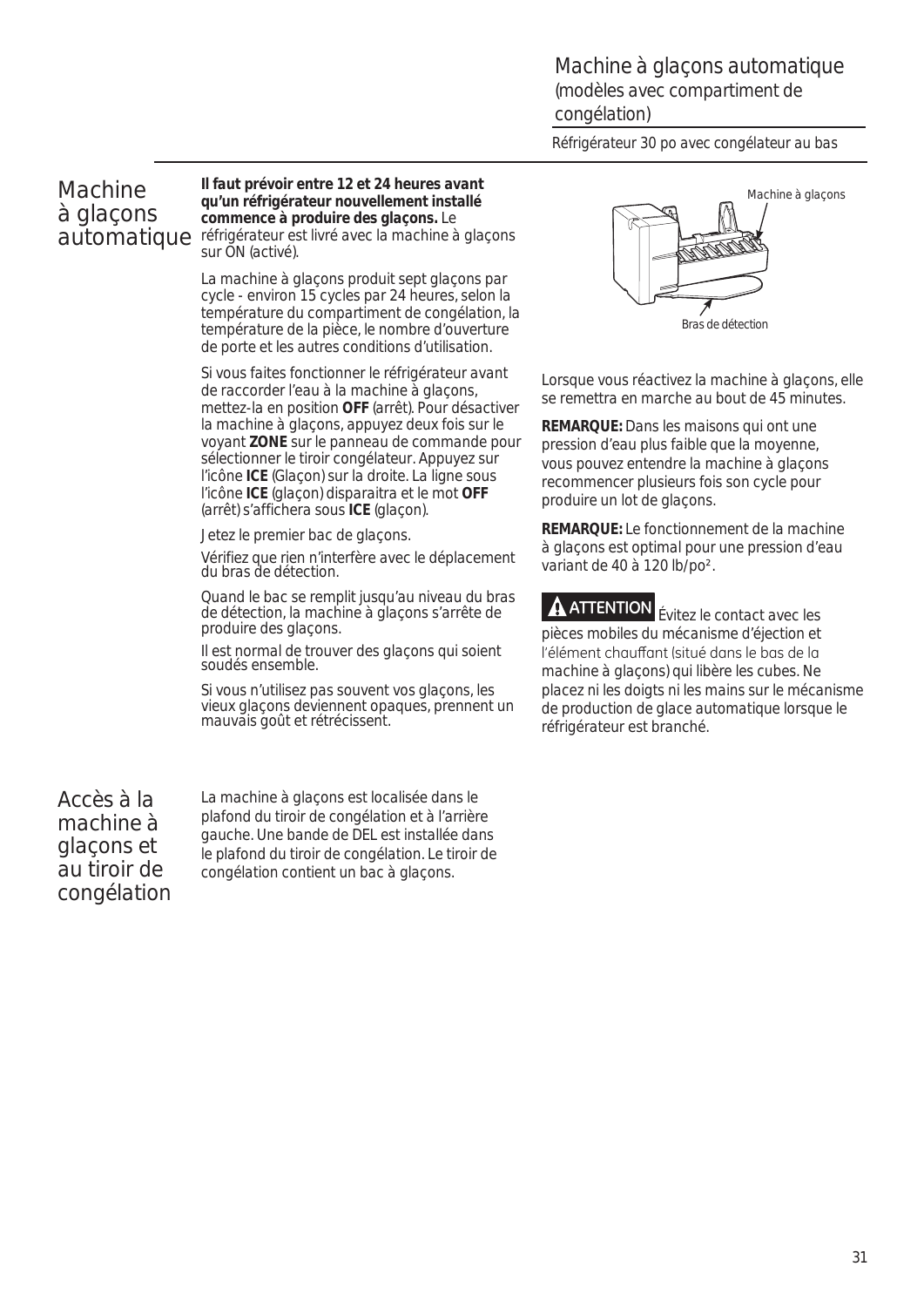*Réfrigérateur 30 po avec congélateur au bas*

#### La cartouche du filtre à eau est située en dessous du tiroir convertible en bas à droite de l'appareil. *Cartouche du filtre à eau*



#### **Remplacement du filtre :**

Un voyant lumineux est situé sur le tableau de commande pour vous indiquer la nécessité de remplacer le filtre à eau. La cartouche du filtre doit être remplacée lorsque le terme REPLACE (remplacer) apparait sous le terme FILTER (filtre) sur le tableau de commande.

**IMPORTANT :** Filtre obligatoire pour pouvoir produire de la glace.



#### **Installation de la Cartouche du Filtre:**

- **1.** Ouvrez le tiroir convertible pour accéder à la cartouche du filtre à eau.
- **2.** Retirez la cartouche usagée en la tournant dans le sens inverse des aiguilles d'une montre. Tirez le filtre vers vous pour le retirer.
- **3.** Insérez le nouveau filtre dans le compartiment et tournez dans le sens des aiguilles d'une montre jusqu'à la butée.

#### **Réinitialisation du voyant d'état du filtre:**

Appuyez et maintenez appuyé le bouton FILTER (filtre) pendant 3 secondes.

#### **Filtres de rechange :**

**Pour commander un filtre supplémentaire, consultez notre site internet monogram.com, ou appelez le Centre de Pièces Détachées et d'Accessoires GE Appliances au 877.959.8688. Au Canada, appellez le 1.800.661.1616**

#### **Numéro de modèle de filtre : GSWF**

**REMARQUE IMPORTANTE :** Retirez le filtre à eau si vous souhaitez arrêter immédiatement toute fuite d'eau au niveau de la machine à glaçons.

*Verrouillage des commandes* Cette fonction de verrouillage des commandes permet d'éviter toute modification non voulue des réglages de température.

Une fois que la température désirée est réglée, cette température peut être verrouillée. Pour le verrouillage, appuyez et maintenez appuyé le bouton LOCK (verrouillage) pendant 3 secondes. Pour le déverrouillage, appuyez et maintenez appuyé le bouton LOCK (verrouillage) pendant 3 secondes.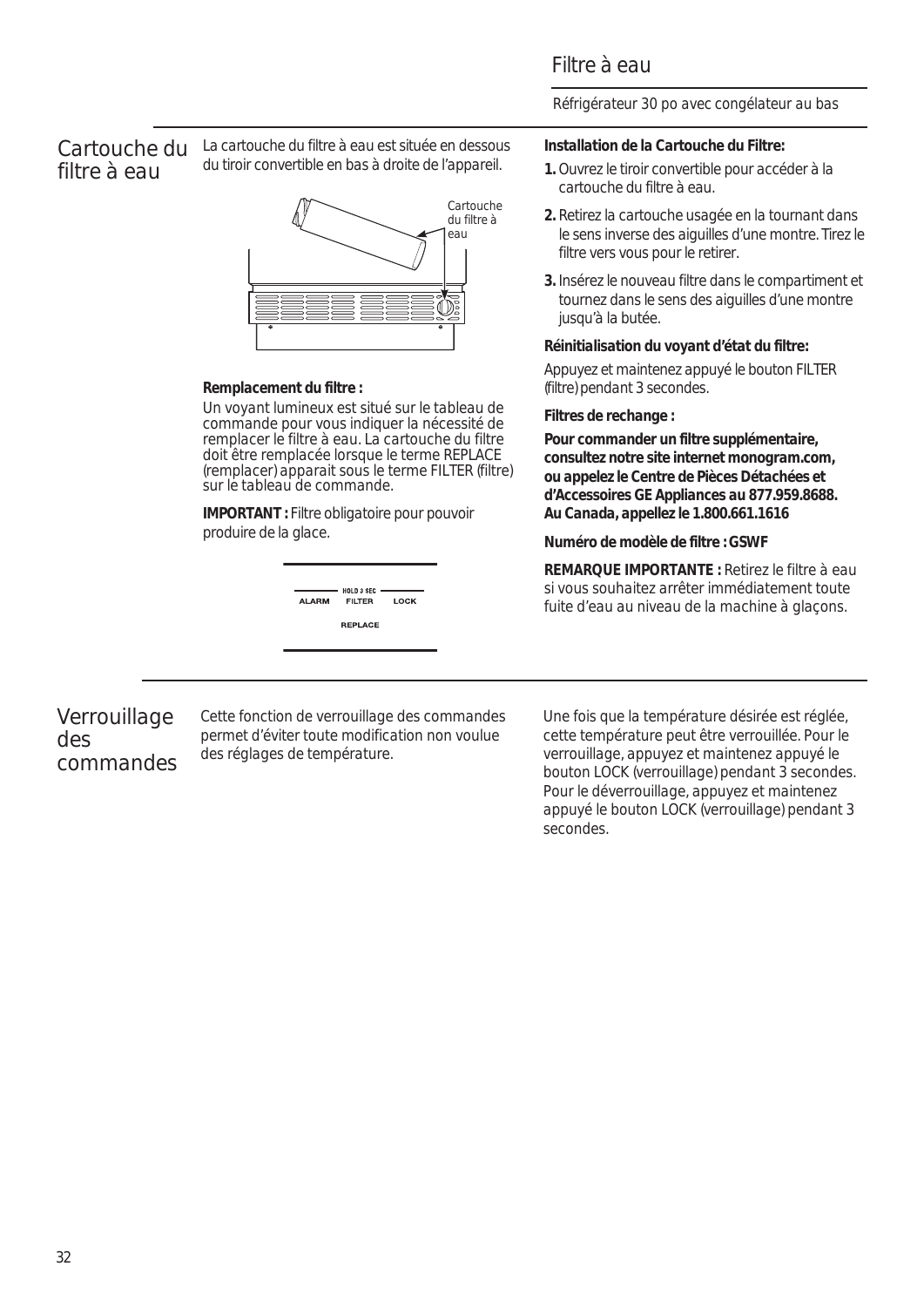| Bac à<br>légumes                             | Le bac à légumes du réfrigérateur est équipé<br>d'une bande à DEL au-dessus du tiroir.<br>Ce bac est également équipé de séparateurs<br>réglables qui permettent différentes<br>configurations dans le bac à légumes. Le<br>séparateur est maintenu par une languette située<br>sous la poignée, par une fente sur la paroi arrière<br>et une rainure sur le fond du tiroir pour stabiliser<br>le séparateur dans chaque position.                                                                                                                                                                                                                                                                                                                                                                                                                                                                                                                                            |                                                                                                                                                                                                             |
|----------------------------------------------|-------------------------------------------------------------------------------------------------------------------------------------------------------------------------------------------------------------------------------------------------------------------------------------------------------------------------------------------------------------------------------------------------------------------------------------------------------------------------------------------------------------------------------------------------------------------------------------------------------------------------------------------------------------------------------------------------------------------------------------------------------------------------------------------------------------------------------------------------------------------------------------------------------------------------------------------------------------------------------|-------------------------------------------------------------------------------------------------------------------------------------------------------------------------------------------------------------|
|                                              | Pour modifier la position du séparateur:<br>1. Tirez l'arrière du séparateur vers le haut pour le<br>libérer de la fente à l'arrière et de la languette à<br>l'avant.<br>2. Faites glisser le séparateur dans sa nouvelle<br>position en s'assurant qu'il repose dans la<br>rainure au fond du tiroir.<br>3. Tirez sur l'arrière du séparateur pour<br>placer l'avant sous la languette du nouvel<br>emplacement.                                                                                                                                                                                                                                                                                                                                                                                                                                                                                                                                                             | Languette<br>Rainures<br>Fente<br>Avant<br>Arrière<br>4. Appuyez sur l'arrière du séparateur<br>pour le positionner dans la rainure du nouvel<br>emplacement.                                               |
| Clayette<br>illuminée<br>du bac à<br>légumes | La clayette illuminée du bac à légumes permet<br>d'éclairer les compartiments inférieurs. Les<br>lumières sont encastrées dans la clayette pour<br>éclaire les tiroirs inférieurs.<br>Pour retirer la clayette:<br>1. Soulevez la clayette et tirez délicatement vers<br>vous pour exposer les câbles.<br>2. Débranchez la clayette et retirez-la<br>délicatement du réfrigérateur.<br>Pour remettre la clayette en place :<br>1. Placez la clayette sur les rails des côté en<br>laissant la prise visible.<br>2. Branchez la clayette dans le réfrigérateur.<br>3. Faites doucement glisser la clayette dans sa position finale.                                                                                                                                                                                                                                                                                                                                            | Clayette<br>illuminée du<br>bac à légumes<br>Les DEL sont situés sous la<br>clayette à l'avant<br>$\Omega$<br>Levez la clayette et<br>tirez-la vers vous.                                                   |
| Clayettes<br>réglables                       | Les clayettes en verre trempé du réfrigérateur<br>vous permettent d'organiser les clayettes de votre<br>réfrigérateur pour qu'elles s'adaptent au stockage<br>des aliments pour les besoins de votre famille.<br>Pour régler la position des clayettes : Inclinez<br>l'avant de la clayette vers le haut et faites-<br>la glisser le long de la paroi arrière jusqu'à la<br>position désirée.<br>Manipulez les clayettes en verre avec soin.<br>Si vous cognez le verre trempé, il pourrait se<br>briser.<br>Pour retirer les clayettes:<br><b>REMARQUE:</b> Pour retirer une clayette, il est<br>nécessaire de retirer les clayettes en dessous.<br>1. Retirez les aliments stockés sur la clayette<br>2. Retirez les protections au bas de chaque rail.<br>3. Inclinez l'avant de la première clayette vers le<br>haut.<br>4. Faites glisser la clayette le long de la paroi<br>arrière jusqu'au fond où se trouve l'encoche.<br>Faites glisser la clayette dans l'encoche. | Protection<br>5. Répétez la procédure pour retirer les autres<br>clayettes.<br>Pour remettre les clayettes en place :<br>Remettez les clayettes en place en effectuant<br>les étapes 1 à 4 en sens inverse. |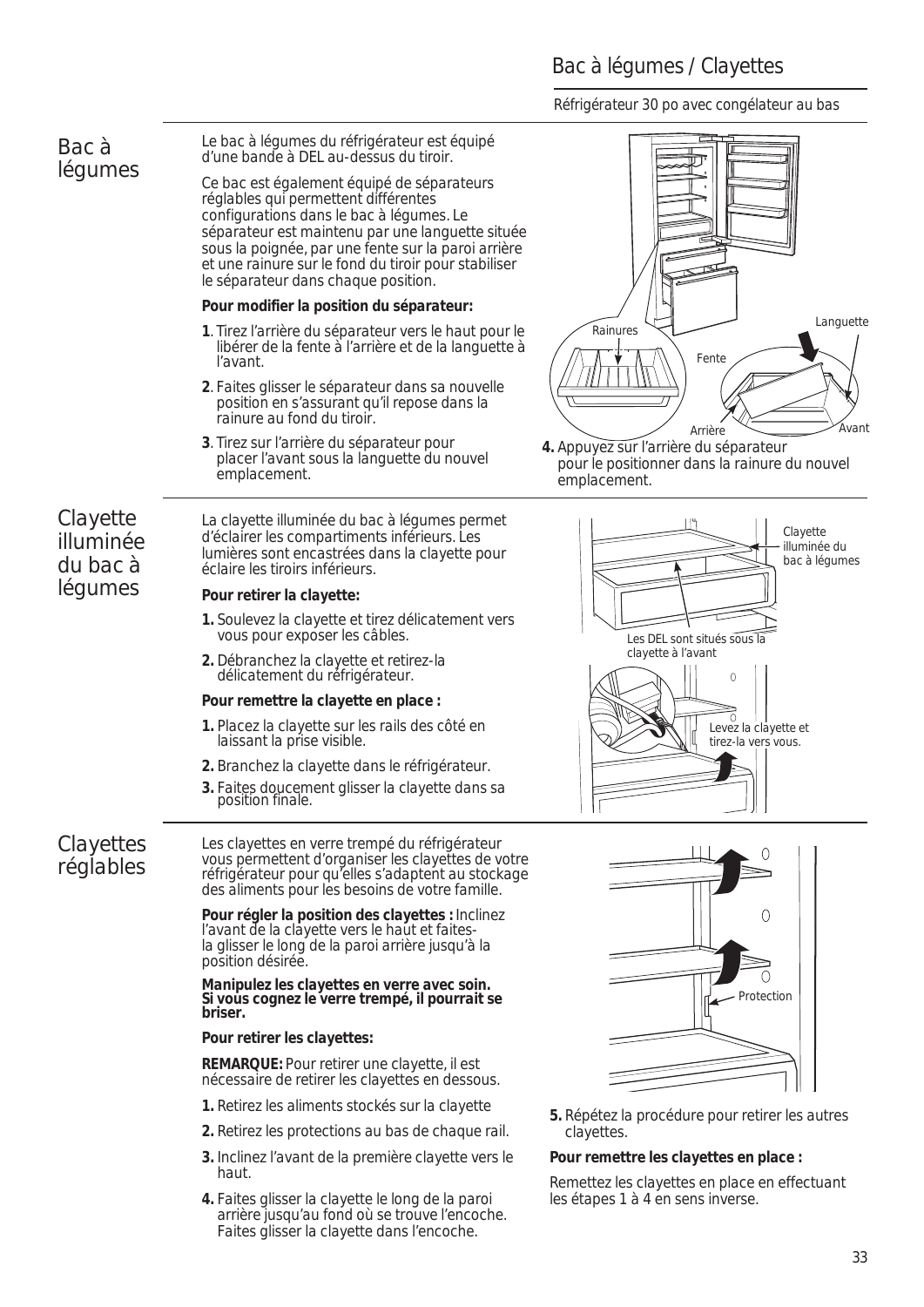## Bacs/Grille/Tiroir convertible

*Réfrigérateur 30 po avec congélateur au bas*

*Bacs de*  Bac de Les bacs de porte sont escamotables. Soulevez le porte bac pour le retirer de ses supports. *porte* Les supports de bac sont réglables et peuvent être déplacés vers le haut ou vers le bas pour Support de s'adapter à vos besoins de stockage. bac Déplacez-les en inclinant le bac à l'avant et en le faisant glisser vers le haut ou le bas le long de la paroi arrière jusqu'à la position désirée. *Porte-*Le porte-bouteilles s'adapte à une des clayettes *bouteilles*  en verre dans le réfrigérateur. Le revêtement en caoutchouc des parties du porte-bouteilles *pour le vin/les*  en contact avec les clayettes évite que le porte*boissons* bouteilles ne glisse ou ne raie la clayette. Le portebouteilles peut contenir des bouteilles de 2 litres, des bouteilles de vin et de champagne. *Tiroir*  Bac coulissant amovible. Languettes en relief Le tiroir convertible peut être utilisé comme *convertible* congélateur, comme réfrigérateur ou encore LanguetteFente pour comme tiroir à vin/à boisson. languette **Pour adapter votre tiroir:** Appuyez sur le voyant **ZONE** sur le panneau de commande pour sélectionner le tiroir convertible. Séparateur - 1111 **Températures recommandées pour le tiroir convertible: Bouton Fonction Température** réfrigération Réfrigération 37°F/3°C 0°F/–18°C congélation **Congélation** 

55°F/13°C

Le haut de ce tiroir est équipé d'une bande DEL. Un séparateur réglable est également fourni qui peut être positionné différemment. Un bac peut également coulisser de droite à gauche dans le tiroir.

Stockage du vin

#### **Pour modifier la position du séparateur:**

vin

- **1.** Tirez les languettes sur le haut du séparateur pour le libérer des fentes à l'avant et à l'arrière du tiroir.
- **2.** Retirez le séparateur des languettes en relief au fond du tiroir.
- **3.** Déplacez le séparateur jusqu'à sa nouvelle position et glissez-le sur les languettes en relief.
- **4.** Rentrez les languettes sur le haut du séparateur et positionnez le séparateur de façon à ce que les languettes se glissent dans les fentes. Relâchez les languettes pour qu'elles mettent dans la bonne position.

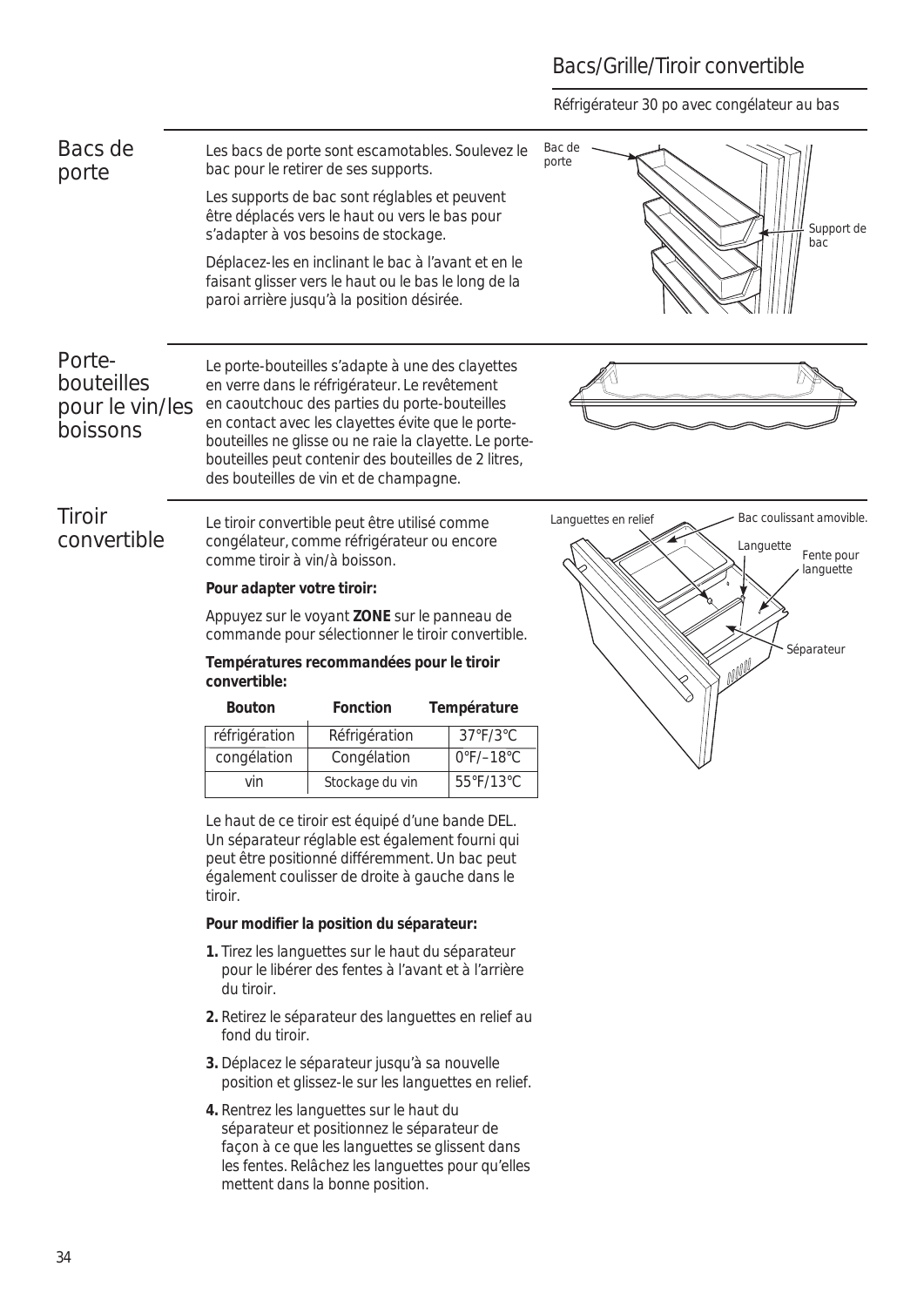*Réfrigérateur 30 po avec congélateur au bas*

*Contrôle de l'humidité extérieure*

Ce produit est équipé d'une fonction de contrôle de l'humidité extérieure. La fonction de contrôle de l'humidité extérieure est désactivée au moment de son expédition.

Dans une pièce humide, de la condensation peut se déposer sur le devant du réfrigérateur.

En cas de condensation sur le devant du réfrigérateur, activez cette fonction de contrôle de l'humidité extérieure en appuyant et en maintenant enfoncés pendant 5 secondes les boutons ALARM (alarme) et LOCK (verrouillage) sur le tableau de commande. Lorsque cette fonction est activée, une icône représentant une petite goutte d'eau barrée apparaitra sous les signes (+) et (-) du tableau de commande.

*Éclairage à DEL*

Ce réfrigérateur est équipé d'éclairage à DEL à l'intérieur du réfrigérateur de chaque côté, mais également au-dessus du tiroir congélateur et au-dessus du tiroir convertible.

#### **Modèle à porte en verre uniquement**

Les modèles avec une porte en verre sont équipés de deux options pour l'éclairage intérieur des côtés de l'appareil : A pleine puissance et à ½ puissance.

En mode affichage soit à pleine puissance ou à ½ puissance, les lumières resteront allumées après fermeture de la porte et s'éteindront automatiquement au bout d'une heure.

Pour accéder aux options d'éclairage, appuyez sur le voyant ZONE sur le panneau de commande. Dans le mode de réfrigération, les boutons LIGHTS (éclairage) sont situés la droite sur le tableau de commande. Lorsque l'éclairage est en pleine puissance, 2 barres s'affichent sous LIGHTS (Éclairage), à ½ puissance, une seule barre d'affiche. Quand l'éclairage est éteint, aucune barre ne s'affiche.





Modèle à porte en verre – Éclairage à pleine puissance



Modèle à porte en verre – Éclairage à ½ puissance



Modèle à porte en verre – Éclairage éteint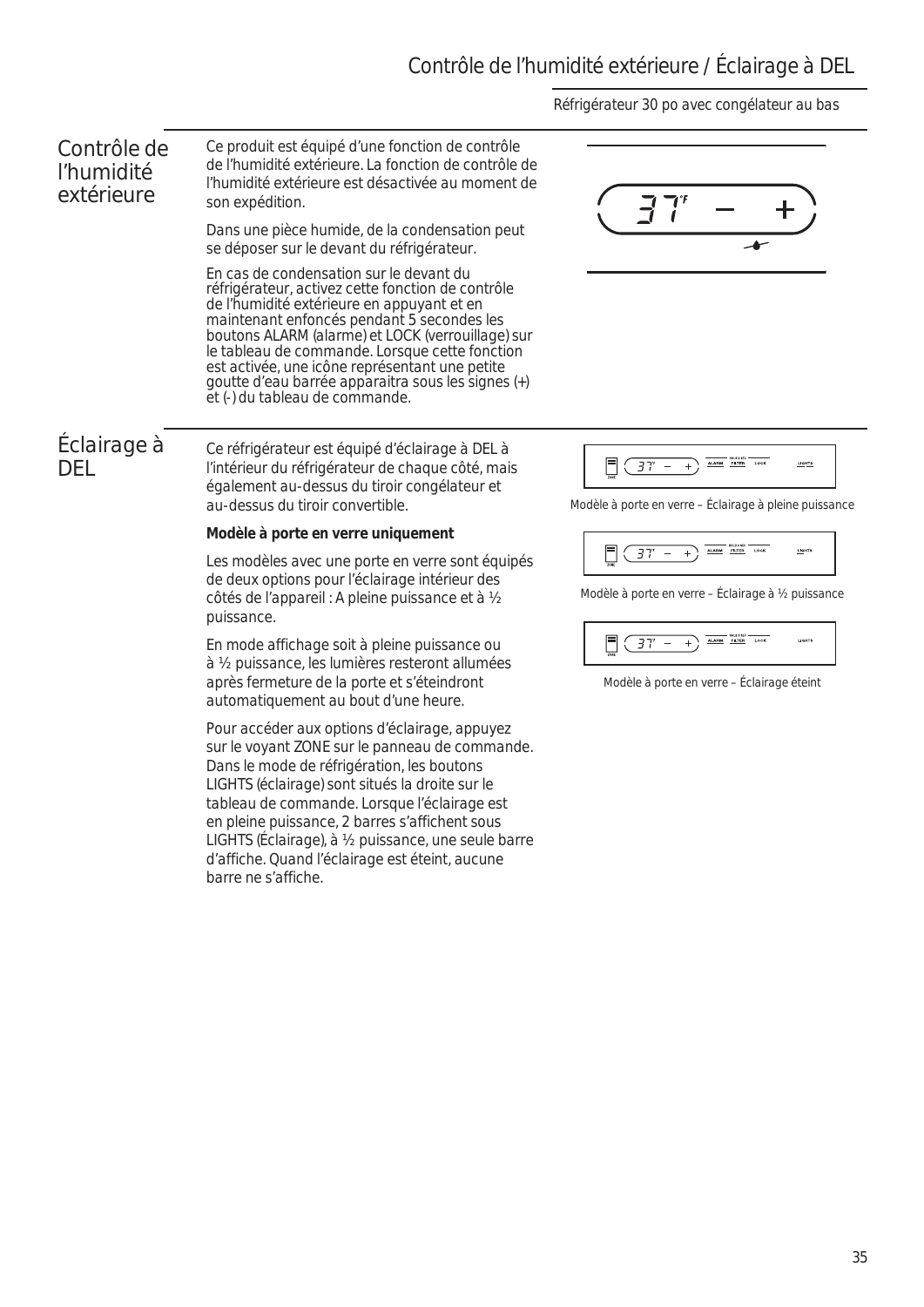## Mode Sabbat

*Réfrigérateur 30 po avec congélateur au bas*

## *Mode Sabbat*

Le mode Sabbat est utilisé à l'occasion du Sabbat et des fêtes juives. La fonction Mode Sabbat permet aux personnes pratiquant la religion juive de réfrigérer et de congeler des aliments pendant les fêtes religieuses.

Le Mode Sabbat peut être activé pour neutraliser les réactions normales de votre réfrigérateur lorsque vous l'utilisez. En mode Sabbat, votre réfrigérateur continuera à fonctionner. Toutefois, le réfrigérateur ne répondra pas à vos actions. En mode Sabbat, vous remarquerez peutêtre le ventilateur en marche lorsque la porte est ouverte, mais ceci ne résulte pas de vos actions. Le ventilateur fonctionne à intervalles prédéterminés. Le chauffage de dégivrage continuera à dégivrer le réfrigérateur et le congélateur et sera activé sur minuterie. Dans ce mode, le chauffage de dégivrage ne dégivre pas après ouverture de la porte ou de toute autre action de l'utilisateur.

**MARCHE/ARRÊT-Pour activer le mode Sabbath** (Sabbat), appuyez sur la touche ALARM (alarme) et sur la touche (+) du tableau de commande pendant 5 secondes. SAB s'affiche sur le tableau de commande. SAB restera affiché et les touches (+) et ALARM (alarme) qui resteront allumés jusqu'à ce que le mode Sabbat soit désactivé. Les commandes ne fonctionneront qu'à partir du moment où vous appuierez sur la touche ALARM (alarme) et sur la touche (+) du tableau de commande pendant 5 secondes.

 $AFFICHAGE, ALARMES ET ÉCLAIRAGE-$ 

L'affichage principal des commandes des températures sera désactivé et donc ne sera pas affiché, n'émettra pas de bip sonore ou ne fonctionnera pas. L'alarme de la porte et l'éclairage seront désactivés.

**MACHINE À GLAÇONS** — La machine à glaçons continuera à fonctionner. La machine à glaçons peut être désactivée en appuyant sur OFF (désactivé) avant d'activer le mode Sabbat (voir la section Machine à glaçons automatique).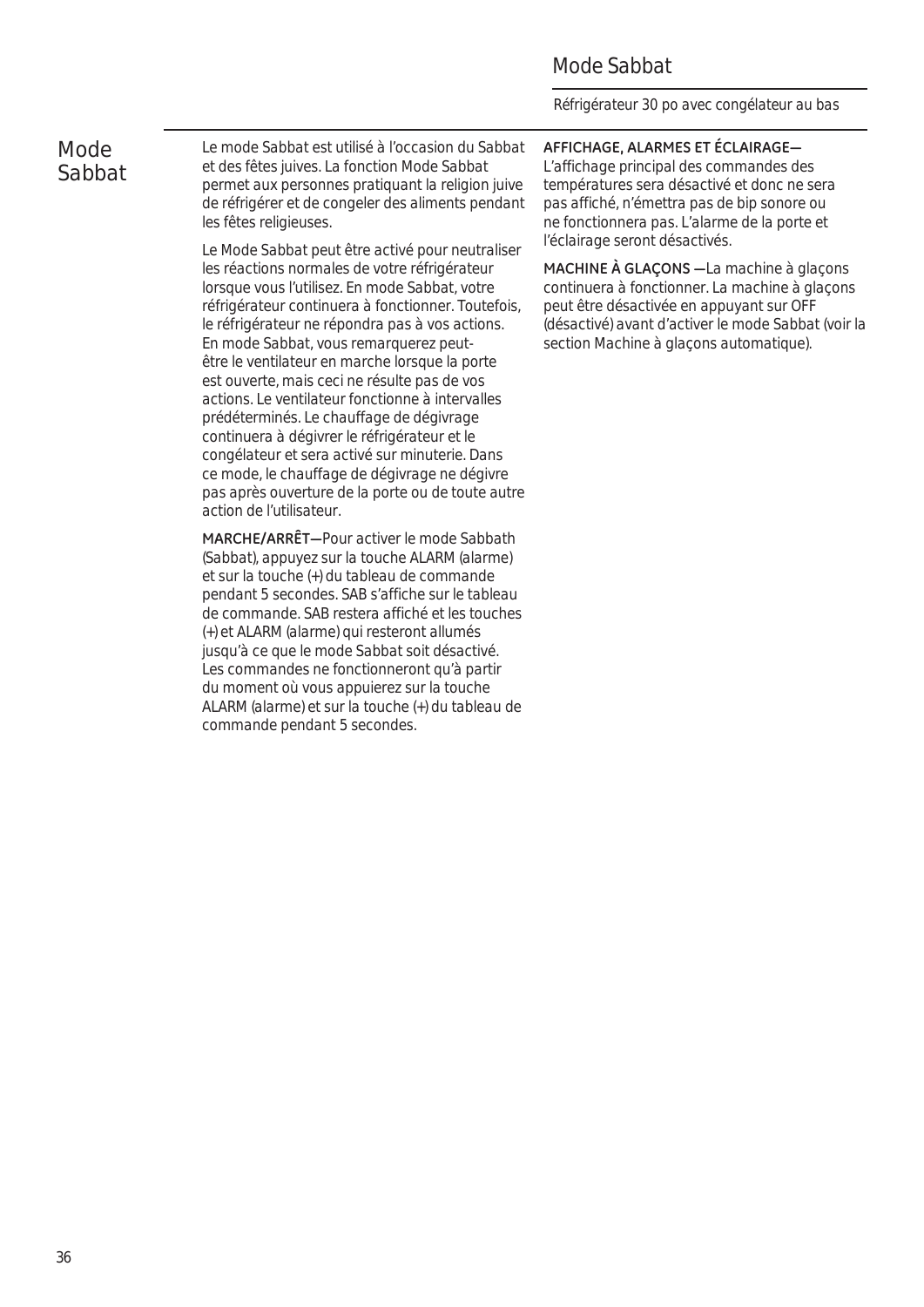## Entretien et nettoyage

*Réfrigérateur 30 po avec congélateur au bas*

## *Nettoyage de l'Extérieur*

Poignées et garnitures de porte-Nettoyez-les à l'aide d'un chiffon humecté d'eau savonneuse. Séchez avec un chiffon doux.

**Gardez l'extérieur du réfrigérateur propre.**  Essuyez-le avec un chiffon propre légèrement humecté de détergent liquide doux pour la vaisselle. Séchez avec un chiffon propre et doux.

N'essuyez pas le réfrigérateur avec un chiffon à vaisselle ou un torchon humide sale. Ils pourraient laisser un résidu qui endommagerait la finition du réfrigérateur. N'utilisez pas de tampons à récurer, de produits nettoyants en poudre, de javellisant ou de produits contenant du javellisant sous peine de rayer la finition.

Acier inoxydable-Les portes et les poignées de porte en acier inoxydable (certains modèles) peuvent se nettoyer à l'aide d'un nettoyant pour acier inoxydable offert dans le commerce. Les nettoyants qui contiennent de l'acide oxalique tels que Bar Keepers Friend Soft Cleanser™ élimineront la rouille, la ternissure et les petites taches en surface. Utilisez uniquement un nettoyant liquide exempt d'abrasif et frottez dans la direction des lignes de brosse à l'aide d'une éponge douce humide. N'utilisez pas de cire pour les meubles sur les surfaces en acier inox.

Panneaux en bois sur mesure – veuillez contacter votre fournisseur de panneau en bois pour toute information concernant l'entretien.

## *Nettoyage*   $d\rho$ *l'intérieur*

#### **Coupez l'alimentation électrique du réfrigérateur au niveau du disjoncteur avant tout nettoyage.**

S'il est trop difficile de débrancher l'appareil, essorez bien votre chiffon ou votre éponge pour enlever l'excès d'eau lorsque vous nettoyez autour des interrupteurs, des lampes ou des commandes.

Utilisez une solution d'eau tiède et de bicarbonate de soude — environ une cuillère à soupe (15 ml) de bicarbonate de soude dans un litre d'eau afin de nettoyer tout en neutralisant les odeurs. Rincez bien et essuyez.

Les autres parties du réfrigérateur (les joints, le bac à légumes, les bacs de stockage des glaçons et toutes les parties en plastique) peuvent être nettoyées de la même façon. Après nettoyage des joints de porte, enduisez de pétrolatum les joints de porte du côté des charnières. Ceci permet d'éviter que les joints ne collent et ne se déforment.

**ATTENTION** Ne nettoyez pas les tablettes ou couvercles en verre avec de l'eau chaude lorsqu'ils sont froids. Les tablettes et couvercles en verre peuvent se briser s'ils sont exposés à une variation de température soudaine, ou soumis à un impact s'ils sont heurtés ou échappés. S'il se brise, le verre trempé est conçu pour se fracturer en un grand nombre de petits éclats. Ne lavez aucune pièce en plastique du réfrigérateur au lave-vaisselle.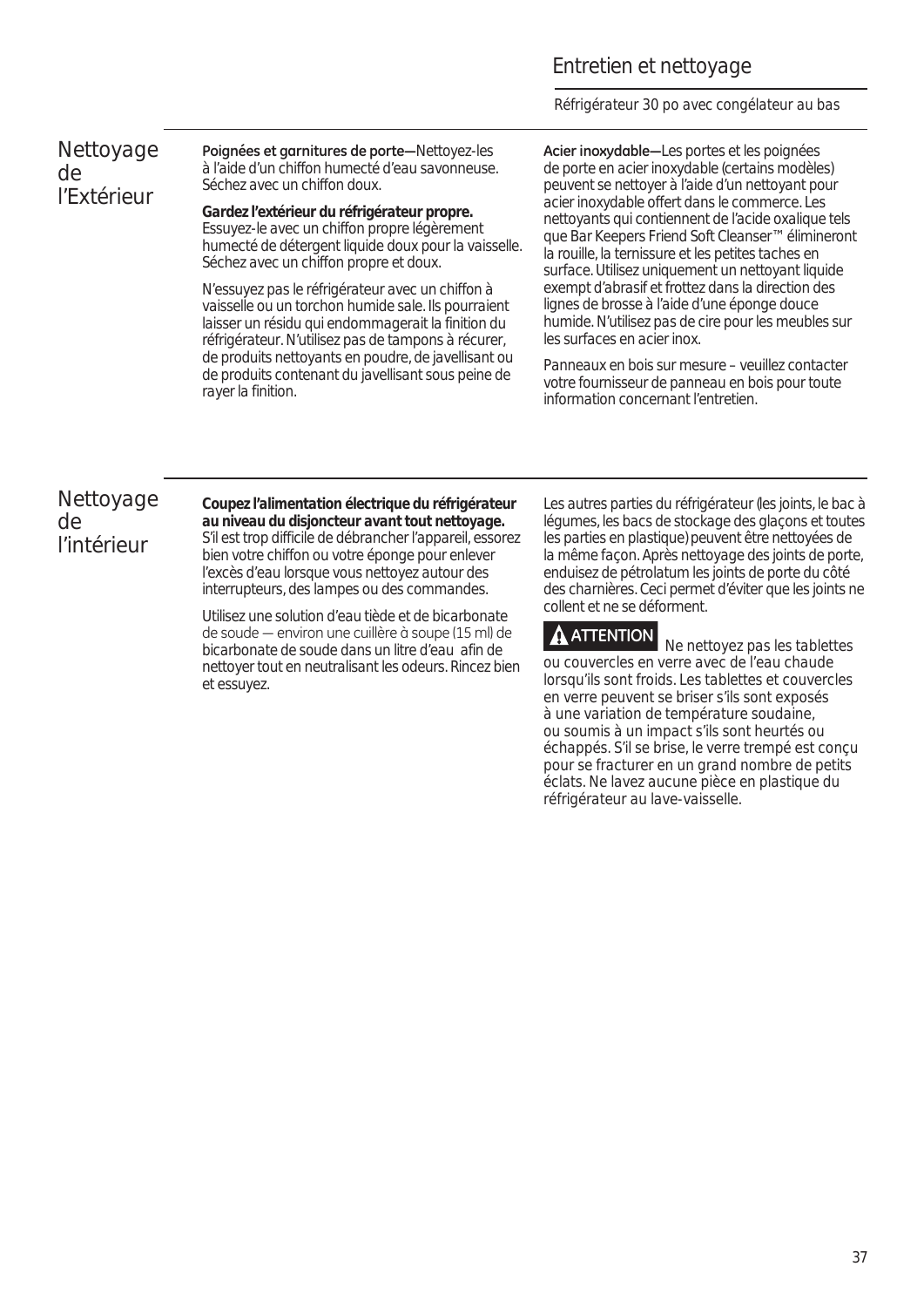## Entretien et nettoyage

|                                            |                                                                                                                                                                                                                                                                                                                                                     | Réfrigérateur 30 po avec congélateur au bas                                                                                                                                                                                                                                                 |
|--------------------------------------------|-----------------------------------------------------------------------------------------------------------------------------------------------------------------------------------------------------------------------------------------------------------------------------------------------------------------------------------------------------|---------------------------------------------------------------------------------------------------------------------------------------------------------------------------------------------------------------------------------------------------------------------------------------------|
| Préparation<br>en cas de<br>vacances       | Encas d'absences ou de vacances prolongées,<br>retirez tous les aliments du réfrigérateur.<br>Augmentez la température à l'aide de la touche<br>(+) jusqu'à ce que l'appareil s'arrête. Nettoyez<br>l'intérieur avec une solution de bicarbonate<br>de soude (environ une cuillère à soupe (15 ml)<br>de bicarbonate de soude dans un litre d'eau). | Pour des vacances plus courtes, retirez tous les<br>aliments périssables et laissez le réfrigérateur<br>aux réglages habituels. Toutefois, si la<br>température de la pièce risque de descendre<br>en dessous de 60°F (16°C), suivez la même<br>procédure que pour des vacances prolongées. |
|                                            | Laissez la porte ouverte.                                                                                                                                                                                                                                                                                                                           | Éteignez la machine à glaçons et coupez<br>l'arrivée d'eau au congélateur.                                                                                                                                                                                                                  |
| Remplacement<br>de l'ampoule<br>intérieure | Ne tentez pas de remplacer une ampoule à<br>DEL grillée. Le remplacement des ampoules<br>à DEL doit être effectué par un technicien<br>autorisé.                                                                                                                                                                                                    |                                                                                                                                                                                                                                                                                             |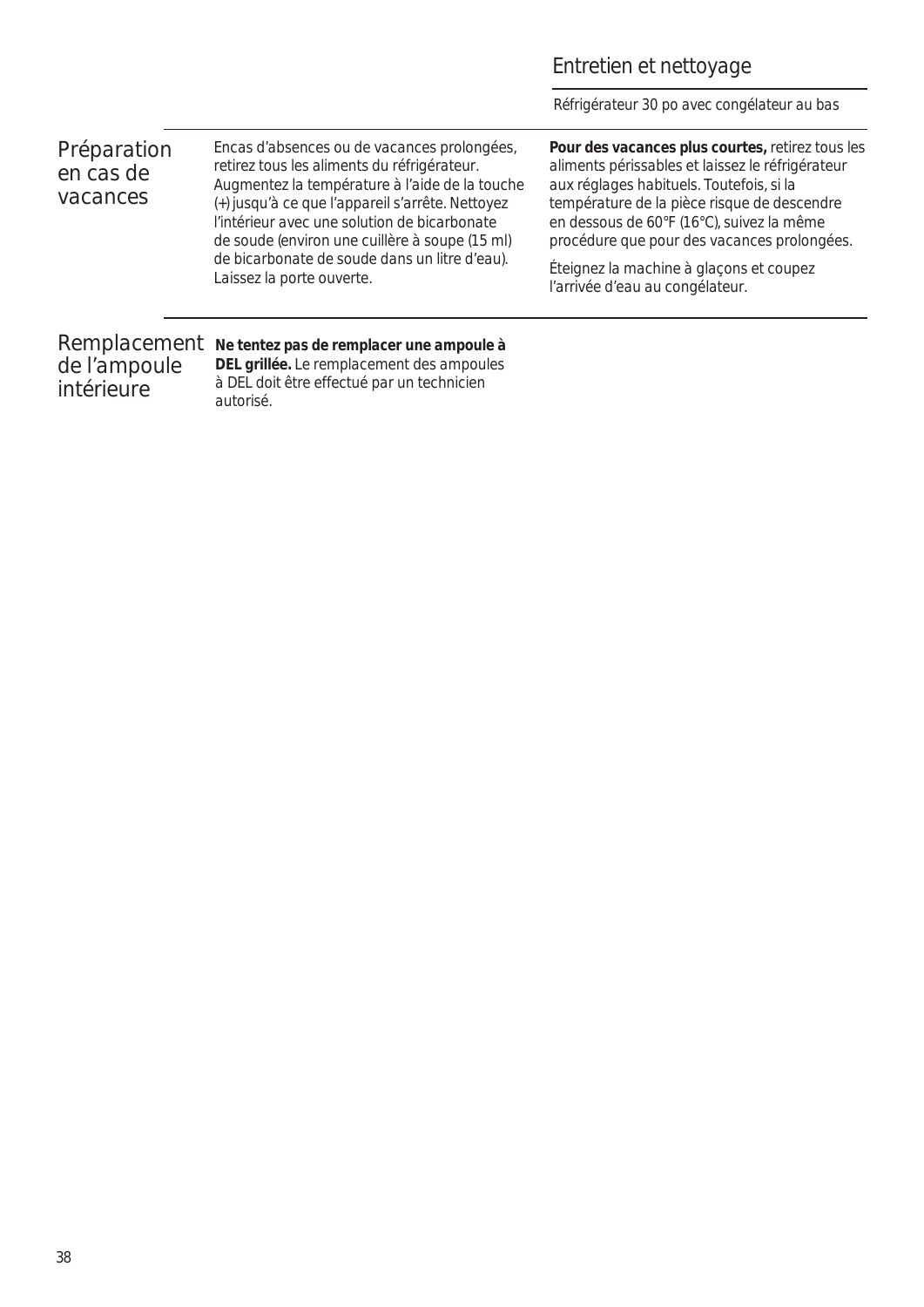## Préparation

 $32$ 

*Réfrigérateur 30 po avec congélateur au bas*

## *du réfrigérateur*

*Emplacement*  N'installez pas le réfrigérateur dans une pièce où les températures descendent en-dessous de 60°F (16°C) parce qu'il serait difficile d'y maintenir une température correcte. N'installez pas le réfrigérateur dans un endroit où

la température ambiante sera supérieure à 37°C, il ne fonctionnera pas correctement.

N'installez pas le réfrigérateur dans un endroit exposé à l'eau (pluie, etc.) ou directement aux rayons solaires.

Installez le réfrigérateur sur un plancher suffisamment solide pour le supporter à pleine charge.

*Dégagements* Laissez un dégagement minimum de 15 po entre la porte et le mur pour une ouverture de la porte à 115°. Pour une ouverture de porte à 90°, prévoyez un dégagement minimum de 5 po par rapport au mur pour les modèles Monogram (Européen) en acier inoxydable.

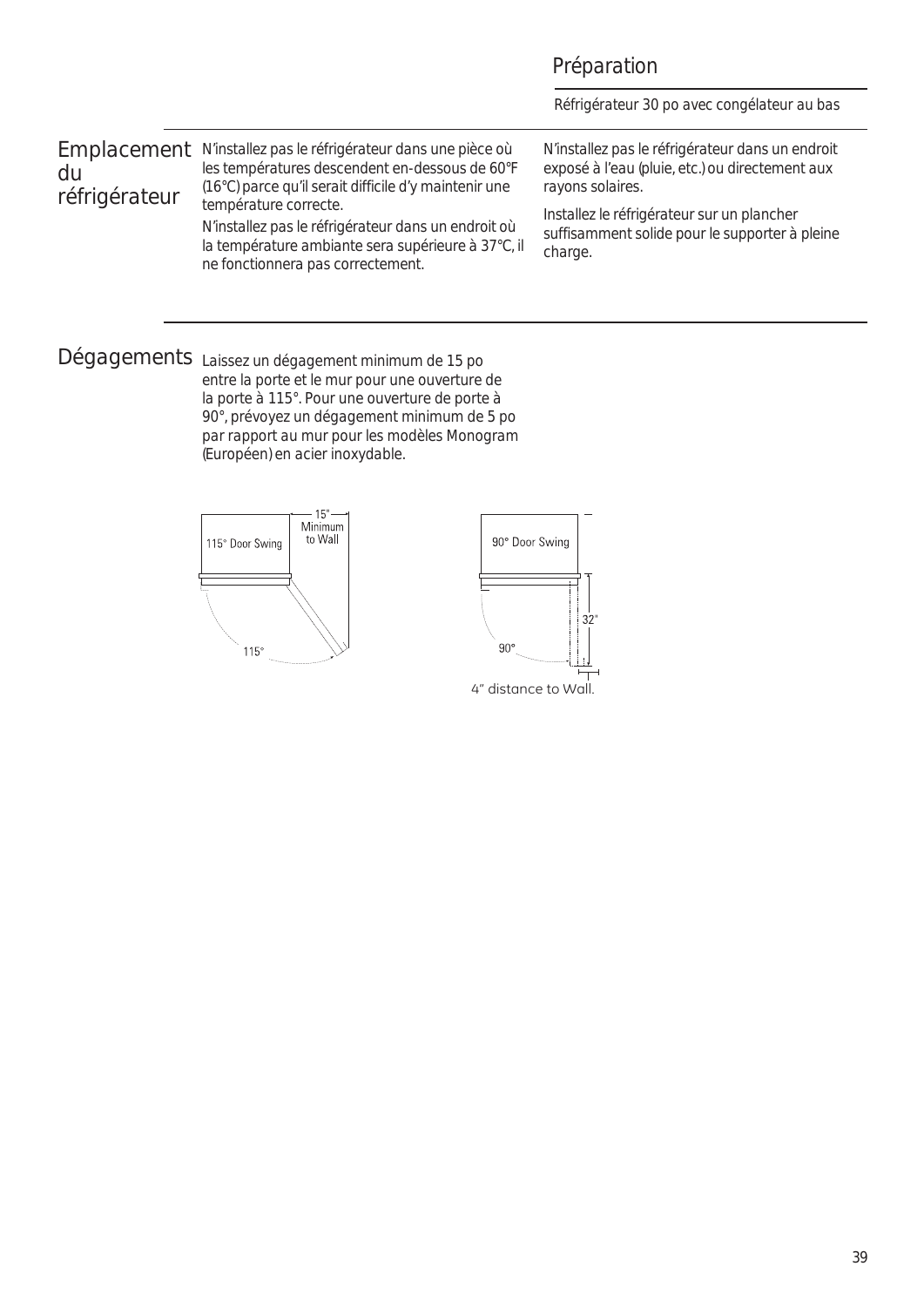## En cas de problème

| Des                            | <b>PROBLÈME</b>                                                                                                                                    | <b>CAUSE POSSIBLE</b>                                                                                                                                                                                                                                                                                                                                                                                                                                                                                                                                                                                                                                                                                                                                                                                                                                                                                                                                                                                                                                                                         |
|--------------------------------|----------------------------------------------------------------------------------------------------------------------------------------------------|-----------------------------------------------------------------------------------------------------------------------------------------------------------------------------------------------------------------------------------------------------------------------------------------------------------------------------------------------------------------------------------------------------------------------------------------------------------------------------------------------------------------------------------------------------------------------------------------------------------------------------------------------------------------------------------------------------------------------------------------------------------------------------------------------------------------------------------------------------------------------------------------------------------------------------------------------------------------------------------------------------------------------------------------------------------------------------------------------|
| Questions<br><i>? Utilisez</i> | LE RÉFRIGÉRATEUR<br><b>NE FONCTIONNE PAS</b>                                                                                                       | • Le cycle de dégivrage est peut être en cours si le réfrigérateur ne<br>fonctionne pas pendant environ 45 minutes.                                                                                                                                                                                                                                                                                                                                                                                                                                                                                                                                                                                                                                                                                                                                                                                                                                                                                                                                                                           |
| ce tableau                     |                                                                                                                                                    | • Les commandes sont réglées sur OFF (Arrêt).                                                                                                                                                                                                                                                                                                                                                                                                                                                                                                                                                                                                                                                                                                                                                                                                                                                                                                                                                                                                                                                 |
| des                            |                                                                                                                                                    | · Si l'éclairage intérieur n'est pas allumé, le réfrigérateur n'est<br>peut-être pas branché.                                                                                                                                                                                                                                                                                                                                                                                                                                                                                                                                                                                                                                                                                                                                                                                                                                                                                                                                                                                                 |
| problèmes<br>les plus          |                                                                                                                                                    | • Le fusible est grillé / le disjoncteur est déclenché.<br>Remplacez le fusible ou enclenchez le disjoncteur.                                                                                                                                                                                                                                                                                                                                                                                                                                                                                                                                                                                                                                                                                                                                                                                                                                                                                                                                                                                 |
| fréquents                      |                                                                                                                                                    | · Désactivez le mode Sabbat.                                                                                                                                                                                                                                                                                                                                                                                                                                                                                                                                                                                                                                                                                                                                                                                                                                                                                                                                                                                                                                                                  |
|                                |                                                                                                                                                    | • Si votre tableau de commande affiche le terme SHO, le mode<br>d'exposition est activé. Pour le désactiver, appuyez sur la touche ALARM<br>(alarme) et sur la touche (-) simultanément pendant 5 secondes.                                                                                                                                                                                                                                                                                                                                                                                                                                                                                                                                                                                                                                                                                                                                                                                                                                                                                   |
|                                | LE RÉFRIGÉRATEUR<br><b>FONCTIONNE PENDANT</b>                                                                                                      | • Ceci est normal lorsque le réfrigérateur vient d'être branché. Attendez<br>24 heures pour que le réfrigérateur refroidisse complètement.                                                                                                                                                                                                                                                                                                                                                                                                                                                                                                                                                                                                                                                                                                                                                                                                                                                                                                                                                    |
|                                | DE LONGUES DURÉES<br>OU SE MET EN MARCHE<br>RÉGULIÈREMENT                                                                                          | · Ceci est fréquent lorsqu'une grande quantité d'aliments a été placée<br>dans le réfrigérateur. Ceci est normal.                                                                                                                                                                                                                                                                                                                                                                                                                                                                                                                                                                                                                                                                                                                                                                                                                                                                                                                                                                             |
|                                | (Les réfrigérateurs et<br>congélateurs modernes                                                                                                    | • La porte est ouverte ou un paquet empêche la fermeture de la porte.                                                                                                                                                                                                                                                                                                                                                                                                                                                                                                                                                                                                                                                                                                                                                                                                                                                                                                                                                                                                                         |
|                                | ont un espace de stockage<br>plus volumineux, ceux-ci                                                                                              | · Temps chaud ou ouverture fréquente des portes. Ceci est normal.                                                                                                                                                                                                                                                                                                                                                                                                                                                                                                                                                                                                                                                                                                                                                                                                                                                                                                                                                                                                                             |
|                                | fonctionnent donc plus<br>longtemps à cause de ce<br>volume supplémentaire.<br>Ils se mettent donc en<br>marche plus souvent<br>pour maintenir les | • La température est réglée sur la température la plus basse. Voir<br>Commandes de température.                                                                                                                                                                                                                                                                                                                                                                                                                                                                                                                                                                                                                                                                                                                                                                                                                                                                                                                                                                                               |
|                                | températures).<br><b>VIBRATION OU CLIQUETIS</b>                                                                                                    | · Le réfrigérateur n'est peut-être pas bien installé.                                                                                                                                                                                                                                                                                                                                                                                                                                                                                                                                                                                                                                                                                                                                                                                                                                                                                                                                                                                                                                         |
|                                | (Une légère vibration<br>est normale.)                                                                                                             | - la patte anti-basculement est peut-être desserrée.<br>- l'appareil n'est peut-être pas de niveau.                                                                                                                                                                                                                                                                                                                                                                                                                                                                                                                                                                                                                                                                                                                                                                                                                                                                                                                                                                                           |
|                                | <b>BRUIT SOURD À LA</b>                                                                                                                            | • C'est un bruit de fonctionnement normal.                                                                                                                                                                                                                                                                                                                                                                                                                                                                                                                                                                                                                                                                                                                                                                                                                                                                                                                                                                                                                                                    |
|                                | <b>FERMETURE DE LA PORTE</b>                                                                                                                       | • Le bruit sera minimisé en fermant la porte doucement.                                                                                                                                                                                                                                                                                                                                                                                                                                                                                                                                                                                                                                                                                                                                                                                                                                                                                                                                                                                                                                       |
|                                | <b>BRUITS</b>                                                                                                                                      | • Le compresseur à vitesse variable.                                                                                                                                                                                                                                                                                                                                                                                                                                                                                                                                                                                                                                                                                                                                                                                                                                                                                                                                                                                                                                                          |
|                                | <b>FONCTIONNEMENT</b>                                                                                                                              | · Bruit de ventilation normal - plusieurs ventilateurs envoient de l'air froid<br>dans les compartiments de réfrigération et de congélation, d'autres<br>ventilateurs refroidissent le compresseur.                                                                                                                                                                                                                                                                                                                                                                                                                                                                                                                                                                                                                                                                                                                                                                                                                                                                                           |
|                                |                                                                                                                                                    | • La vitesse des ventilateurs varie pour fournir un refroidissement et une<br>économie d'énergie optimum.                                                                                                                                                                                                                                                                                                                                                                                                                                                                                                                                                                                                                                                                                                                                                                                                                                                                                                                                                                                     |
|                                |                                                                                                                                                    | • Les bruits suivants sont NORMAUX et seront audibles de temps en<br>temps :<br>- Vous entendrez peut-être des gargouillements et des chuintements à<br>la fermeture de la porte. Ceci est dû à l'égalisation de la pression dans<br>le réfrigérateur.<br>- Vous entendrez peut-être des bruits de ruissellement pendant le cycle<br>de dégivrage quand la glace sur l'évaporateur fond et coule dans le                                                                                                                                                                                                                                                                                                                                                                                                                                                                                                                                                                                                                                                                                      |
|                                |                                                                                                                                                    | bac collecteur.<br>- La circulation du liquide frigorigène dans le système provoque parfois<br>des gargouillements comme de l'eau en ébullition.<br>- L'eaŭ qui tombe sur le chauffage de dégivrage peut parfois<br>provoquer des crépitements, des bourdonnements pendant le cycle<br>de dégivrage.<br>Vous entendrez peut-être des craquements ou des bruits secs<br>lorsque le réfrigérateur vient d'être branché ou pendant/après le<br>cycle de dégivrage. Ceci se produit lorsque le réfrigérateur se refroidit<br>pour corriger la température.<br>- Le compresseur peut provoquer des claquements ou des bruits<br>stridents au redémarrage (ceci peut prendre 5 minutes).<br>- Le tableau de commandes électroniques peut émettre des cliquetis<br>lorsque les relais sont activés pour contrôler certains composants du<br>réfrigérateur.<br>- La chute de glaçons dans le bac et la circulation de l'eau dans les<br>tuyaux lors du remplissage de la machine à glaçons.<br>- Le robinet d'eau de la machine à glaçons se met à bourdonner<br>lorsque la machine se remplit d'eau. |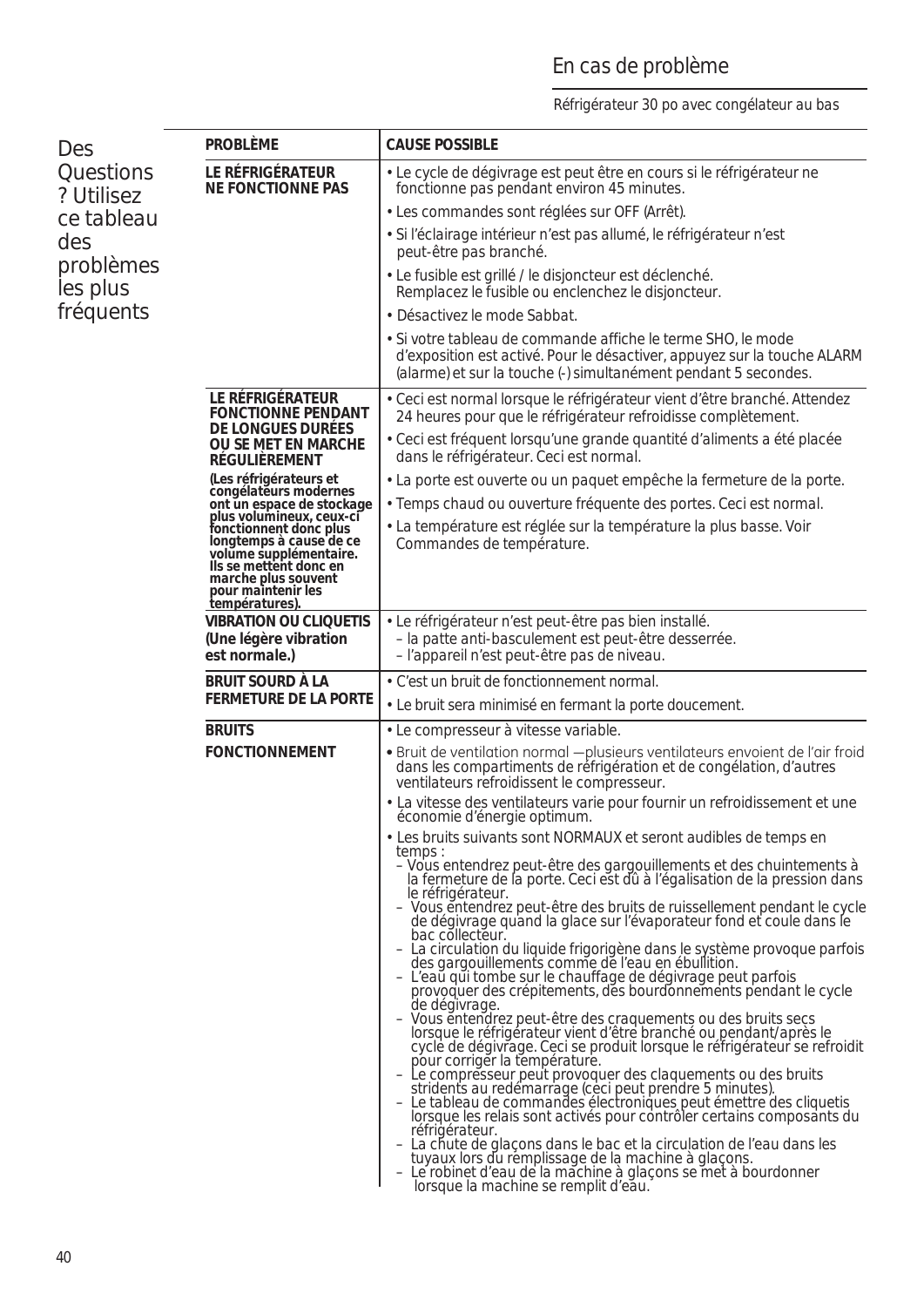|  | Réfrigérateur 30 po avec congélateur au bas |  |
|--|---------------------------------------------|--|
|--|---------------------------------------------|--|

|                                                                                                                  | Refrigerateur 30 po avec congelateur au bas                                                                                                                                                                                                                                                                                                                                                                   |
|------------------------------------------------------------------------------------------------------------------|---------------------------------------------------------------------------------------------------------------------------------------------------------------------------------------------------------------------------------------------------------------------------------------------------------------------------------------------------------------------------------------------------------------|
| <b>PROBLÈME</b>                                                                                                  | <b>CAUSE POSSIBLE</b>                                                                                                                                                                                                                                                                                                                                                                                         |
| LA PORTE NE SE FERME<br>PAS CORRECTEMENT                                                                         | · Un paquet ou une bouteille empêche la fermeture de la porte.<br>· Vérifiez le joint de la porte, il a peut-être été déplacé.<br>· Le réfrigérateur n'est pas de niveau. Voir les instructions d'installation.<br>· Les ressorts des charnières sont désactivés. Voir les instructions d'installation.                                                                                                       |
| <b>TEMPÉRATURE TROP</b><br>ÉLEVÉE DANS LE<br>RÉFRIGÉRATEUR                                                       | · La température n'est pas réglée sur une température assez basse. Voir<br>Commandes de température<br>· Temps chaud ou ouverture fréquente des portes.<br>· La porte a été laissée ouverte trop longtemps.<br>· Un paquet empêche peut-être la fermeture de la porte.                                                                                                                                        |
| LA TEMPÉRATURE RÉELLE<br>EST DIFFÉRENTE DE LA<br><b>TEMPÉRATURE FIXÉE</b>                                        | · Le réfrigérateur vient juste d'être branché. Attendez 24 heures que la<br>température se stabilise.<br>· La porte est restée ouverte trop longtemps. Attendez 24 heures que la température<br>se stabilise.<br>· Des aliments chauds ont été mis dans le réfrigérateur. Attendez 24 heures que<br>la température se stabilise.<br>· Dégivrage en cours. Attendez 24 heures que la température se stabilise. |
| <b>GIVRE SUR LES ALIMENTS</b><br>SURGELÉS (il est<br>normal de trouver du<br>givre à l'intérieur des<br>paquets) | · La porte est ouverte ou un paquet empêche la fermeture de la porte.<br>· Ouverture trop fréquente ou trop longue des portes.<br>· Le tiroir est peut-être resté ouvert.<br>· Des glaçons ou d'autres objets sont peut-être coincés derrière le tiroir.                                                                                                                                                      |
| <b>FORMATION LENTE</b><br><b>DES GLACONS</b>                                                                     | • Le tiroir est peut-être resté ouvert.<br>· Réglez la commande sur une température plus basse.<br>· Un paquet empêche peut-être la fermeture du tiroir.                                                                                                                                                                                                                                                      |
| LES GLAÇONS ONT<br>UNE ODEUR / UN GOÛT                                                                           | · Les vieux glaçons doivent être jetés.<br>· Le bac à glaçons doit être vidé et lavé.<br>· Des paquets mal fermés dans le congélateur peuvent transmettre une odeur /<br>un goût aux glaçons.<br>· L'intérieur du congélateur a besoin d'être nettoyé. Se référer à la NTRETIEN<br>Et NETTOYAGE.<br>· Mauvais goût de l'eau d'alimentation. Remplacez le filtre à eau.                                        |
| LA MACHINE À GLAÇONS<br><b>AUTOMATIQUE NE</b><br><b>FONCTIONNE PAS</b>                                           | · La machine à glaçons est éteinte.<br>· Le robinet d'eau est fermé ou n'est pas branché.<br>· La température dans le congélateur est trop élevée.<br>· Un empilement de glaçons dans le bac de stockage provoque l'arrêt de la machine<br>à glaçons. Etalez les glaçons à la main.<br>• Le bac à glaçons n'est pas bien positionné<br>• Le filtre à eau est bouché<br>· Système d'osmose inverse installé.   |
| DE LA CONDENSATION SE<br>FORME SUR L'EXTÉRIEUR<br>DU RÉFRIGÉRATEUR                                               | · Pas inhabituel lorsque le temps est très humide. Essuyez les surfaces.<br>• Activez la fonction de contrôle de l'humidité.                                                                                                                                                                                                                                                                                  |
| DE LA CONDENSATION<br>S'ACCUMULE À<br><b>L'INTÉRIEUR</b>                                                         | · Ouverture trop fréquente ou trop longue des portes.<br>· Par temps humide, l'air amène de l'humidité dans le réfrigérateur lors<br>de l'ouverture des portes.<br>· Le tiroir inférieur est passé du mode congélation au mode réfrigérateur ou<br>conservation du vin.                                                                                                                                       |
| <b>FORTE ODEUR DANS</b><br>LE RÉFRIGÉRATEUR                                                                      | • Les aliments à forte odeur doivent être emballés hermétiquement.<br>• Vérifiez qu'aucun aliment ne soit gâté.<br>• L'intérieur a besoin d'être nettoyé. Se référer à la section Entretien et Nettoyage                                                                                                                                                                                                      |
| L'ÉCLAIRAGE INTÉRIEUR<br>NE FONCTIONNE PAS                                                                       | · Il n'y a pas d'électricité au niveau de la prise.<br>• Les DEL doivent être remplacées. Voir la section Services à la Clientèle.<br>• Le mode Sabbat est peut-être activé. Désactivez le mode Sabbat.                                                                                                                                                                                                       |
| LA PORTE EST DIFFICILE À<br><b>OUVRIR IMMÉDIATEMENT</b><br>APRÈS LA FERMETURE                                    | • La fermeture hermétique de la porte est due à l'égalisation de la<br>pression dans le réfrigérateur. Après la fermeture de la porte, attendez<br>5 à 30 secondes avant de l'ouvrir de nouveau.                                                                                                                                                                                                              |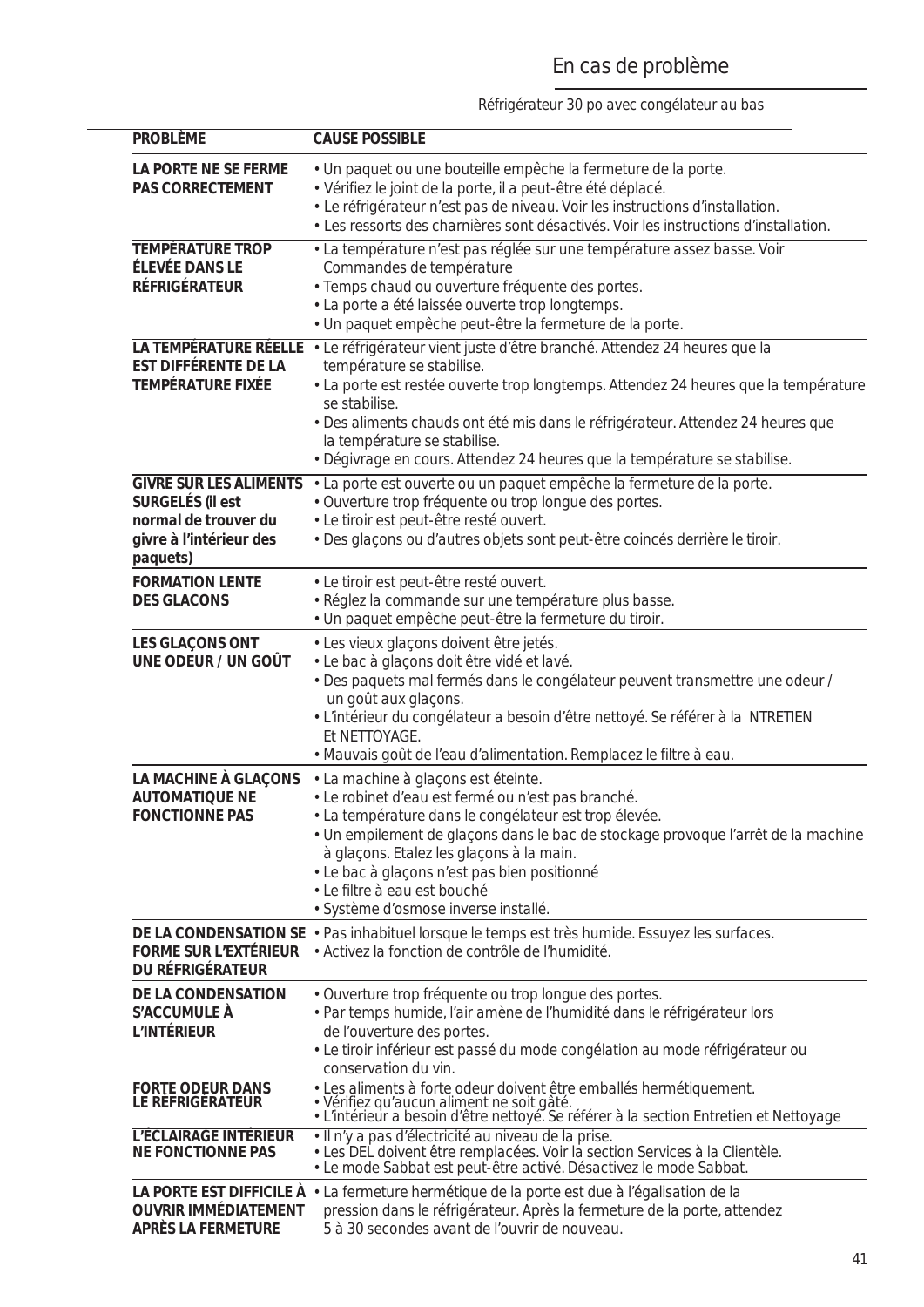## *DONNÉES DE PERFORMANCE Système de Filtration SmartWater Cartouche GSWF*

*Ce système a été testé conformément aux Normes NSF/ANSI n°42 et 53 pour la réduction des substances indiquées ci-dessous. La concentration des substances indiquées dans l'eau alimentant le système a été réduite à une concentration inférieure ou égale à la limite autorisée pour l'eau en sortie du système, telle que l'exigent les normes NSF/ANSI 42 et 53.\* (Un coefficient de sécurité 100% est ajouté au système pour les utilisations sans compteur)*

|              |                            |                                                    | Norme n°42 : Partamètres esthétiques |                            |             |            |                        |                                    |
|--------------|----------------------------|----------------------------------------------------|--------------------------------------|----------------------------|-------------|------------|------------------------|------------------------------------|
| Paramètre    | <b>USEPA</b><br><b>MCL</b> | Concentration moyenne<br>bour l'eau d'alimentation | Concentration<br>max. à l'entrée     | <b>Effluent</b><br>Moyenne | Maximum     | Movenne    | % Réduction<br>Minimum | Exigences de<br>réduction minimale |
| Chlore       |                            | 1.845 ma/L                                         | 2.0 mg/L $\pm$ 10%                   | $< 0.05$ mg/L              | $0.05$ mg/L | $>97.29\%$ | 96.43%                 | >50%                               |
| Goût & Odeur |                            |                                                    |                                      |                            |             |            |                        |                                    |
| Particule**  |                            | 143.333 #/mL                                       | au moins 10 000 particules/ml        | 29.83 #/mL                 | 140 #/mL    | 99.98%     | 99.91%                 | $>85\%$                            |
|              |                            |                                                    |                                      |                            |             |            |                        |                                    |

|                  |                  |                            |                            | Norme n°5B : Effets sur la santé |                  |             |            |                    |
|------------------|------------------|----------------------------|----------------------------|----------------------------------|------------------|-------------|------------|--------------------|
| Paramètre        | <b>USEPA</b>     | Concentration moyenne      | Concentration              | Effludnt                         |                  | % Réduction |            | Exigences de       |
|                  | <b>MCL</b>       | Ipour l'eau d'alimentation | max. à l'entrée            | Moyenne                          | <b>Maximum</b>   | Moyenne     | Minimum    | réduction minimale |
| Turbidité        | $1$ NTU***       | 10.3 NTU***                | $1+1$ NTU***               | 0.106 NTU                        | 0.14 NTU         | 98.97%      | 98.61%     | 0.5 NTU            |
| <b>Spores</b>    | 99.95% Réduction | 200.000 #/L                | Minimum 50,000 L           |                                  |                  | $>99.99\%$  | $>99.99\%$ | $>99.95\%$         |
| Plomb @ $pH 6.5$ | $0.015$ mg/L     | $0.15$ ma/L                | $0.15$ mg/L+10%            | $< 0.001$ mg/L                   | $< 0.001$ mg/L   | $>99.33\%$  | $>99.33\%$ | $0.010$ mg/L       |
| Plomb @ $pH 8.5$ | $0.015$ mg/L     | $0.14$ mg/L                | $0.15 \text{ mg/L} + 10\%$ | $0.001$ mg/L                     | $0.003$ mg/L     | $>99.29\%$  | 97.86%     | $0.010$ mg/L       |
| Lindane          | $0.0002$ mg/L    | 0.0216 mg/L                | 0.002 mg/L+10%             | $< 0.00002$ mg/L                 | $< 0.00002$ mg/L | 99.07%      | 98.75%     | 0.0002 mg/L        |
| Atrazine         | $0.003$ mg/L     | $0.008$ mg/L               | $0.009$ mg/L+10%           | $< 0.002$ ma/L                   | $< 0.002$ mg/L   | $>76.12\%$  | $>66.67\%$ | $0.003$ mg/L       |

*\* Testé utilisant un débit de 0,50 gpm; une pression de 60 psig; un pH de 7,5 ± 0,5; et une température de 20°C ± 3°C (68°F ± 5°F) \*\* Mesure en particules/ml. Les dimensions des particules utilisées variaient entre 0,5 et 1 micron.* 

*\*\*\* NTU=Unité de turbidité néphélométrique*

#### *Spécifications de fonctionnement*

- Capacité: Certifiée jusqu'à 750 gallons (2,838 l); pendant six mois max.
- Pression requise :  $2.8-8.2$  bar (40-120 lb/po<sup>2</sup>)
- $\blacksquare$  Température: 33-100°F (0,6-38°C)
- $\blacksquare$  Débit: 0,5 gpm (1,9 l/min)

#### *Exigences d'installation / de fonctionnement/ de maintenance*

- Rincez la nouvelle cartouche à plein débit pendant 3 minutes afin de purger de l'air.
- Remplacez la cartouche lorsque le débit devient trop faible.

#### *Informations particulières*

- Les directives d'installation, la disponibilité de pièces et de service ainsi que la garantie standard sont expédiées avec le produit. Le système d'eau potable doit être entretenu conformément aux instructions du fabricant. Ceci inclut le remplacement des cartouches de filtre.
- N'utilisez jamais votre système de filtration avec une eau microbiologiquement insalubre ou de qualité inconnue sans avoir un dispositif de désinfection adéquate en amont ou en aval de votre système.
- Les systèmes homologués pour la réduction des spores peuvent être utilisés sur une eau désinfectée pouvant contenir des spores filtrables. Les substances contaminantes qui peuvent être réduites ou éliminées par votre système de traitement d'eau ne sont pas obligatoirement présentes dans votre eau.
- Vérifiez la conformité aux règlements et à la législation locale ou nationale.
- Il est à noter que ces essais ont été effectués dans des conditions standards de laboratoire, la performance réelle peut varier. Les systèmes doivent être installés et utilisés conformément aux procédures et directives données par le fabricant.

Le système a été testé et certifiée selon la norme 42 de l'ANSI/NSF pour la réduction du chlore, du goût et de l'odeur, des particules de Classe I et selon la norme 53 pour la réduction des spores, du plomb, du Lindane, de l'Atrazine et de la turbidité.



Fabriqué pour : General Electric Company, Louisville, KY 40225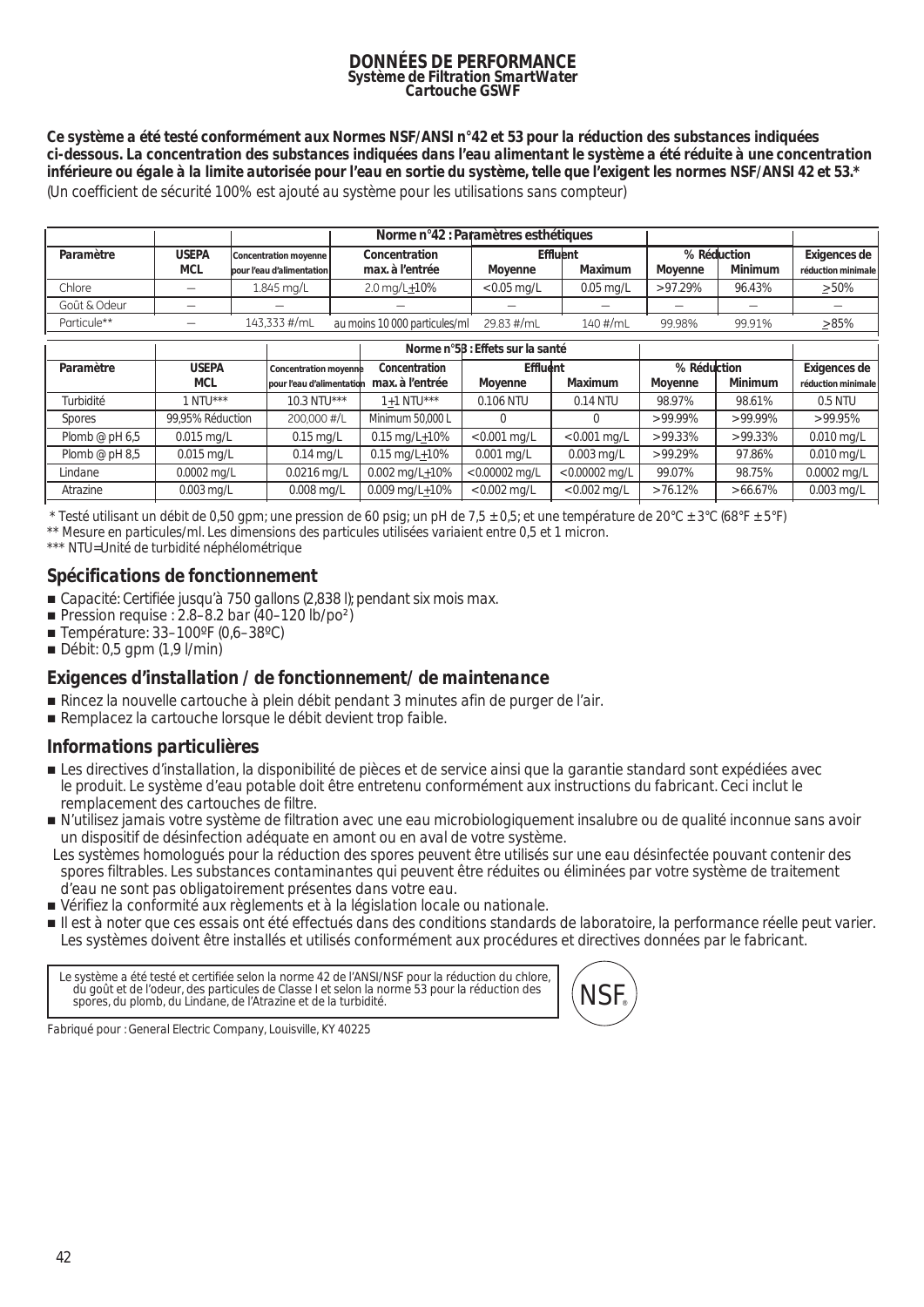**Observations**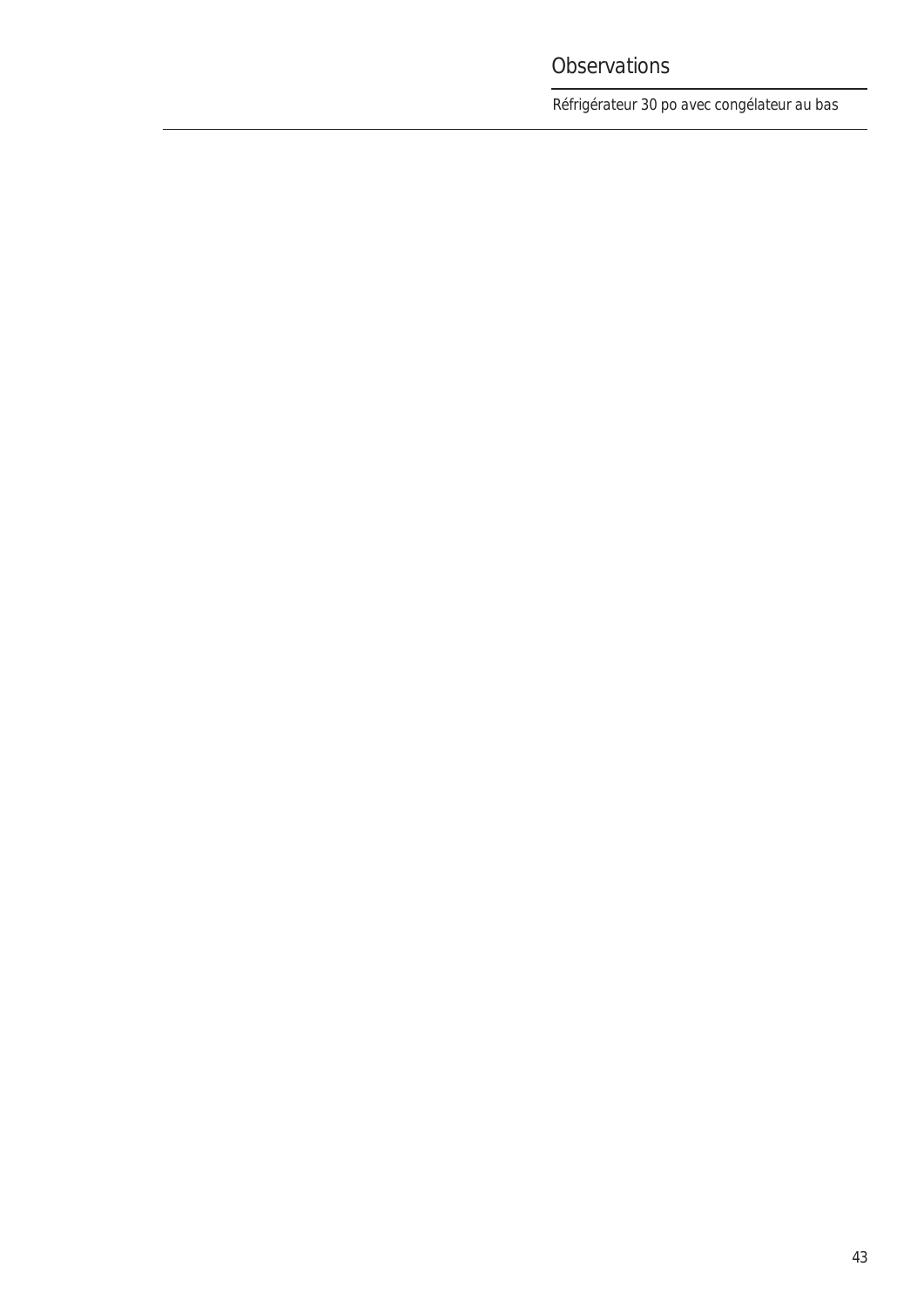**Observations**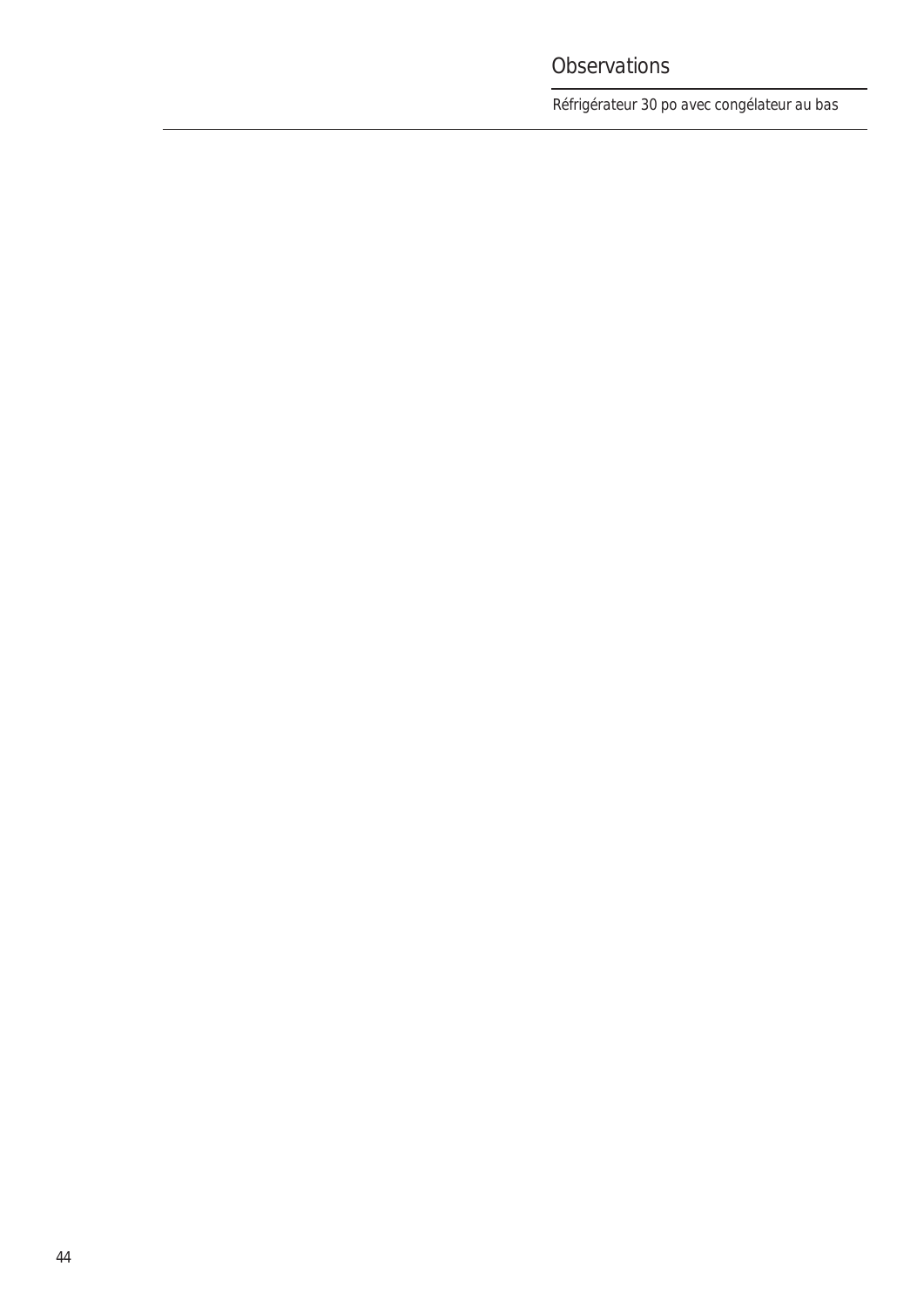**Observations**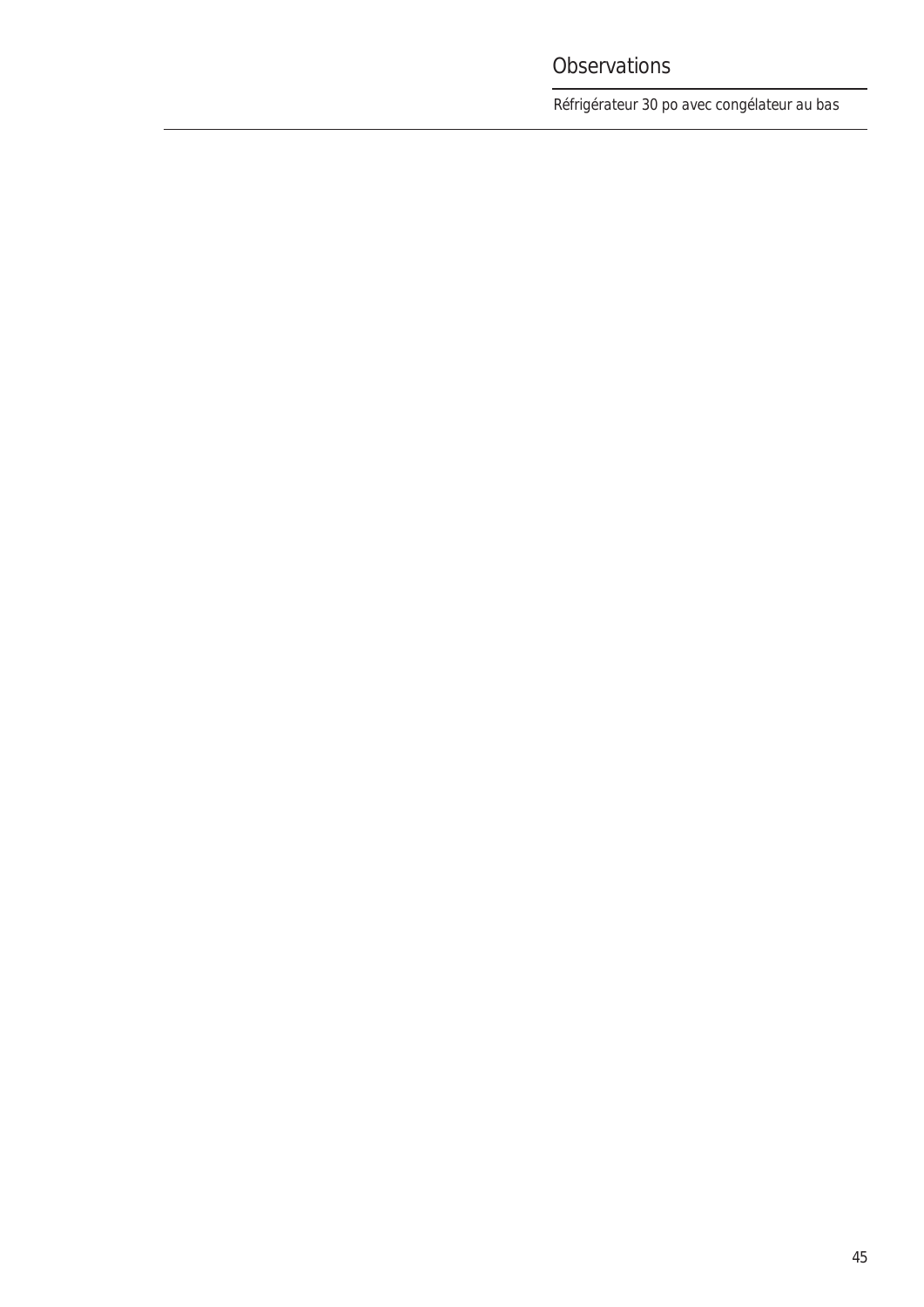Services à la clientèle

*Réfrigérateur 30 po avec congélateur au bas*

|                                                                                              | Avec l'achat de votre nouvel appareil Monogram, soyez<br>assuré de recevoir toute l'information ou l'assistance dont<br>vous pourriez avoir besoin, de la part de GE. Tout ce que vous<br>avez à faire, c'est nous appeler!                                                                                                                                                                                                                                                                                                                                                                                                                                                |
|----------------------------------------------------------------------------------------------|----------------------------------------------------------------------------------------------------------------------------------------------------------------------------------------------------------------------------------------------------------------------------------------------------------------------------------------------------------------------------------------------------------------------------------------------------------------------------------------------------------------------------------------------------------------------------------------------------------------------------------------------------------------------------|
| Service<br>d'information<br><b>GE Appliances</b><br>Answer Center®                           | Quelle que soit votre question sur les appareils Monogram, le service d'information GE Appliances<br>Answer Center® est à votre disposition pour vous assister. Nous répondrons rapidement<br>et courtoisement à votre appel — et à votre question. Appelez le service d'information GE<br>Appliances Answer Center® du lundi au vendredi de 8h00 à 22h00 (Heure normale de l'Est) et le<br>samedi de 8h00 à 19h00 (Heure normale de l'Est).                                                                                                                                                                                                                               |
| 800.626.2000<br>Au Canada,<br>800.561.1344                                                   | <b>OU</b><br>Consultez notre site Internet à l'adresse monogram.com<br>Au Canada, monogram.ca                                                                                                                                                                                                                                                                                                                                                                                                                                                                                                                                                                              |
| <i>Service de</i><br>réparations à<br>domicile<br>800.444.1845<br>Au Canada,<br>800.561.1344 | Un professionnel du service clientèle de GE Appliances vous offrira un service de réparation<br>expert, prévu à une heure qui vous convient. Pour programmer une réparation, appelez du<br>lundi au vendredi de 7h00 à 22h00 (Heure normale de l'Est) et le samedi et le dimanche de<br>8h00 à 18h00 (Heure normale de l'Est). Le Service à la Clientèle de GE Appliances, exploité par<br>la compagnie dans de nombreuses localisations vous offre un service aujourd'hui, demain, ou<br>quand cela vous convient. Nos techniciens, formés en usine, connaissent parfaitement votre<br>appareil - la plupart des réparations peuvent être effectuées en une seule visite. |
| Pour nos clients qui ont                                                                     |                                                                                                                                                                                                                                                                                                                                                                                                                                                                                                                                                                                                                                                                            |
| des besoins<br>spécifiques                                                                   | GE Appliances offre des commandes en Braille pour un certain nombre d'appareils<br>électroménagers GE Appliances ainsi qu'une brochure pour aider à la planification d'une cuisine<br>sans entrave pour les personnes à mobilité réduite.                                                                                                                                                                                                                                                                                                                                                                                                                                  |
| 800.626.2000<br>$\Delta U$ Canada                                                            | Les consommateurs malentendants ou muets qui ont accès à un TDD ou à un téléscripteur<br>conventionnel peuvent annoler le 900 IDD CEAC (900 922 1222) pour selliciter des informations ou                                                                                                                                                                                                                                                                                                                                                                                                                                                                                  |

Vous pouvez être rassuré de savoir que le service GE Appliances sera toujours là après

l'expiration de votre garantie. Souscrivez à un contrat GE Appliances pendant que votre garantie est toujours en vigueur et vous bénéficierez d'une ristourne importante. Avec un contrat sur

*800.626.2000 Au Canada, 800.561.1344* conventionnel peuvent appeler le 800.TDD.GEAC (800.833.4322) pour solliciter des informations ou un service

| <i>Contrats de</i> |
|--------------------|
| service            |

*800.626.2224*

*Au Canada, veuillez consulter votre annuaire local*

*Pièces Détachées et Accessoires 800.626.2002 Au Canada, 1.800.661.1616* Les personnes qualifiées pour réparer leurs propres appareils peuvent commander des pièces détachées et des accessoires et les faire envoyer directement à leur domicile. Le service de pièces détachées GE Appliances permet un accès rapide à plus de 47000 pièces …et toutes les pièces GE Appliances sont sous garantie. Les cartes VISA, MasterCard et Discover sont acceptées. **Consultez www.GEApplianceParts.com. Les instructions contenues dans ce manuel détaillent les procédures à utiliser pour n'importe quel utilisateur. Il est préférable que les autres réparations soient effectuées par un réparateur qualifié. La prudence doit être de mise, toute maintenance incorrecte peut** 

**entraîner un fonctionnement dangereux.**

plusieurs années, vous êtes assuré d'un futur service au prix d'aujourd'hui.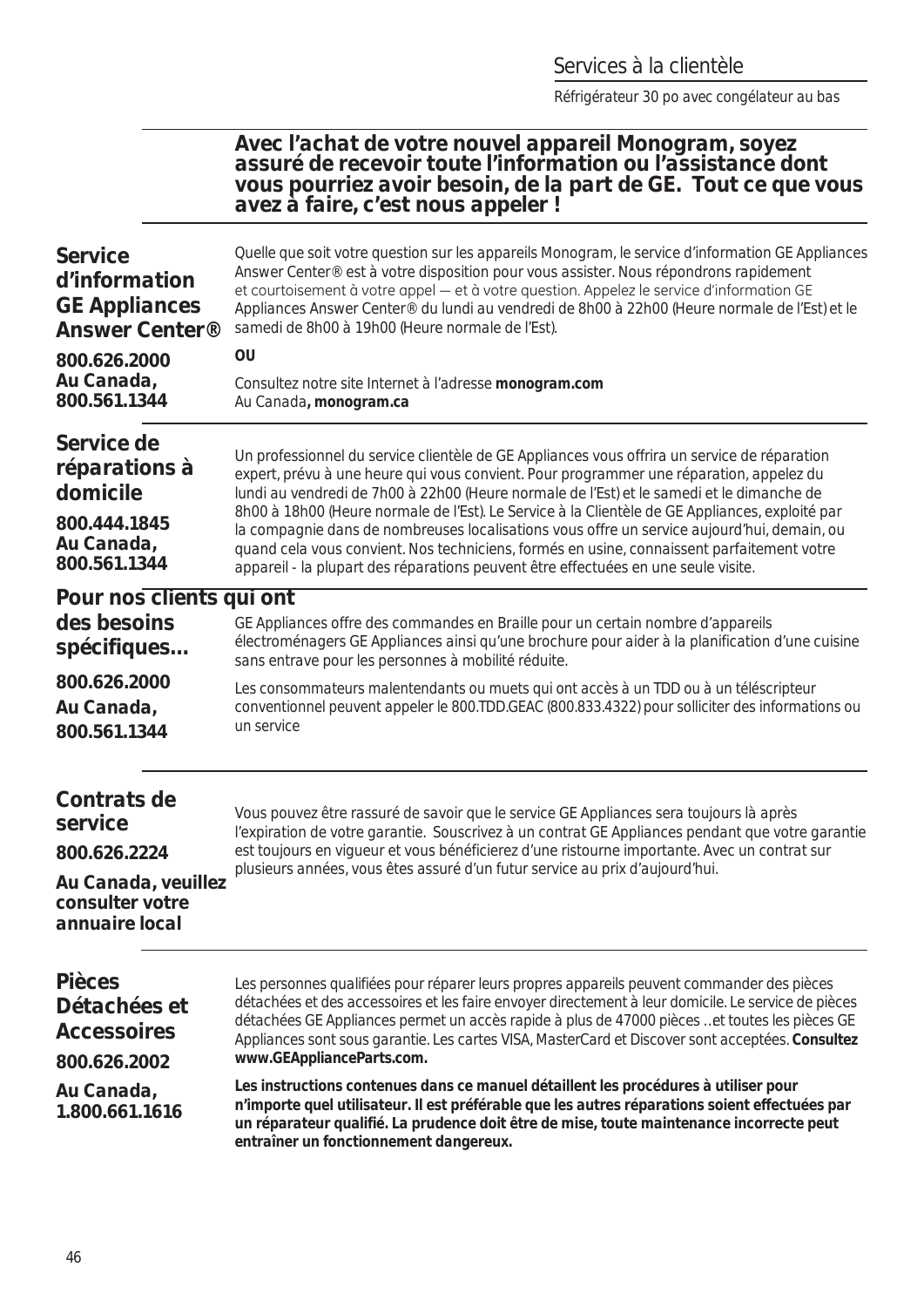## Services à la clientèle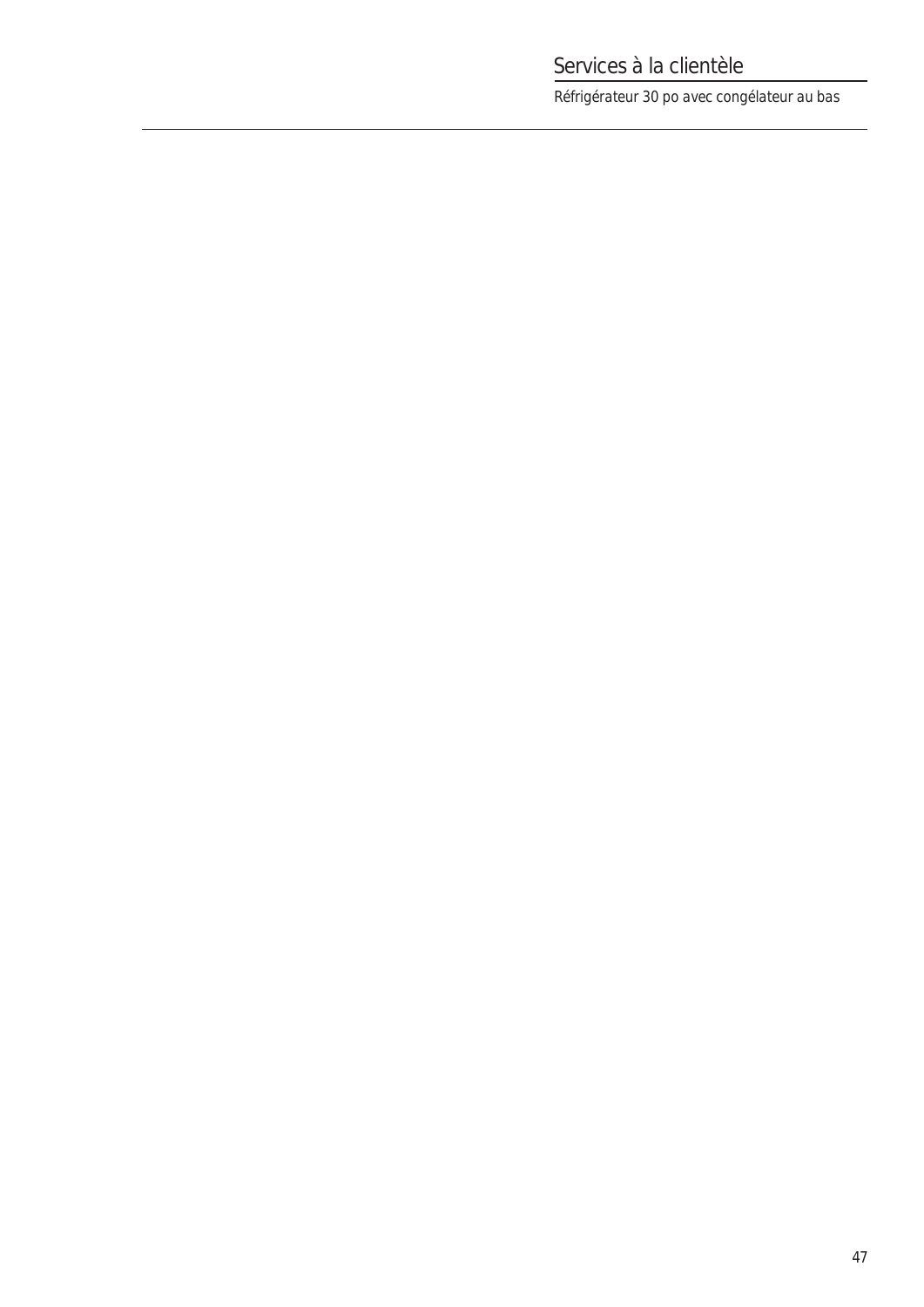Garantie

*Réfrigérateur 30 po avec congélateur au bas*

#### *VOTRE GARANTIE DE RÉFRIGÉRATEUR ET DE CONGÉLATEUR MONOGRAM. Agrafez votre facture ou votre chèque annulé ici. Pour obtenir le service sous garantie, une preuve de la date d'achat initial est nécessaire.*

## *CE QUI COUVERT*

*A compter de la date d'achat initial*

#### **GARANTIE LIMITEE DE DEUX ANS**

Pendant deux ans à compter de la date d'achat initial, nous fournirons, gratuitement, les pièces et la main d'œuvre à domicile pour remplacer ou réparer toute pièce du réfrigérateur ou du congélateur qui se révèle défectueuse en raison d'un vice de fabrication.

#### **GARANTIE LIMITEE DE CINQ ANS**

Pendant cinq ans à compter de la date d'achat initial, nous fournirons, gratuitement, les pièces et la main d'œuvre à domicile pour remplacer ou réparer toute pièce provenant du circuit fermé de réfrigération (compresseur, condenseur, évaporateur et tout autre tuyau de branchement) qui se révèle défectueuse en raison d'un vice de fabrication.

#### **GARANTIE LIMITÉE SUPPLÉMENTAIRE DE SIX À DOUZE ANS POUR LE CIRCUIT FERMÉ**

De la sixième à la douzième année à compter de la date d'achat initial, nous fournirons, gratuitement, les pièces pour remplacer ou réparer toute pièce provenant du circuit fermé de réfrigération (compresseur, condenseur, évaporateur et tout autre tuyau de branchement) qui se révèle défectueuse en raison d'un vice de fabrication. Les déplacements à votre domicile pour le dépannage ainsi que la main d'œuvre à domicile restent à votre charge.

**GARANTIE LIMITÉE DE TRENTE JOURS POUR LA CARTOUCHE DU FILTRE À EAU (Filtre à eau, si inclus)**  A compter de la date d'achat initial, nous fournirons, gratuitement, les pièces pour remplacer toute pièce de la cartouche du filtre à eau qui se révèle défectueuse en raison d'un vice de fabrication. Pendant la validité de la présente garantie limitée de 30 jours, nous fournirons gratuitement une cartouche de filtre à eau.

Cette garantie est étendue à l'acheteur d'origine et aux propriétaires suivants pour tout produit acheté pour une utilisation domestique dans les 48 états continentaux, à Hawaii, à Washington D.C. ou au Canada. Si le produit est installé dans une région où ne se trouve aucun réparateur autorisé GE, vous devrez peut-être assumer les frais de transport ou apporter l'appareil à un centre de service autorisé GE. En Alaska, cette garantie est équivalente à l'exception des frais d'expédition de l'appareil au centre de réparation ou des frais de transport du technicien pour un dépannage à domicile qui restent à la charge du propriétaire.

Tout le service en vertu de cette garantie sera fourni par nos centres de service de fabrique ou par nos techniciens autorisés du service à la clientèle Customer Care ® pendant les heures de travail normales.

Si votre appareil électroménager a besoin d'une réparation pendant la période de garantie ou après cette période, appelez le 1.800.444.1845. Au Canada, 800.561.3344 Veuillez avoir votre numéro de série et votre numéro de modèle à portée de main lorsque vous appelez pour obtenir un service.

*CE QUI N'EST PAS COUVERT*

- **Les déplacements à votre domicile pour vous expliquer l'utilisation de ce produit**
- **Le remplacement des fusibles ou le**
- **réenclenchement du disjoncteur du domicile. • Tout dommage causé par accident, incendie, inondation ou catastrophe naturelle.**
- **Une panne du produit s'il a été utilisé dans un but autre que celui pour lequel il a été fabriqué ou s'il a été utilisé commercialement.**
- **Les dommages causés après la livraison.**
- **Une installation, livraison ou maintenance défectueuse.**

**En cas de problème d'installation, contactez votre revendeur ou votre installateur. Vous êtes responsable de la provision d'un système électrique, d'une plomberie et d'autres connexions appropriés.**

- **Le remplacement des ampoules ou la cartouche du filtre à eau, si inclus, et dans des conditions autres que celles susmentionnées.**
- **Le remplacement de la cartouche du filtre à eau, si inclus, à cause d'une pression d'eau en dehors de la gamme de fonctionnement recommandée ou à cause d'une concentration excessive de sédiment dans l'eau d'alimentation.**
- **Détérioration des aliments.**
- **Tout dommage fortuit ou indirect causé par des défauts éventuels de cet appareil.**
- **Le service s'il est impossible d'avoir accès au produit.**
- **Les dommages à la finition, tels que rouille de surface, ternissement ou petites taches, non signalés dans un délai de 48 heures suivant la livraison.**

EXCLUSION DES GARANTIES TACITES —Votre recours exclusif est l'échange du produit suivant<br>les modalités de la Garantie Limitée. Toutes garanties tacites, y compris les garanties de valeurs *marchandes ou d'adéquation à des fins particulières, sont limitées à une durée d'un an ou à la durée la plus courte autorisée par la loi.*

Certaines provinces n'acceptent pas d'exclusion ou de limites aux dommages indirects ou accessoires, cette exclusion ou restriction pourrait ne pas s'appliquer à vous. Certains droits particuliers vous sont dévolus en vertu de la présente garantie et peuvent s'accompagner d'autres droits qui varient selon votre lieu de résidence. Pour connaître vos droits juridiques, veuillez consulter le bureau local ou d'état des affaires aux consommateurs ou le Procureur Général de votre état.

**Garant: GE Appliances, Louisville, KY 40225**

**Au Canada, Garant: MC Commercial Inc**



**GE APPLIANCES** Appliance Park Louisville, KY 40225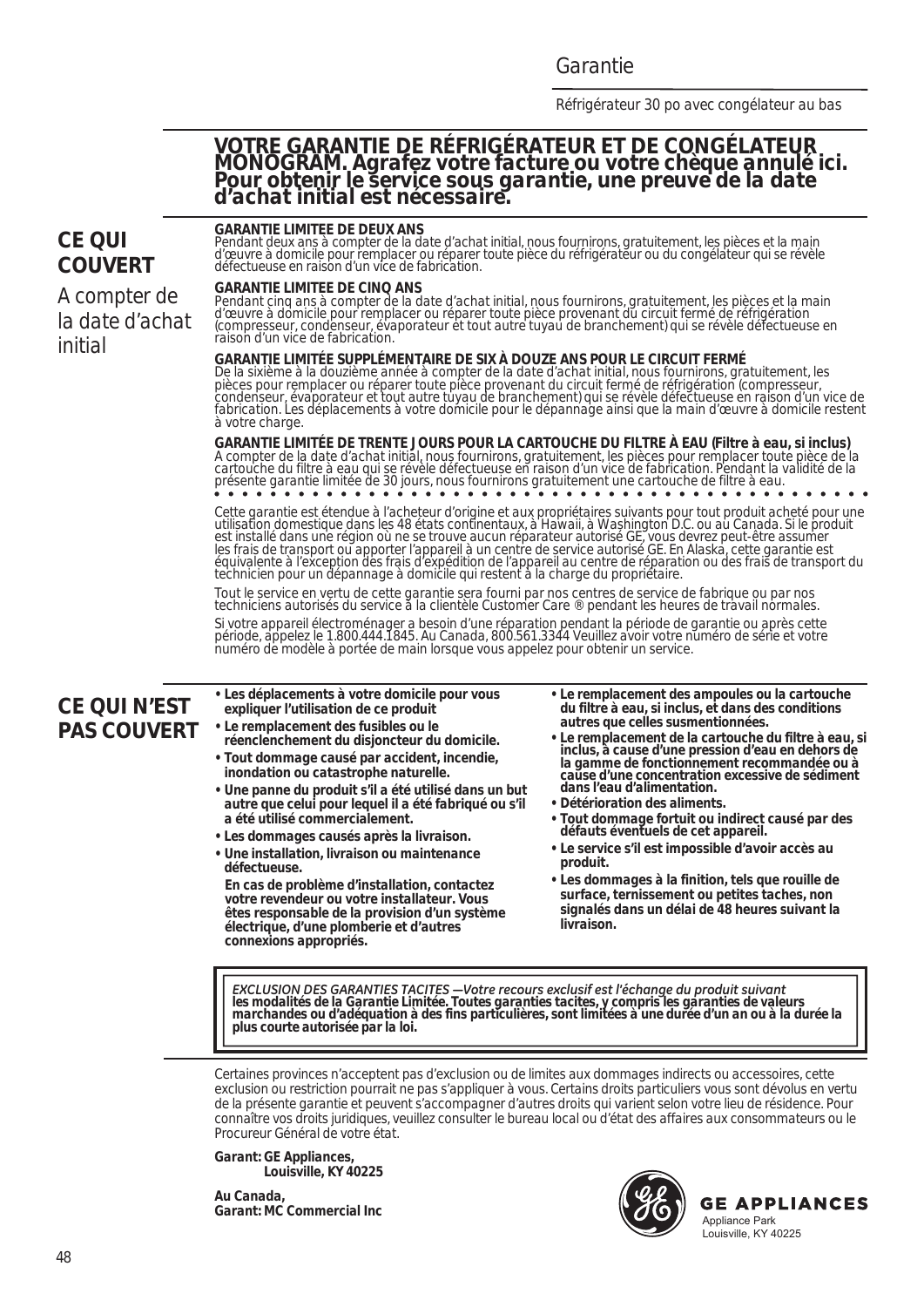## Información al Cliente

*Freezer con Espacio Inferior de 30"*

*Introducción* El nuevo Refrigerador Monogram realiza una elocuente afirmación de estilo, conveniencia y flexibilidad de planificación en la cocina. Ya sea que lo elija por su pureza de diseño o los perseverantes detalles, descubrirá que la combinación superior de forma y función de su Refrigerador Monogram lo deleitarán en años venideros.

> La información de las siguientes páginas le ayudará a realizar una correcta utilización y mantenimiento de su Refrigerador.

Ante cualquier otra consulta, visite nuestro sitio web en: **monogram.com**

## *Contenidos* **Servicios al Cliente**

| Ficha Técnica de Funcionamiento  66<br>Instrucciones de Seguridad 51,52<br>GarantíaTapa Trasera      |
|------------------------------------------------------------------------------------------------------|
| Cuidado y Limpieza<br>Limpieza – Parte Exterior e Interior 61<br>Reemplazo de la Bombilla de Luz  62 |
|                                                                                                      |

#### **Instrucciones de Funcionamiento**

| Máquina de Hacer Hielo Automática  55<br>Control de Humedad Externa  59<br>Iluminación con Luces LED  59<br>Controles de Temperatura  54 |
|------------------------------------------------------------------------------------------------------------------------------------------|
| Estante de Vinos/ Bebidas  58                                                                                                            |
|                                                                                                                                          |
|                                                                                                                                          |

## *Antes de usar su refrigerador*

Lea este manual detenidamente. La finalidad del mismo es ayudarle a realizar un uso y mantenimiento correctos de su nuevo refrigerador.

Si no entiende algo o necesita más ayuda, en la sección trasera de este manual figura un listado de números gratuitos de servicio al cliente.

#### **O**

Téngalo a mano para encontrar respuestas a sus preguntas.

Visite nuestro sitio web en: **monogram.com**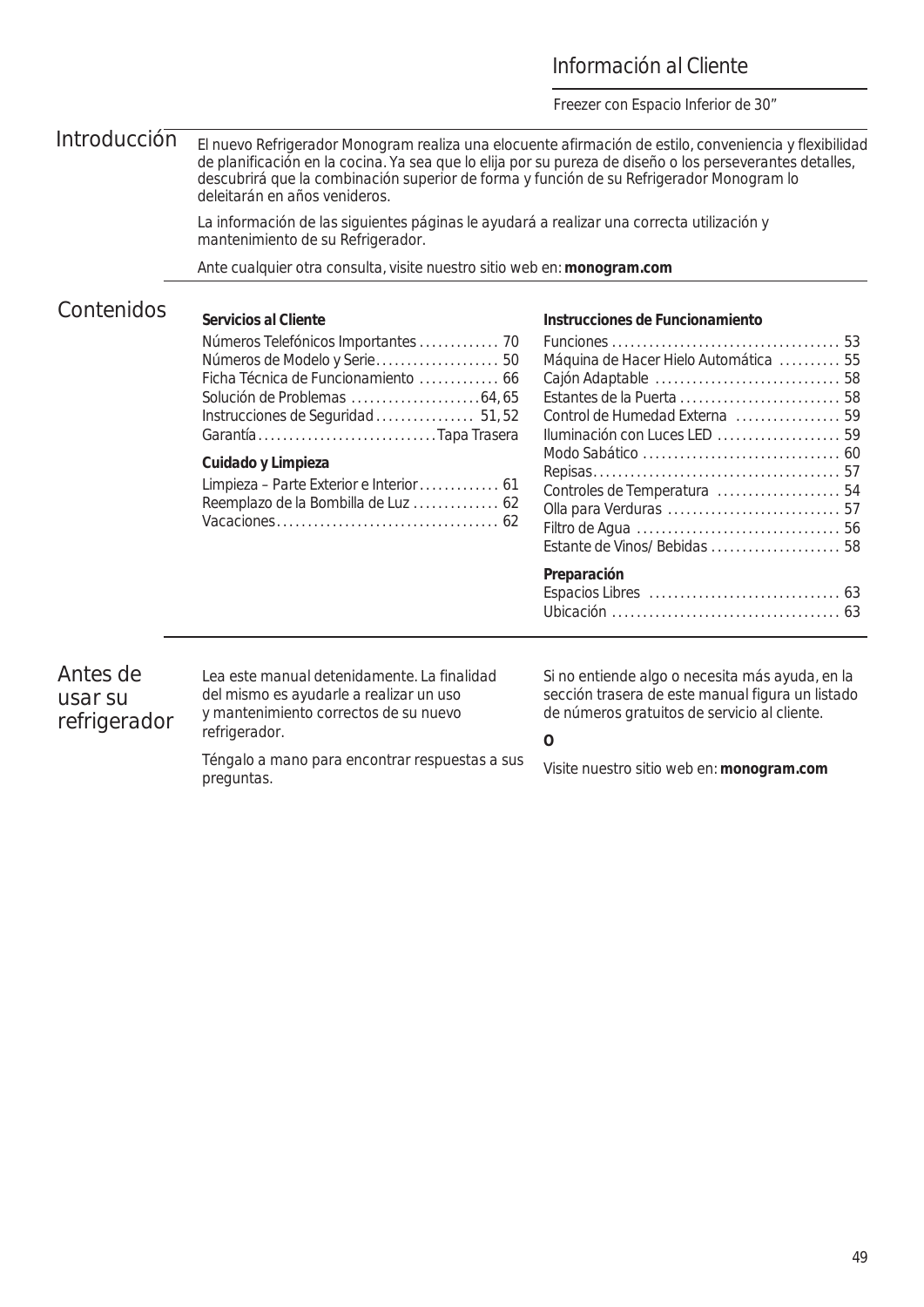## Información al Cliente

|                                                    |                                                                                                                                                                                                                                                                                                                                                                                                                                                                                                                                                                                                                                                                                                                                                                                                    | Freezer con Espacio Inferior de 30"                                                                                   |
|----------------------------------------------------|----------------------------------------------------------------------------------------------------------------------------------------------------------------------------------------------------------------------------------------------------------------------------------------------------------------------------------------------------------------------------------------------------------------------------------------------------------------------------------------------------------------------------------------------------------------------------------------------------------------------------------------------------------------------------------------------------------------------------------------------------------------------------------------------------|-----------------------------------------------------------------------------------------------------------------------|
| Escriba los<br>números de<br>modelo y              | Los encontrará en una etiqueta dentro del<br>compartimiento de alimentos frescos, debajo de<br>la olla de verduras.                                                                                                                                                                                                                                                                                                                                                                                                                                                                                                                                                                                                                                                                                | Antes de enviar esta tarjeta, escriba estos<br>números aquí:                                                          |
| serie                                              |                                                                                                                                                                                                                                                                                                                                                                                                                                                                                                                                                                                                                                                                                                                                                                                                    | Número de Modelo                                                                                                      |
|                                                    |                                                                                                                                                                                                                                                                                                                                                                                                                                                                                                                                                                                                                                                                                                                                                                                                    | Número de Serie                                                                                                       |
|                                                    |                                                                                                                                                                                                                                                                                                                                                                                                                                                                                                                                                                                                                                                                                                                                                                                                    | Use estos números en cualquier correspondencia<br>o llamadas al servicio técnico relacionadas con su<br>refrigerador. |
| Si recibió un<br>refrigerador                      | La garantía no cubre daños ocasionados luego<br>de la entrega.                                                                                                                                                                                                                                                                                                                                                                                                                                                                                                                                                                                                                                                                                                                                     | comerciante (o fabricante) que le vendió el<br>refrigerador.                                                          |
| dañado                                             | De forma inmediata, comuníquese con el                                                                                                                                                                                                                                                                                                                                                                                                                                                                                                                                                                                                                                                                                                                                                             |                                                                                                                       |
| Ahorre<br>tiempo y<br>dinero                       | Antes de solicitar el servicio técnico, consulte la<br>sección de Solución de Problemas en el reverso<br>de este manual.                                                                                                                                                                                                                                                                                                                                                                                                                                                                                                                                                                                                                                                                           | En el mismo figuran causas de problemas<br>menores de funcionamiento que usted puede<br>corregir.                     |
| Si necesita<br>solicitar<br>el servicio<br>técnico | Para acceder al servicio técnico, consulte la<br>página de Servicio al Cliente en el reverso de este<br>manual.<br>Estamos orgullosos de nuestro servicio técnico<br>y deseamos que esté complacido. Si por alguna<br>razón no se siente a gusto con el servicio técnico<br>que recibe, aquí figuran los pasos que deberá<br>seguir para solicitar ayuda adicional.<br>PRIMERO, comuníquese con las personas<br>que le brindaron el servicio técnico sobre su<br>electrodoméstico. Explique por qué no se<br>siente a gusto. En la mayoría de los casos, esto<br>resolverá el problema.<br>LUEGO, si aún no se siente a gusto, escriba todos<br>los detalles, incluyendo su número telefónico, a:<br>Manager, Customer Relations<br><b>GE Appliances</b><br>Appliance Park<br>Louisville, KY 40225 |                                                                                                                       |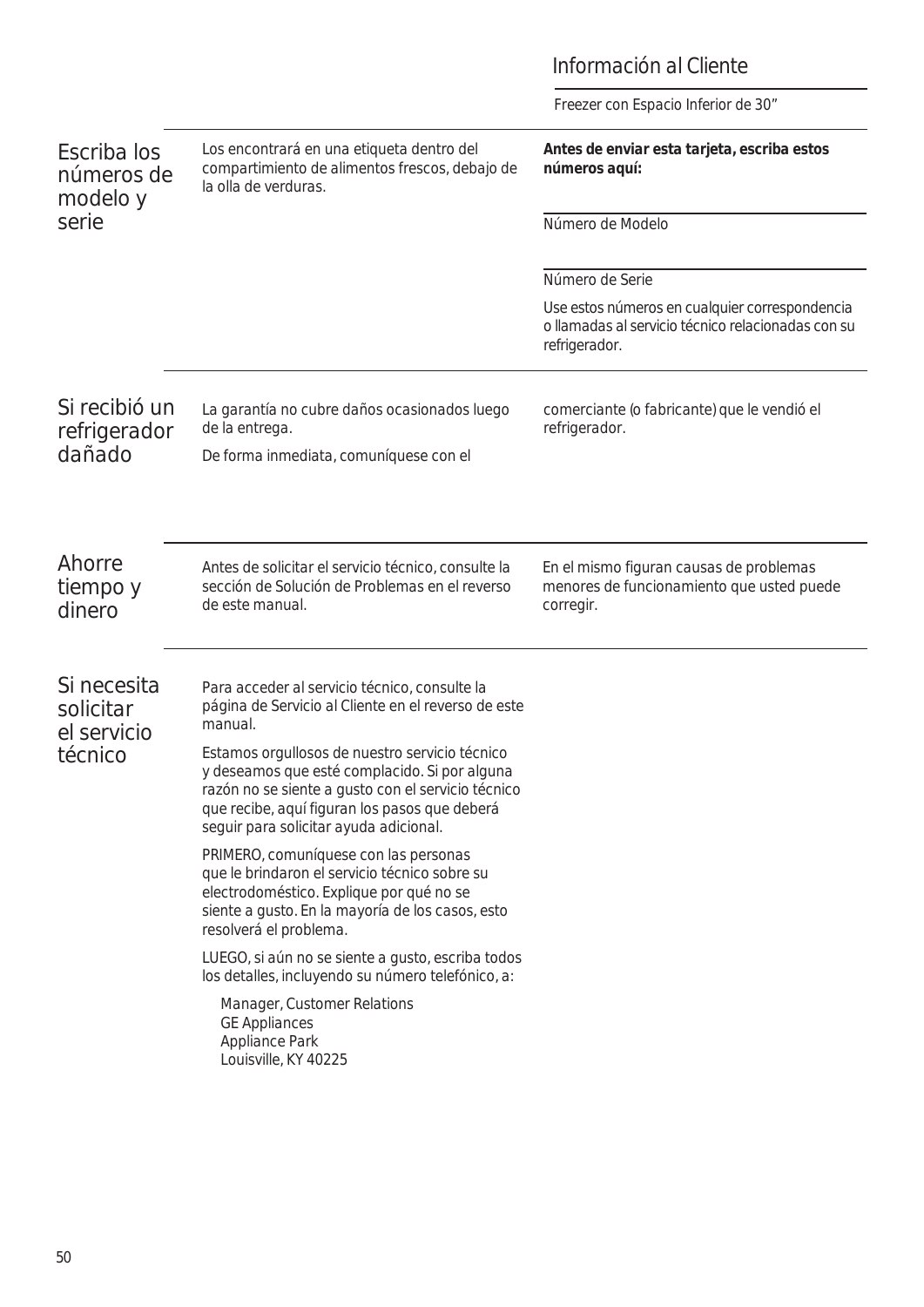## *LEA Y GUARDE ESTAS INSTRUCCIONES* **INFORMACIÓN DE SEGURIDAD DEL REFRIGERADOR**

Éste es el símbolo de alerta de seguridad. El mismo alerta sobre potenciales riesgos de muerte o lesiones tanto para usted con para otras personas. Todos los mensajes de seguridad estarán a continuación del símbolo de alerta de seguridad y con la palabra "PELIGRO", "ADVERTENCIA" o "PRECAUCIÓN". Estas palabras se definen como:

PELIGRO Signale une situation qui présente un danger imminent et qui, si elle n'est pas évitée, entraînera des blessures graves, voire la mort.

**ADVERTENCIA** Signale une situation qui présente un danger imminent et qui, si elle n'est pas évitée, peut entraîner des blessures graves, voire la mort. .

**PRECAUCIÓN** Signale une situation qui présente un danger imminent et qui, si elle n'est pas évitée, peut entraîner des blessures mineures ou graves.

## **INSTRUCCIONES IMPORTANTES DE SEGURIDAD**

 A fin de reducir el riesgo de incendio, explosión, descargas eléctricas o lesiones al usar **A ADVERTENCIA**<br>Su refrigerador, siga estas precauciones básicas de seguridad:

- Este refrigerador se deberá instalar y ubicar adecuadamente de acuerdo con las Instrucciones de Instalación antes de ser usado.
- Desenchufe el refrigerador antes de hacer reparaciones, reemplazar una lámpara de luz o hacer una limpieza. Nota: La corriente que va al refrigerador no puede ser desconectada por ninguna configuración del panel de control.

Nota: Las reparaciones deberán ser realizadas por un Profesional del Servicio Técnico calificado.

- No intente reemplazar una luz LED quemada. Será necesario que un técnico autorizado reemplace las luces LED.
- Reemplace todas las piezas y paneles antes del uso.
- $\blacksquare$  No guarde ni use gasolina u otros vapores inflamables y líquidos cerca de este u otros electrodomésticos.
- Debido a los posibles riesgos sobre la seguridad bajo ciertas condiciones, recomendamos enfáticamente no usar prolongadores. Sin embargo, si se debe usar un prolongador, es absolutamente necesario que sea un prolongador para electrodoméstico de la lista UL (en Estados Unidos) o uno certificado por CSA (en Canadá), de 3 cables con conexión a tierra, que cuente con un enchufe con conexión a tierra y un tomacorriente con una graduación eléctrica del cable de 15 amperes (mínimo) y 120 volts.
- No permita que los niños se trepen, paren o cuelguen de las manijas de la puerta o de los estantes del refrigerador. Podrían sufrir lesiones graves.

## **INSTRUCCIONES IMPORTANTES DE SEGURIDAD**

## **A** PRECAUCIÓN

A fin de reducir el riesgo de lesiones al usar el refrigerador, siga estas precauciones básicas.

- No limpie estantes de vidrio ni tapas con agua caliente cuando estén fríos. Los estantes de vidrio y las tapas se pueden romper si son expuestos a cambios de temperatura repentinos o impactos, tales como sacudones o caídas. El vidrio templado está diseñado para destruirse en pequeñas piezas en caso de rotura.
- Mantenga los dedos fuera de los espacios de "riesgo de lastimaduras"; los despejes entre las puertas y entre las puertas y el gabinete son necesariamente pequeños. Tenga el cuidado de cerrar las puertas cuando los niños se encuentren en el área.
- No toque las superficies frías del compartimiento del freezer cuando las manos estén húmedas o mojadas, ya que la piel se podrá adherir a estas superficies extremadamente frías.
- $\blacksquare$  No vuelva a congelar comidas que hayan estado totalmente congeladas en forma previa.
- En refrigeradores con máquinas de hacer hielo automáticas, evite el contacto con las partes móviles del mecanismo eyector o con el elemento de calefacción que libera los cubos. No coloque los dedos ni las manos en el mecanismo de la máquina de hielo automática mientras el refrigerador esté enchufado.

### **Advertencias de la Proposición 65 del Estado de California:**

**A ADVERTENCIA** Este producto contiene uno o más químicos que el Estado de California entiende que producen cáncer y defectos en el nacimiento u otros daños reproductivos.

## **INSTALACIÓN**

## **ADVERTENCIA Riesgo de Explosión.**

Mantenga cualquier material y vapores inflamables, tales como gasolina, alejados del refrigerador. Si no se cumple con esto se podrá producir una explosión, incendio o la muerte.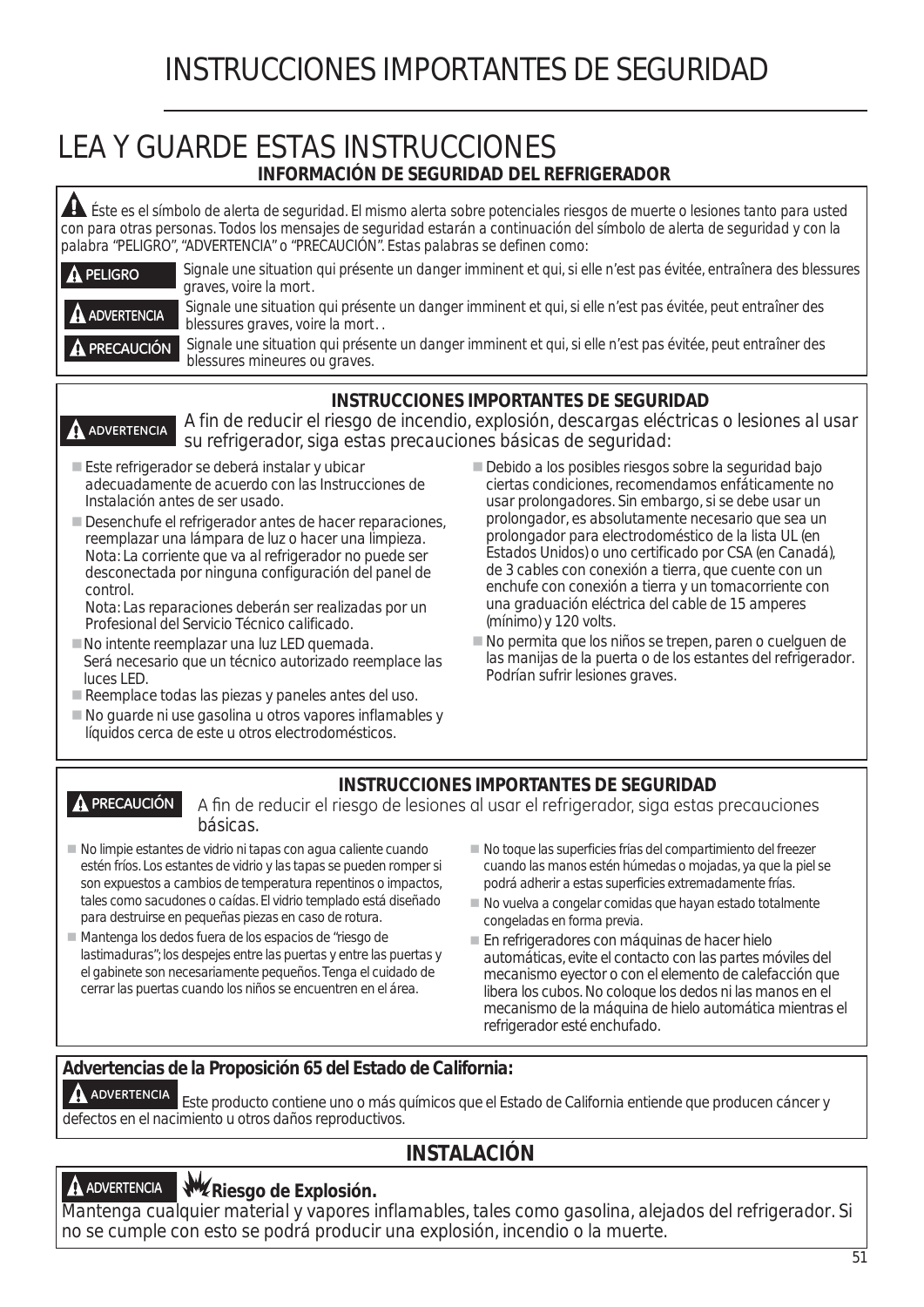## **CONEXIÓN DE LA ELECTRICIDAD**

# **ADVERTENCIA Riesgo de Descarga Eléctrica.**

Enchufe en un tomacorriente con conexión a tierra de 3 cables.

No elimine el cable de conexión a tierra.

No use un adaptador.

Si no se siguen estas instrucciones se podrá producir a muerte, incendios o descargas eléctricas.



#### **Nunca, bajo ninguna circunstancia, corte o elimine el tercer cable (tierra) del cable de corriente. Para su seguridad personal, este electrodoméstico debe estar adecuadamente conectado a tierra.**

El cable de corriente de este electrodoméstico contiene un enchufe de 3 cables (conexión a tierra) que se conecta a un tomacorriente de pared estándar de 3 cables (conexión a tierra) para minimizar la posibilidad de riesgos de descargas eléctricas por parte del mismo.

Contrate a un electricista calificado para que controle el tomacorriente y el circuito eléctrico, a fin de asegurar que el enchufe esté correctamente conectado a tierra.

En caso de contar con un tomacorriente de pared de 2 cables, es su responsabilidad y obligación reemplazarlo por un tomacorriente de pared de 3 cables correctamente conectado a tierra. No use un adaptador.

El refrigerador debería estar siempre conectado a un enchufe específico con un índice de voltaje equivalente al que figura en su etiqueta de características técnicas.

Se requiere un suministro eléctrico con fusible y conexión a tierra de 115 voltios de CA, 60 Hz, 15 o 20 amperes. Esto garantiza el mejor funcionamiento y además previene la sobrecarga de los circuitos del hogar, lo cual podría ocasionar riesgos de incendio debido al recalentamiento de cables.

Nunca desenchufe el refrigerador tirando del cable de corriente. Siempre tome su enchufe firmemente y empuje el mismo hacia afuera para retirarlo.

Repare o reemplace de inmediato todos los cables de corriente pelados o con cualquier tipo de daño. No use un cable con cortaduras o abrasión sobre su extensión o extremos.

Al alejar el refrigerador de la pared, se deberá tener cuidado de que no ruede sobre ni dañe el cable de corriente.

## **FORMA ADECUADA DE DESCARTAR SU ANTIGUO REFRIGERADOR**

**ADVERTENCIA : Riesgo de que los niños sufran asfixia o y queden atrapados.** Retire del refrigerador las puertas de comidas frescas y del freezer, antes de descartar el refrigerador. Si esto no se realiza, los niños podrán quedar atrapados y ocasionar la muerte o daño cerebral.



IMPORTANTE: Que un niño quede atrapado o que sufra una asfixia no son problemas del pasado. Los refrigeradores antiguos o abandonados aún son peligrosos, incluso aunque se conserven por "sólo unos pocos días". Si se deshará de su antiguo refrigerador, siga las siguientes instrucciones a fin de evitar accidentes.

Todos los productos de refrigeración cuentan con refrigerantes, que de acuerdo con la ley federal deberán ser eliminados antes de descartar el producto. Si se deshará de un producto de refrigeración antiguo, consulte a la compañía a cargo sobre cómo deshacerse del mismo.

## **ADVERTENCIA Refrigerante R600a**

**ADVERTENCIA: Este electrodoméstico cuenta con refrigerante isobutano, R600a, un gas natural con alto nivel de compatibilidad medioambiental. Sin embargo, también es inflamable. Se solicita el cumplimiento de las siguientes advertencias:**

**1)** Al mover, instalar y operar el electrodoméstico, se deberá tener cuidado de no dañar la tubería del refrigerante.

#### **Antes de Descartar su Antiguo Refrigerador o Freezer:**

- Retire las puertas de comidas frescas y del freezer.
- Deje los estantes en su lugar de modo que los niños no puedan trepar dentro con facilidad.

## **REFRIGERANTES**

- **2)** El servicio técnico deberá ser realizado por personal autorizado del servicio de la fábrica, y los componentes podrán ser reemplazados por componentes de reemplazo autorizados por el fabricante.
- **3)** Los productos de refrigeración cuentan con refrigerantes, que de acuerdo con la ley federal deberán ser eliminados antes de descartar el producto.
- **4)** Mantenga las aberturas de ventilación en el espacio de protección del electrodoméstico o en la estructura incorporada libres de obstrucción**.**
- **5)** No use dispositivos mecánicos u otros medios para acelerar el proceso de descongelamiento.
- **6)** No dañe el circuito del refrigerante.
- **7)** No use dispositivos eléctricos dentro del compartimiento de almacenamiento de comida del electrodoméstico.



*LEA Y SIGA ESTA INFORMACIÓN DE SEGURIDAD CUIDADOSAMENTE.*

## *GUARDE ESTAS INSTRUCCIONES*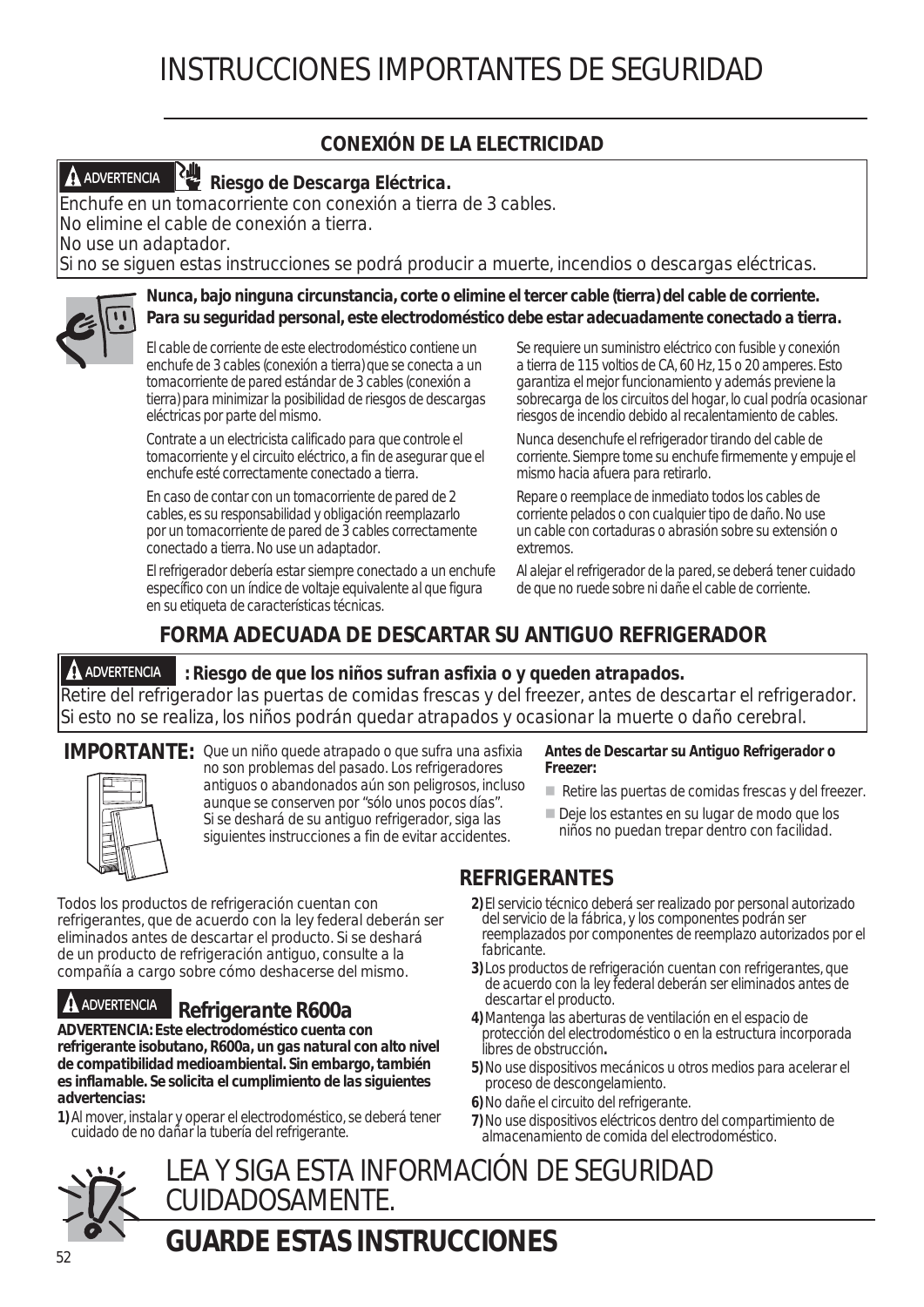Funciones

*Freezer con Espacio Inferior de 30"*

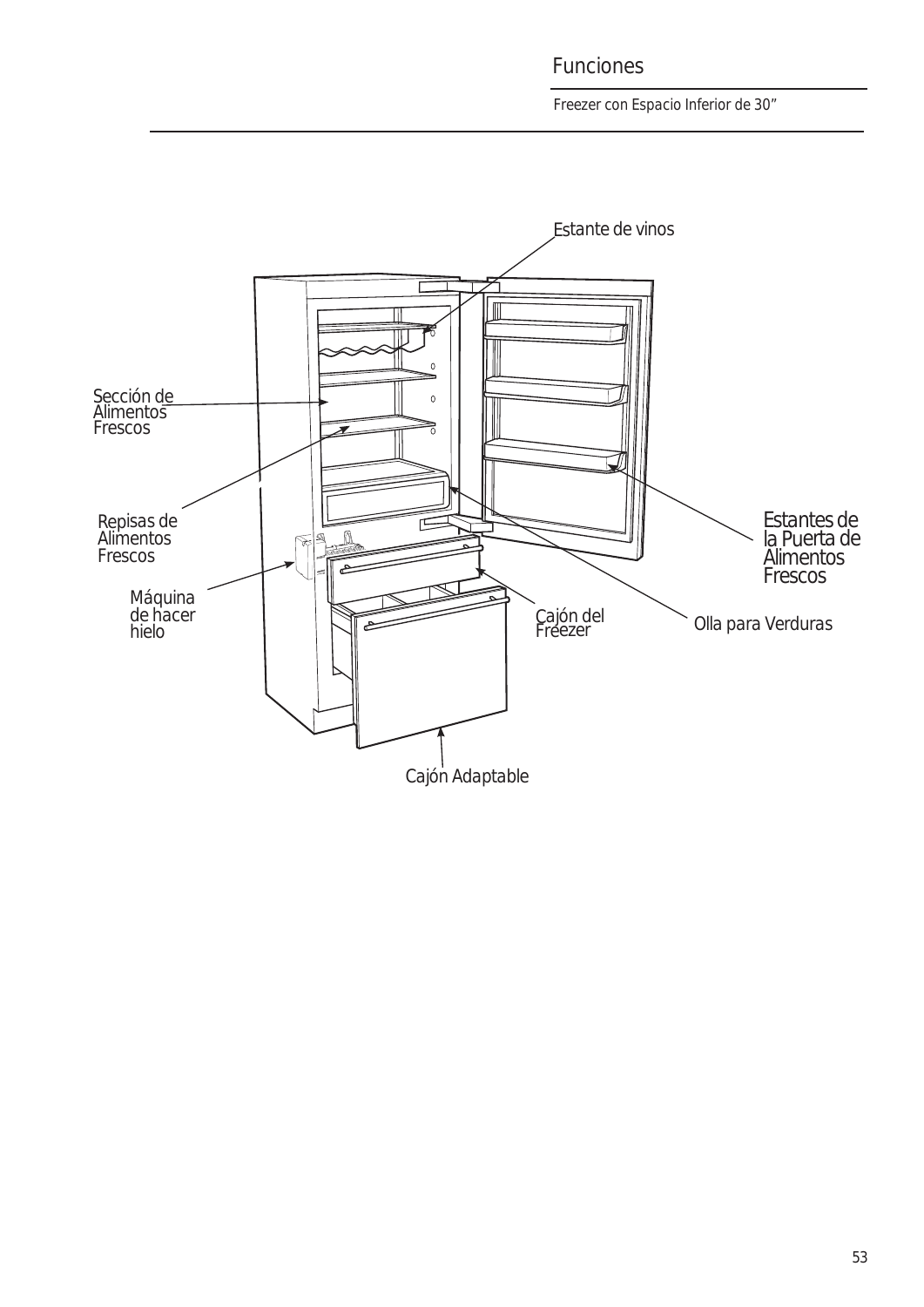## Controles de Temperatura

*Freezer con Espacio Inferior de 30"*







*Controles de temperatura* **La pantalla de temperatura muestra la temperatura actual del compartimiento de alimentos frescos, del cajón del freezer o del cajón adaptable** cuando cada uno es seleccionado al mover el indicador de Zona. La temperatura actual variará con relación a la temperatura programada, dependiendo de factores tales como la frecuencia de apertura de la puerta, cantidad de comida, ciclo de descongelamiento y temperatura ambiente.

**NOTA:** La apertura frecuente de la puerta o si se deja la puerta abierta durante un período de tiempo podrán incrementar la temperatura interior de los compartimientos en forma temporaria.

**Para apagar el sistema de enfriamiento,** mueva el indicador de ZONE (Zona) al modo de alimentos frescos. Presione la tecla más (+) hasta que la pantalla muestre OFF (Apagado).

#### **Para encender el sistema de enfriamiento,**

mueva el indicador de ZONE (Zona) al modo de alimentos frescos y presione la tecla menos (–) hasta que figure la temperatura deseada. La temperatura programada de 0°F para el freezer o de 37°F para la unidad de alimentos frescos aparecerá en la pantalla.

**Para controlar la configuración de temperatura actual de un compartimiento,** presione la tecla más (+) o menos (–). Luego de 5 segundos, la pantalla regresará a la temperatura actual.

| ZONE |
|------|
|------|

*Cajón Superior - Freezer*





**Para cambiar las programaciones de temperatura,** presione la tecla más (+) o menos (–) para cada incremento hasta el punto de programación de temperatura deseado. Permita que la unidad alcance la temperatura que programó durante un período de 24 horas.

|                      |                 | Rangos de Temperatura |
|----------------------|-----------------|-----------------------|
|                      | Baja            | Alta                  |
| Alimentos            | $34^{\circ}F$   | 46°F                  |
| Frescos              | $1^{\circ}$ C   | 8°C                   |
|                      | –6°F            | $+6°$ F               |
| Cajón del<br>Freezer | $-21^{\circ}$ C | $-14^{\circ}$ C       |

#### **Cajón Adaptable Rangos de Temperatura**

|                 | Baja            | Alta            |
|-----------------|-----------------|-----------------|
| Freezer         | -6°F            | $+6^{\circ}$ F  |
|                 | $-21^{\circ}$ C | $-14^{\circ}$ C |
| <b>F</b> nfriar | $34^{\circ}$ F  | $46^{\circ}$ F  |
|                 | $1^{\circ}$ C   | $8^{\circ}$ C   |
| Vino            | $40^{\circ}$ F  | $55^{\circ}$ F  |
|                 | 4°C             | $13^{\circ}$ C  |

**NOTA:** Configurar los controles en OFF (Apagar) detiene el enfriamiento, pero no apaga la corriente eléctrica de la unidad. Todas las lecturas en ºC serán redondeadas.

*Cómo cambiar las de la pantalla de ºF a ºC*

*temperaturas*  menos (–) por 5 segundos. Para cambiar la pantalla de temperatura de Fahrenheit a Celsius, presione las teclas más (+) y



*Alarma* Para encender la función de Alarma, mantenga presionado el botón ALARM (Alarma) durante 3 segundos. ALARM (Alarma) aparecerá subrayado cuando se active. Para apagarla, mantenga presionado el botón ALARM (Alarma) durante 3 segundos. El subrayado desaparecerá

Cuando la función ALARM (Alarma) esté activa, ésta titilará y emitirá un pitido si mantiene la puerta abierta por más de 2 minutos.

ALARM FILTER LOCK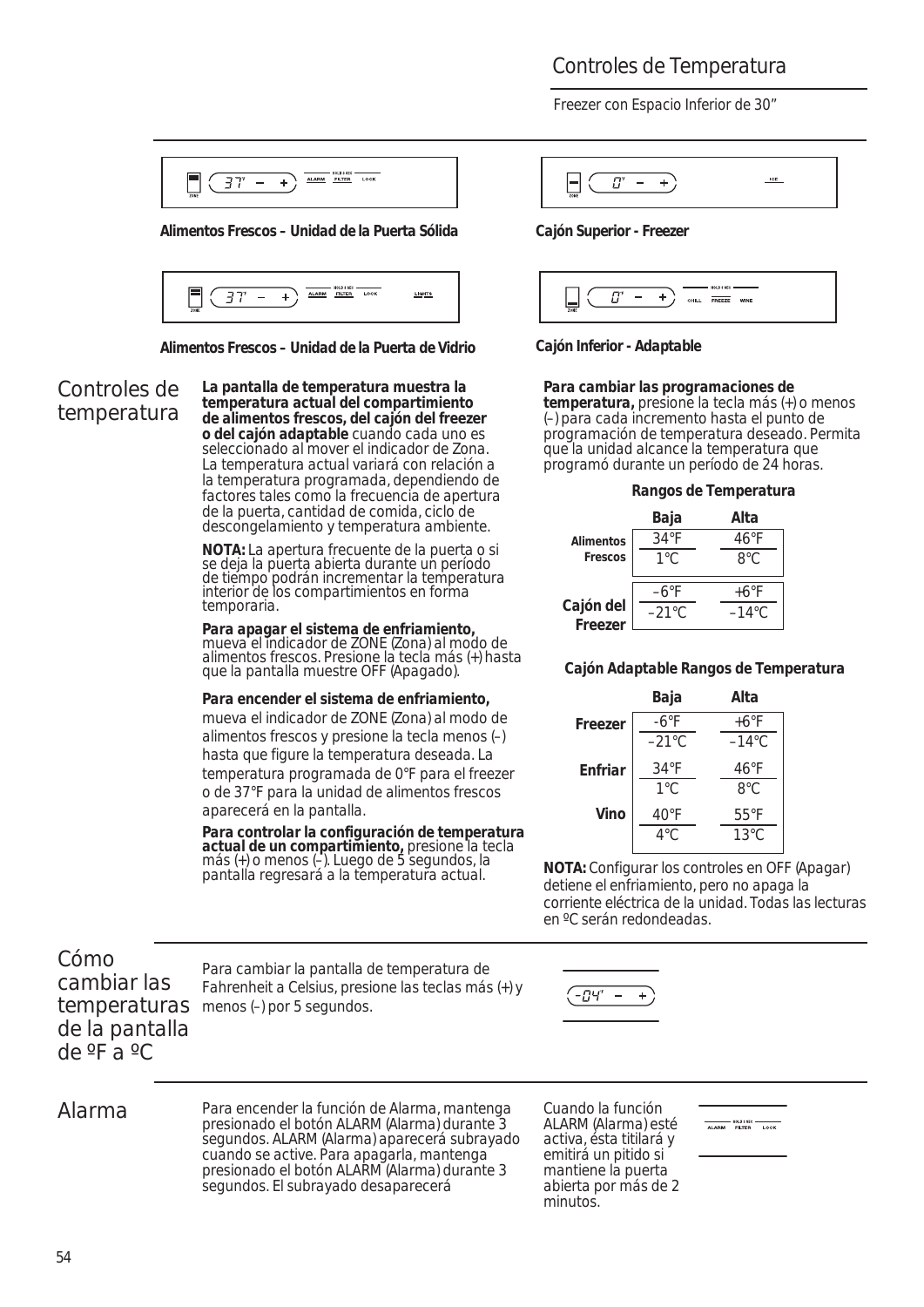## Máquina de Hacer Hielo Automática (modelos con freezer)

*Freezer con Espacio Inferior de 30"*

*Máquina de hacer hielo automática*

#### **Puede tomar entre 12 y 24 horas que un refrigerador recién instalado comience a fabricar hielo.** El refrigerador se envía con la máquina de hacer hielo configurada en ON (Encendido).

La máquina de hacer hielo producirá siete cubos por ciclo, y aproximadamente 15 ciclos en un período de 24 horas, dependiendo de la temperatura del compartimiento del freezer, la temperatura ambiente, la cantidad de veces que se abra la puerta y otras condiciones de uso.

Si el refrigerador se utiliza antes de realizar la conexión del agua a la máquina de hacer hielo, configure la máquina de hacer hielo en OFF (Apagado). Para configurar la máquina de hacer hielo en OFF (Apagado), presione el indicador de ZONE (ZONA) en la tecla de control dos veces para seleccionar el cajón del freezer. Presione el ícono ICE (Hielo) sobre la derecha. La línea debajo de ICE (Hielo) desaparecerá y la palabra OFF (Apagado) aparecerá debajo de ICE (Hielo).

Descarte el primer balde completo de hielo.

Asegúrese de que nada interfiera con la extensión del brazo indicador.

Cuando el cubo se llene hasta el nivel del brazo indicador, la máquina de hacer hielo dejará de producir hielo. Es normal que varios cubos queden juntos.

Si el hielo no se usa con frecuencia, los cubos de hielo viejos se volverán turbios, con sabor rancio y su tamaño se reducirá.



Una vez que la máquina de hacer hielo se encienda nuevamente, habrá un retraso de 45 minutos antes de que ésta vuelva a entrar en funcionamiento.

**NOTA:** En hogares con un nivel de presión inferior a la normal, es posible que escuche que la válvula de agua de la máquina de hacer hielo realice varios ciclos para producir una cantidad de hielo.

**NOTA:** La máquina de hacer hielo funciona mejor con una presión hogareña de entre 40 y 120 PSI.

**PRECAUCIÓN** Evite el contacto con las partes

en movimiento del mecanismo expulsor o con el elemento de calefacción (ubicado en la parte inferior de la máquina de hielos) que expulsa los cubos. No coloque los dedos ni las manos en el mecanismo de la máquina de hielos automática mientras el refrigerador esté enchufado.

*Cómo acceder a la máquina de hacer hielo y al cajón del freezer*

La máquina de hacer hielo se encuentra en el techo del cajón del freezer, sobre la parte trasera izquierda. El techo del cajón del freezer cuenta con una tira de luces LED. El cajón del freezer cuenta con 1 recipiente para hielo.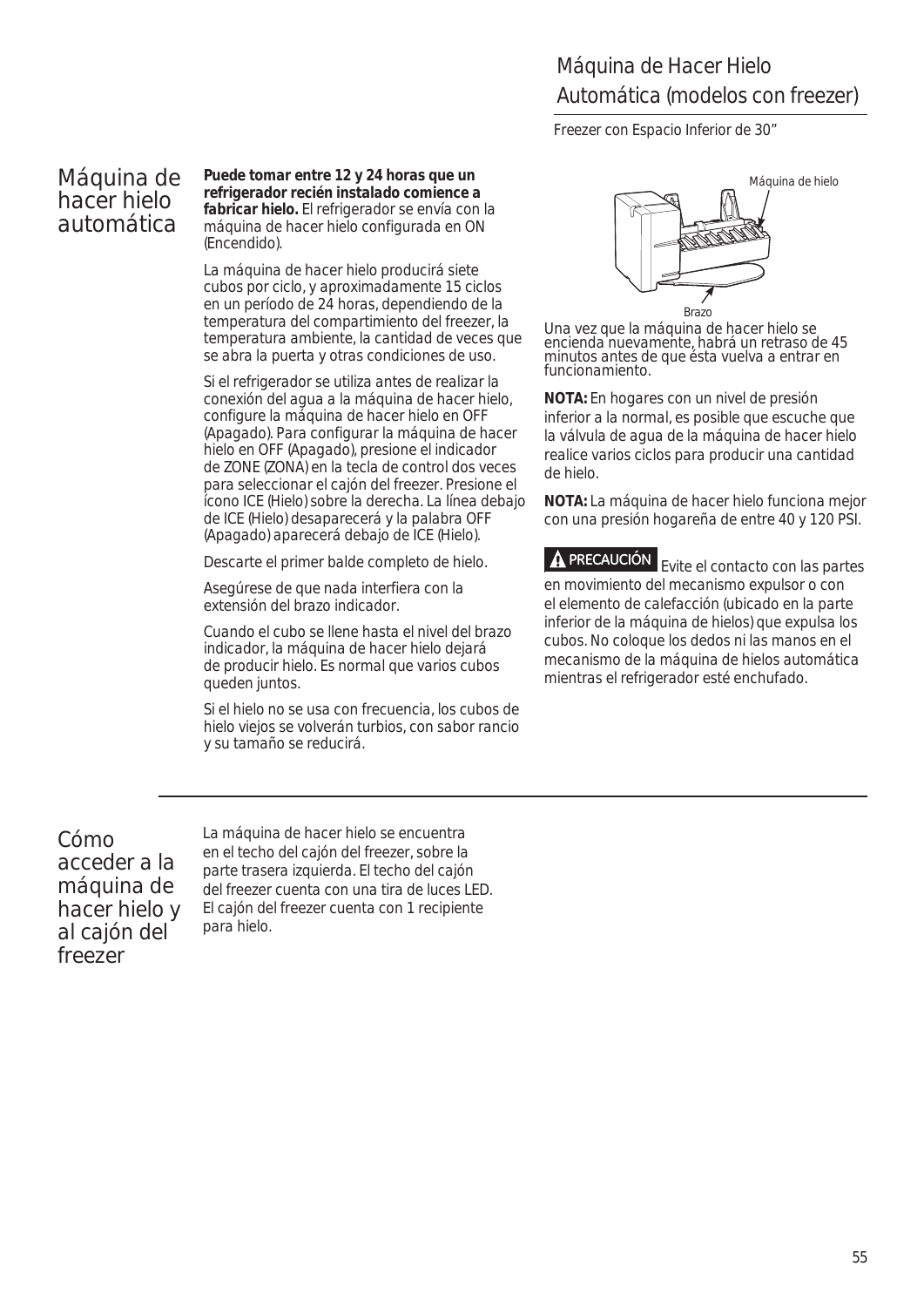## Filtro de Agua

*Cartucho del filtro de agua*

El cartucho del filtro de agua se encuentra ubicado debajo del cajón adaptable, del lado inferior derecho del electrodoméstico.



#### **Para Reemplazar el Filtro:**

El panel de control cuenta con una luz indicadora de reemplazo del cartucho del filtro de agua. El cartucho del filtro deberá ser reemplazado cuando la palabra REPLACE (Reemplazar) aparezca debajo de FILTER (Filtro) en el panel de control.

**IMPORTANTE:** El uso del filtro es obligatorio para la producción de hielo.

> uni n o eco **ALARM** LOCK **FILTER REPLACE**

*Freezer con Espacio Inferior de 30"*

#### **Cómo Instalar el Cartucho del Filtro:**

**1.** Abra el cajón adaptable para tener acceso al cartucho del filtro.

- **2.** Retire el cartucho anterior doblando el mismo en contra de las agujas del reloj. Empuje el filtro hacia adelante para retirar el mismo.
- **3.** Inserte el nuevo filtro en el compartimiento y doble en dirección de las agujas del reloj, hasta que el cartucho se detenga.

#### **Para Reiniciar la Luz de Estado del Filtro:**

Mantenga presionado el botón FILTER (Filtro) durante 3 segundos.

#### **Filtros de reemplazo:**

**Para ordenar cartuchos de filtros, visite nuestro sitio web en monogram.com, o llame a GE Appliances Parts and Accessories (Piezas y Accesorios de GE Appliances), 877.959.8688.**

#### **Número de Modelo de Filtro GSWF**

**NOTA IMPORTANTE:** Reitre el filtro de agua para detener de inmediato cualquier goteo de agua de la máquina de hacer hielo

*Bloqueo del control infantil*

La función de bloqueo de control para niños previene cambios no deseados en sus configuraciones de temperatura.

Una vez establecida la temperatura deseada, ésta puede ser bloqueada. Para bloquear, mantenga presionado el botón LOCK (Bloquear) durante 3 segundos. Para desbloquear, mantenga presionado el botón LOCK (Bloquear) durante 3 segundos.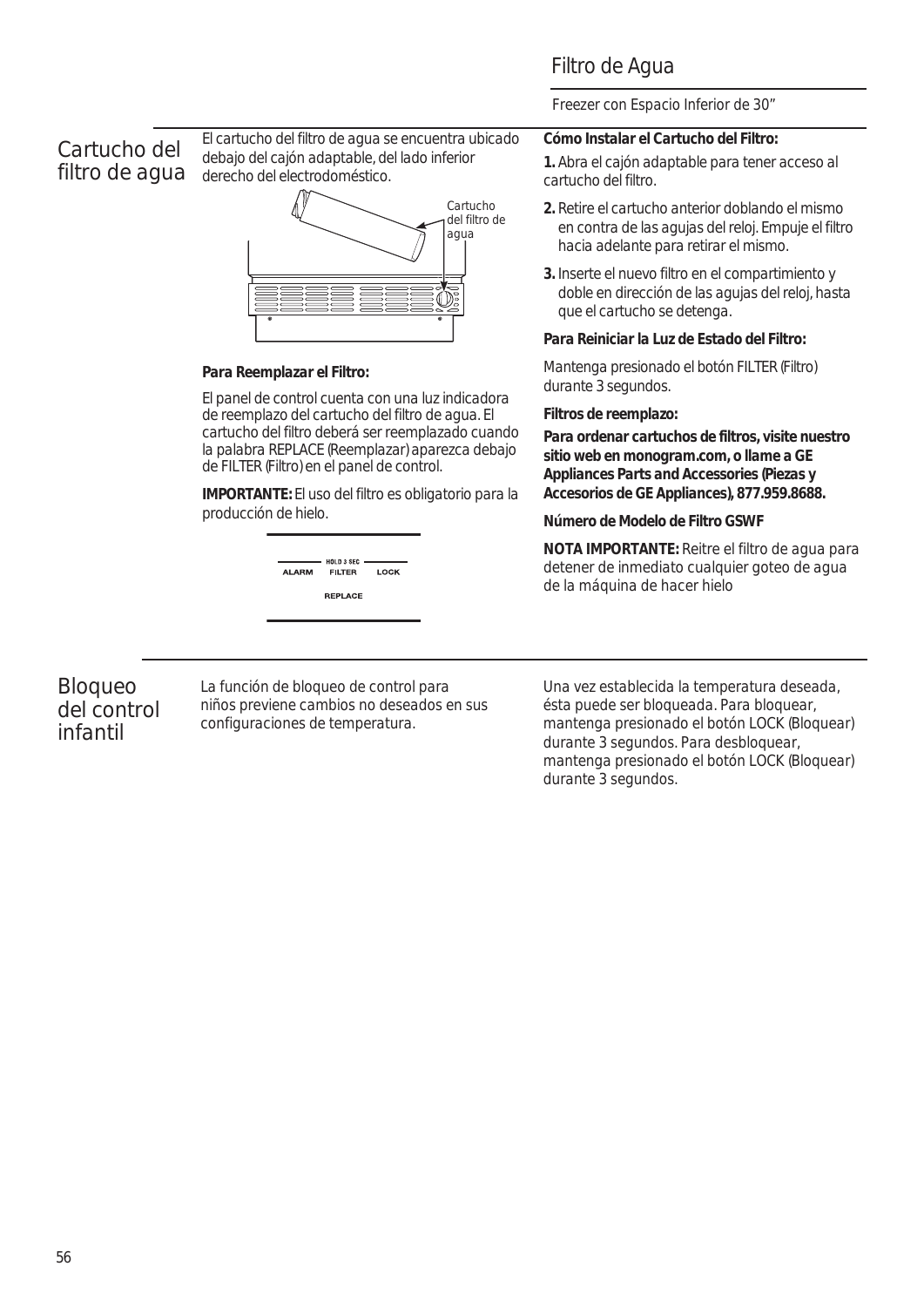## Olla/ Repisas de Verduras

*Freezer con Espacio Inferior de 30"*

| Olla de<br>verduras                                        | La Olla de Verduras de la sección de alimentos<br>frescos del refrigerador cuenta con una tira de<br>luces LED sobre el cajón.<br>Hay divisores adaptables con varias opciones<br>diferentes de posición. El divisor se mantiene en el<br>lugar gracias a una lengüeta ubicada debajo de<br>la manija, una ranura ubicada en la pared trasera<br>y un arco estabilizador en la parte inferior del<br>cajón para cada posición. |                                                                                                                  |
|------------------------------------------------------------|--------------------------------------------------------------------------------------------------------------------------------------------------------------------------------------------------------------------------------------------------------------------------------------------------------------------------------------------------------------------------------------------------------------------------------|------------------------------------------------------------------------------------------------------------------|
|                                                            | Para cambiar la posición del divisor:                                                                                                                                                                                                                                                                                                                                                                                          |                                                                                                                  |
|                                                            | 1. Empuje hacia arriba sobre la parte trasera del<br>divisor para liberarlo de la ranura en la parte de<br>atrás y de la lengüeta en la parte del frente.                                                                                                                                                                                                                                                                      | ARCOS<br>RANURA<br>FRENTE                                                                                        |
|                                                            | 2. Deslice el divisor hasta una nueva ubicación,<br>asegurándose de que se apoye en el arco<br>sobre la parte inferior del cajón.                                                                                                                                                                                                                                                                                              | <b>PARTE</b><br>LENGÜETA<br>TRASERA                                                                              |
|                                                            | 3. Empuje hacia arriba en la parte trasera del<br>divisor para ubicar el frente debajo de la<br>lengüeta en la nueva ubicación.                                                                                                                                                                                                                                                                                                | 4. Empuje hacia abajo sobre la parte trasera del<br>divisor para apoyarlo en la ranura de la nueva<br>ubicación. |
| Repisa del <sup>-</sup><br>cajón de<br>verduras con<br>luz | La repisa del cajón de verduras con luz brinda<br>iluminación para los compartimientos inferiores.<br>Las luces están ubicadas en el estante a fin de<br>iluminar los cajones que se encuentran debajo.                                                                                                                                                                                                                        | Repisa del<br>Cajón de<br>Verduras con<br>Luz                                                                    |
|                                                            | Para retirar el estante:                                                                                                                                                                                                                                                                                                                                                                                                       |                                                                                                                  |
|                                                            | 1. Levante el estante y con cuidado empuje hacia<br>adelante para que estén visibles los cables.                                                                                                                                                                                                                                                                                                                               | Las luces LED están ubicadas debajo                                                                              |
|                                                            | 2. Desenchufe el estante y con cuidado retire el<br>mismo del refrigerador.                                                                                                                                                                                                                                                                                                                                                    | de la repisa en la parte del frente.<br>Ω                                                                        |
|                                                            | Para reemplazar el estante:                                                                                                                                                                                                                                                                                                                                                                                                    |                                                                                                                  |
|                                                            | 1. Con cuidado instale el estante en los rieles<br>laterales, dejando el enchufe expuesto.<br>2. Enchufe el estante en el refrigerador.                                                                                                                                                                                                                                                                                        | Levante la repisa y<br>empuje hacia adelante.                                                                    |
|                                                            | 3. Con cuidado deslice el estante en su ubicación.                                                                                                                                                                                                                                                                                                                                                                             |                                                                                                                  |
| Repisas<br>ajustables                                      | Las repisas de vidrio templado de la sección de<br>alimentos frescos le permiten realizar arreglos<br>eficientes sobre las mismas para cubrir las<br>necesidades de almacenamiento de comida para<br>su familia.                                                                                                                                                                                                               |                                                                                                                  |
|                                                            | Para ajustar las repisas: Incline la repisa hacia<br>arriba desde el frente y deslice la misma hacia<br>arriba o abajo sobre la pared trasera hasta la<br>ubicación que desee.                                                                                                                                                                                                                                                 |                                                                                                                  |
|                                                            | Sostenga las repisas de vidrio con cuidado. Un<br>manejo brusco del vidrio templado producirá el<br>riesgo de que se rompa en pedazos.                                                                                                                                                                                                                                                                                         | Cover                                                                                                            |
|                                                            | Para retirar las repisas:                                                                                                                                                                                                                                                                                                                                                                                                      |                                                                                                                  |
|                                                            | NOTA: Para retirar una repisa, primero se deberán<br>retirar todas las repisas debajo de ésta.                                                                                                                                                                                                                                                                                                                                 | 4. Deslice la repisa hacia abajo sobre la pared                                                                  |
|                                                            | 1. Retire todos los alimentos de la repisa.                                                                                                                                                                                                                                                                                                                                                                                    | trasera, hasta que llegue al final donde se<br>localiza la abertura. Deslice la repisa por la                    |
|                                                            | 2. Retire las tapas en la parte inferior de cada<br>soporte de riel.                                                                                                                                                                                                                                                                                                                                                           | abertura.<br>5. Repita estos pasos para retirar el resto de las                                                  |
|                                                            | 3. Incline la primera repisa hacia arriba en la<br>parte frontal.                                                                                                                                                                                                                                                                                                                                                              | repisas.<br>Para reemplazar repisas:<br>Reemplace las repisas realizando los pasos 1 a 4<br>en forma inversa.    |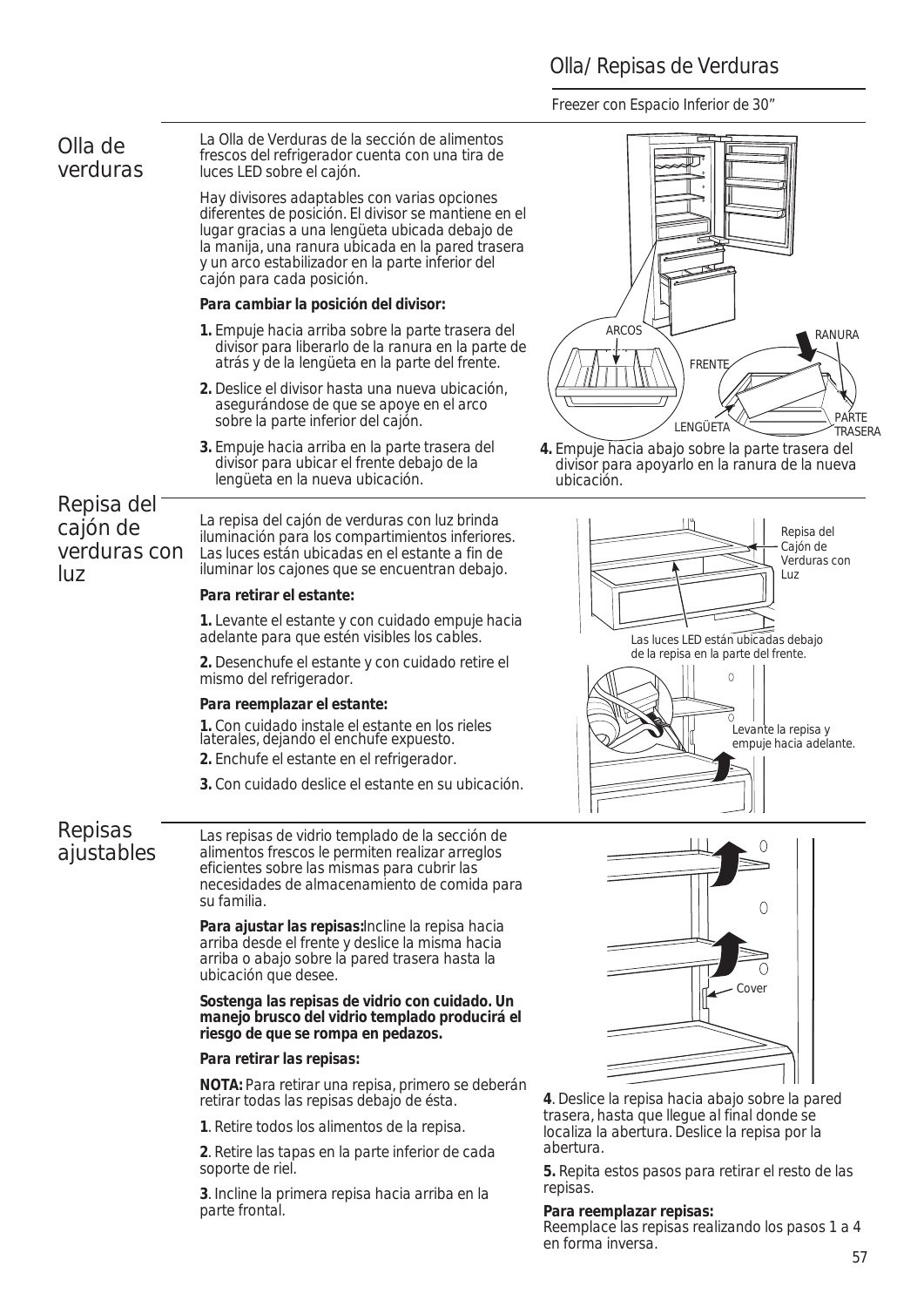## Estantes/ Repisa/ Cajón Adaptable

*Freezer con Espacio Inferior de 30"*

| Estantes<br>de la               | Los estantes de la puerta son extraíbles. Para<br>Estante de<br>retirar un estante, levante y empuje el mismo<br>la Puerta<br>hacia afuera del soporte de estantes.                                                                                                                                                                                                       |
|---------------------------------|---------------------------------------------------------------------------------------------------------------------------------------------------------------------------------------------------------------------------------------------------------------------------------------------------------------------------------------------------------------------------|
| Puerta                          | Los soportes de estantes son adaptables y se<br>pueden mover hacia arriba y abajo para cubrir<br>Soporte del<br>sus necesidades de almacenamiento.<br>Estante                                                                                                                                                                                                             |
|                                 | Haga esto inclinando el estante hacia arriba<br>en la parte frontal y deslizando el mismo hacia<br>arriba o abajo, a lo largo de la puerta hasta la<br>ubicación que desee.                                                                                                                                                                                               |
| Estante<br>de Vinos/<br>Bebidas | El estate de vinos/ bebidas se adapta a una de las<br>repisas de vidrio del compartimiento de alimentos<br>frescos. La capa de goma en las partes del estante<br>que se apoyan sobre la repisa evita que el estante<br>raye o se resbale de la repisa. El estante de vinos/<br>bebidas puede almacenar botellas de 2 litros,<br>botellas de vino y botellas de champagne. |
| Cajón<br>adaptable              | El cajón adaptable se puede usar como freezer,<br>Lengüeta<br>Estante deslizable<br>Levantada<br>como refrigerador de alimentos frescos o como<br>desmontable<br>Lengüeta<br>cajón de vinos/ bebidas.<br>Agujero de la                                                                                                                                                    |
|                                 | Lengüeta<br>Para adaptar su cajón:                                                                                                                                                                                                                                                                                                                                        |
|                                 | Presione el indicador de ZONE (ZONA) en la tecla<br>de control para seleccionar el cajón adaptable.                                                                                                                                                                                                                                                                       |
|                                 | Divisor<br>Temperaturas Recomendables para el Cajón<br>Adaptable:                                                                                                                                                                                                                                                                                                         |
|                                 | <b>Botón</b><br>Función<br>Temperatura                                                                                                                                                                                                                                                                                                                                    |

| <b>Botón</b>    | Función                  | Temperatura                    |  |  |
|-----------------|--------------------------|--------------------------------|--|--|
| <b>F</b> nfriar | <b>Alimentos Frescos</b> | $37^\circ$ F/3 $^\circ$ C      |  |  |
| Congelar        | Freezer                  | $0^{\circ}$ F/ $-18^{\circ}$ C |  |  |
| Vino            | Almacenamiento de Vino   | 55°F/13°C                      |  |  |

Este cajón cuenta con una tira de iluminación LED arriba de éste. También cuenta con un divisor adaptable que se puede ubicar en diferentes posiciones y un estante que se puede deslizar de izquierda a derecha en el cajón.

#### **Para cambiar la posición del divisor:**

**1.** Empuje las lengüetas en la parte superior del divisor para liberar el divisor de los agujeros de las lengüetas en la parte frontal y trasera del cajón.

**2.** Levante el divisor de las lengüetas levantadas en la parte inferior del cajón..

- **3.** Mueva el divisor hasta su nueva ubicación y deslice el mismo en las lengüetas levantadas.
- **4.** Empuje las lengüetas en la parte superior del divisor y posicione el divisor de modo que las lengüetas coincidan con los agujeros de éstas. Libere las lengüetas de modo que queden bloqueadas.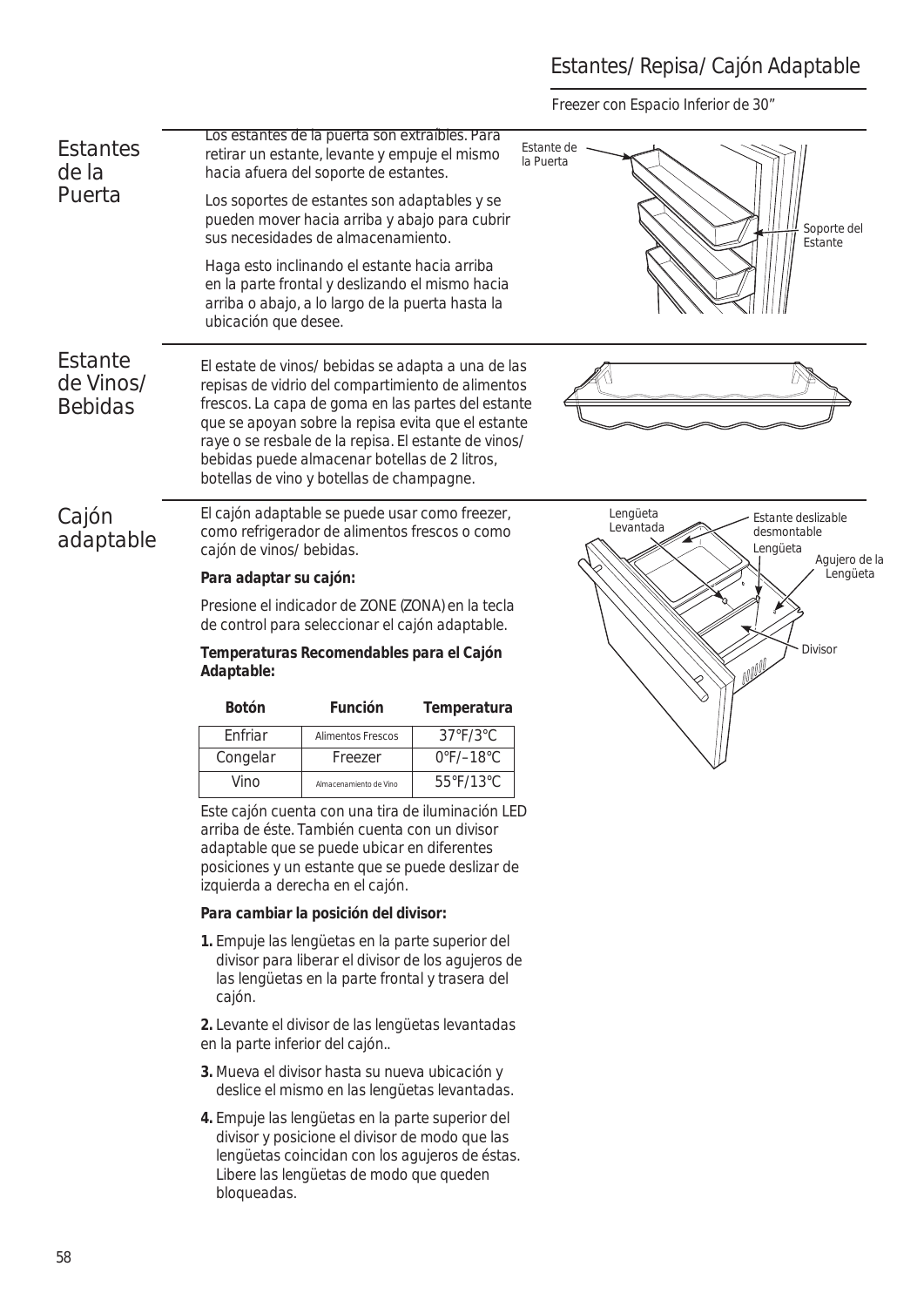*Freezer con Espacio Inferior de 30"*

## *Control de humedad exterior*

Este producto está equipado con una función de control de humedad exterior. El refrigerador se envía con la función de control de humedad exterior apagada.

En algunos ambientes húmedos, se puede formar humedad en la superficie frontal del gabinete del refrigerador. Si aparece humedad en la superficie frontal del gabinete del refrigerador, encienda la función de control de humedad exterior, manteniendo presionados los botones ALARM (Alarma) y LOCK (Bloqueo) en el panel de control por 5 segundos. Una vez activada, aparecerá una pequeña imagen de una gotita de agua con una línea a través de éste, debajo de los signos (+) y (–) en el panel de control.

*Iluminación de la pantalla con luces LED*

Este refrigerador cuenta con luces LED a ambos lados del interior, así como también sobre el cajón del freezer y sobre el cajón adaptable.

#### **Sólo Modelos de Puerta de Vidrio**

Los modelos de puerta de vidrio cuentan con una opción de iluminación de pantalla para las luces del lado interior: corriente completa o ½ de la corriente.

En el modo de pantalla ya sea con corriente completa o ½ de la corriente, las luces permanecerán encendidas luego de haber cerrado la puerta y se apagarán automáticamente luego de 1 hora.

Para acceder a las opciones de iluminación, presione el indicador de ZONE (Zona) en la tecla de control. En el modo de alimentos frescos, el botón LIGHTS (luces) se encuentra sobre la derecha de la tecla de control. Cuando las luces tienen corriente completa, hay 2 barras debajo de LIGHTS (Luces); con la mitad de la corriente, hay 1 barra; cuando las luces están apagadas, no hay barras.





Modelo con Puerta de Vidrio – Luces con Corriente Completa



Modelo con Puerta de Vidrio – Luces con la Mitad de la Corriente



Modelo con Puerta de Vidrio – Luces Apagadas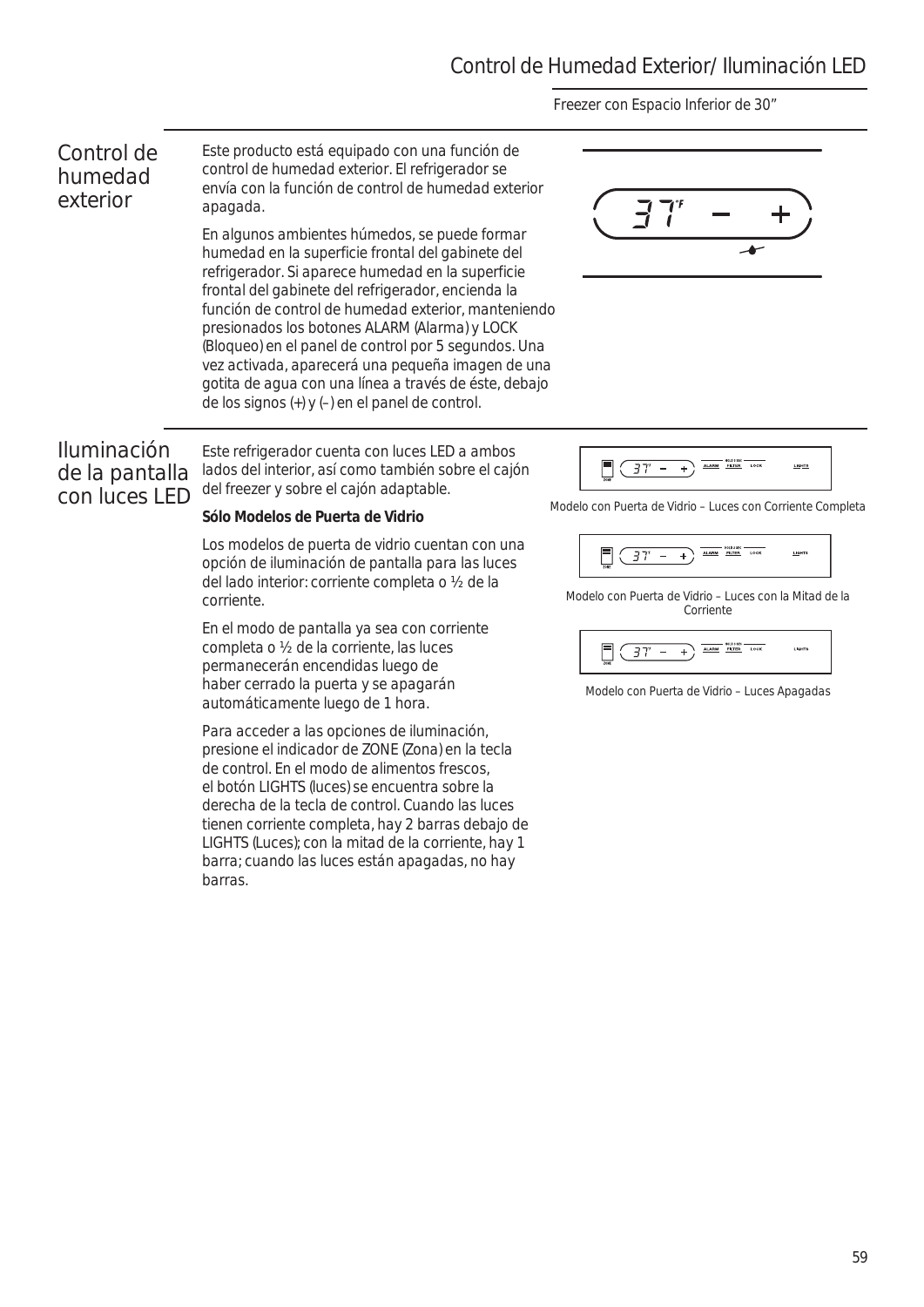## Modo Sabático

*Freezer con Espacio Inferior de 30"*

## *Modo Sabático*

Sabbath Mode (Modo Sabático) fue diseñado para el Día Sabático y Feriados. Esta función hace posible para aquellas personas de religión judía que siguen esta celebración refrigerar y congelar alimentos durante todo el feriado.

La función Sabbath Mode (Modo Sabático) se puede configurar para anular reacciones típicas ocasionadas por su interacción con el refrigerador. Mientras se encuentre en Sabbath Mode (Modo Sabático), su refrigerador continuará funcionando. Sin embargo, el refrigerador no responderá a sus acciones.

Mientras se encuentre en Sabbath Mode (Modo Sabático), es posible que observe que el ventilador está funcionando cuando se abre la puerta; sin embargo, esto no es el resultado de sus acciones. El ventilador funcionará en horarios predeterminados. El calentador de descongelación continuará descongelando el refrigerador y el freezer y será activado con un temporizador. El calentador de descongelación no descongelará como resultado de abrir la puerta o cualquier acción del consumidor.

**212) 212 2212 2212 222 222 222 222 222 222 222 222 222 222 222 222 222 222 222 222 222 222 222 222 222 222 222 222 222 222 222 222 222 222 222 222 22** Sabbath Mode (Modo Sabático), presione el botón ALARM (Alarma) y la tecla (+) en el panel de control durante 5 segundos. SAB aparecerá en el control. SAB permanecerá en la pantalla y la tecla (+) y el botón de la alarma permanecerán encendidos hasta que Sabbath Mode (Modo Sabático) sea desactivado. Los controles y luces no funcionan hasta que el botón ALARM (Alarma) y la tecla más (+) se mantengan presionados nuevamente durante 5 segundos.

PANTALLAS, ALARMAS y LUCES-Las pantallas del control principal de temperatura serán desactivadas; por lo tanto, no serán encendidas, sonará un tono u operarán cuando se las toque. Las alarmas y luces de la puerta serán desactivadas.hed. Door alarms and lights will be disabled.

**ICEMAKER (Máquina de Hacer Hielo)** - La máquina de hacer hielo continuará funcionando. La máquina de hacer hielo podrá ser desactivada presionando la tecla OFF (Apagado) de la máquina de hacer hielo, antes del Día Sabático (consulte Máquina de Hacer Hielo Automática).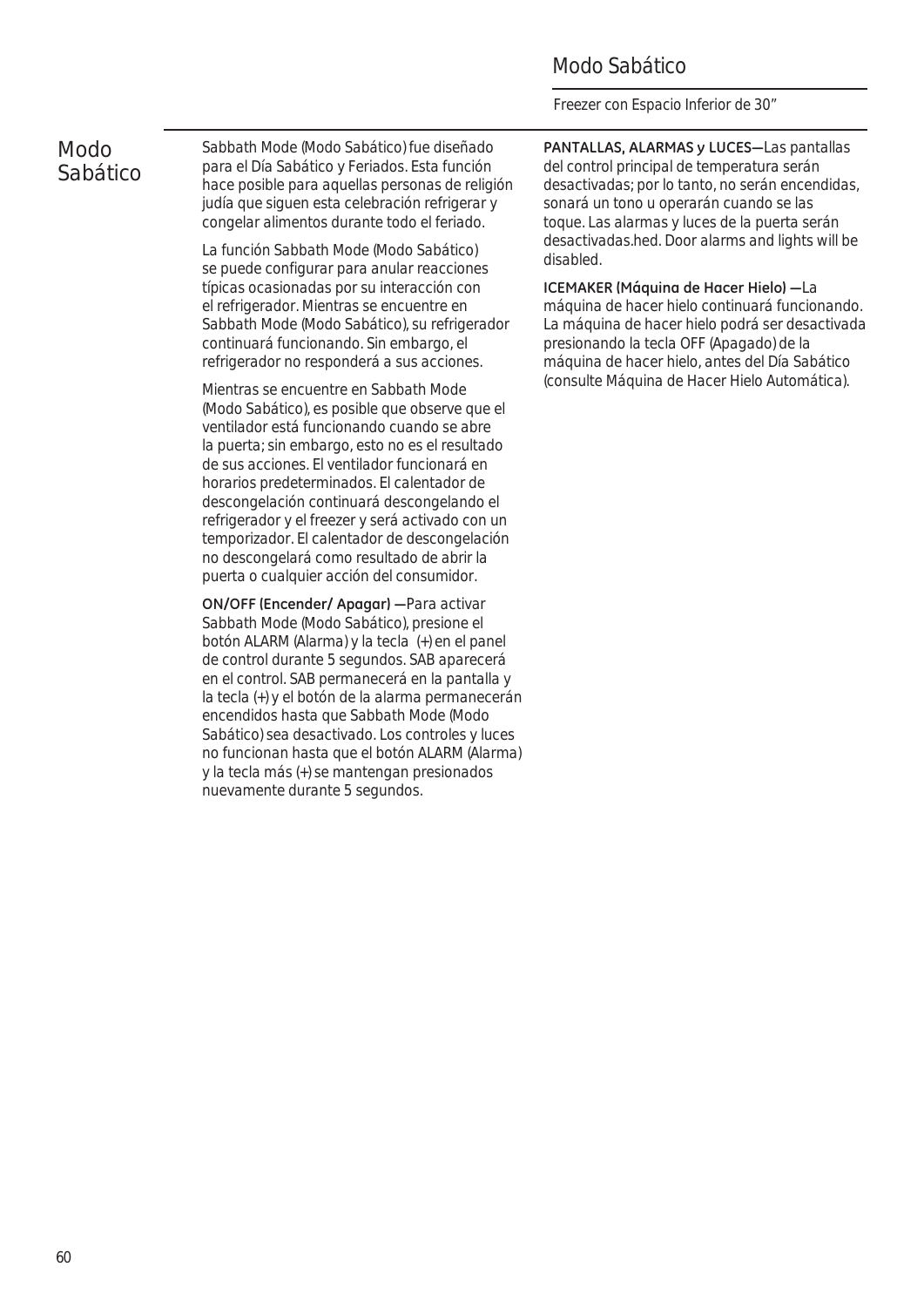## Cuidado y Limpieza

*Freezer con Espacio Inferior de 30"*

## *Limpieza exterior*

**Manijas y bordes de la puerta**—Limpie con una tela húmeda con agua y jabón. Seque con una tela seca.

**Mantenga la parte exterior limpia.** Limpie con una tela limpia que esté ligeramente humedecida con detergente líquido suave para platos. Seque con una tela limpia y suave.

No seque el refrigerador con una tela sucia para platos o una toalla mojada, ya que podrán dejar residuos que pueden dañar la terminación. No use estropajos, limpiadores en polvo, blanqueadores o limpiadores que contengan blanqueadores, ya que estos productos pueden rayar y dañar la terminación.

**Acero Inoxidable-Las puertas y las manijas** de las puertas de acero inoxidable (en algunos modelos) se pueden limpiar con un limpiador de acero inoxidable disponible comercialmente. Los limpiadores con ácido oxálico tales como Bar Keepers Friend Soft Cleanser™ eliminarán el óxido, deslustres y pequeñas manchas sobre la superficie. Use sólo un limpiador líquido libre de material abrasivo y frote en la dirección de las líneas del cepillo con una esponja suave y húmeda**.**No use cera para electrodomésticos ni pula sobre el acero inoxidable.

**Paneles de Madera a Medida -** comuníquese con su proveedor de paneles a medida para recibir instrucciones sobre cuidado y limpieza.

## *Limpieza interior*

**Apague el interruptor desde el disyuntor o caja de fusible antes de realizar la limpieza.** Si esto no resulta práctico, estruje el exceso de humedad para eliminarlo de la esponja o tela al limpiar alrededor de los interruptores, luces o controles.

Use agua caliente y solución de bicarbonato de sodio — aproximadamente una cuchara sopera (15 ml) de bicarbonato de sodio para un cuarto de galón (1 litro) de agua. Esto limpia y neutraliza los olores. Enjuague y seque totalmente.

**2tras partes del refrigerador**-incluyendo juntas de la puerta, cajón de verduras, estantes para guardar hielo y todas las piezas de plástico – se pueden limpiar de la misma forma. Luego de limpiar las juntas de la puerta, aplique una capa fina de vaselina a las juntas de la puerta del lado de las bisagras. Esto ayuda a evitar que las juntas se peguen o pierdan su forma debido a una inclinación hacia afuera.

**A PRECAUCIÓN** No limpie estantes de vidrio ni tapas con agua caliente cuando estén fríos. Los estantes de vidrio y las tapas se pueden romper si son expuestos a cambios de temperatura repentinos o impactos tales como sacudones o caídas. El vidrio templado está diseñado para destruirse en pequeñas piezas en caso de rotura. No lave ninguna parte plástica del refrigerador en la lavadora de platos.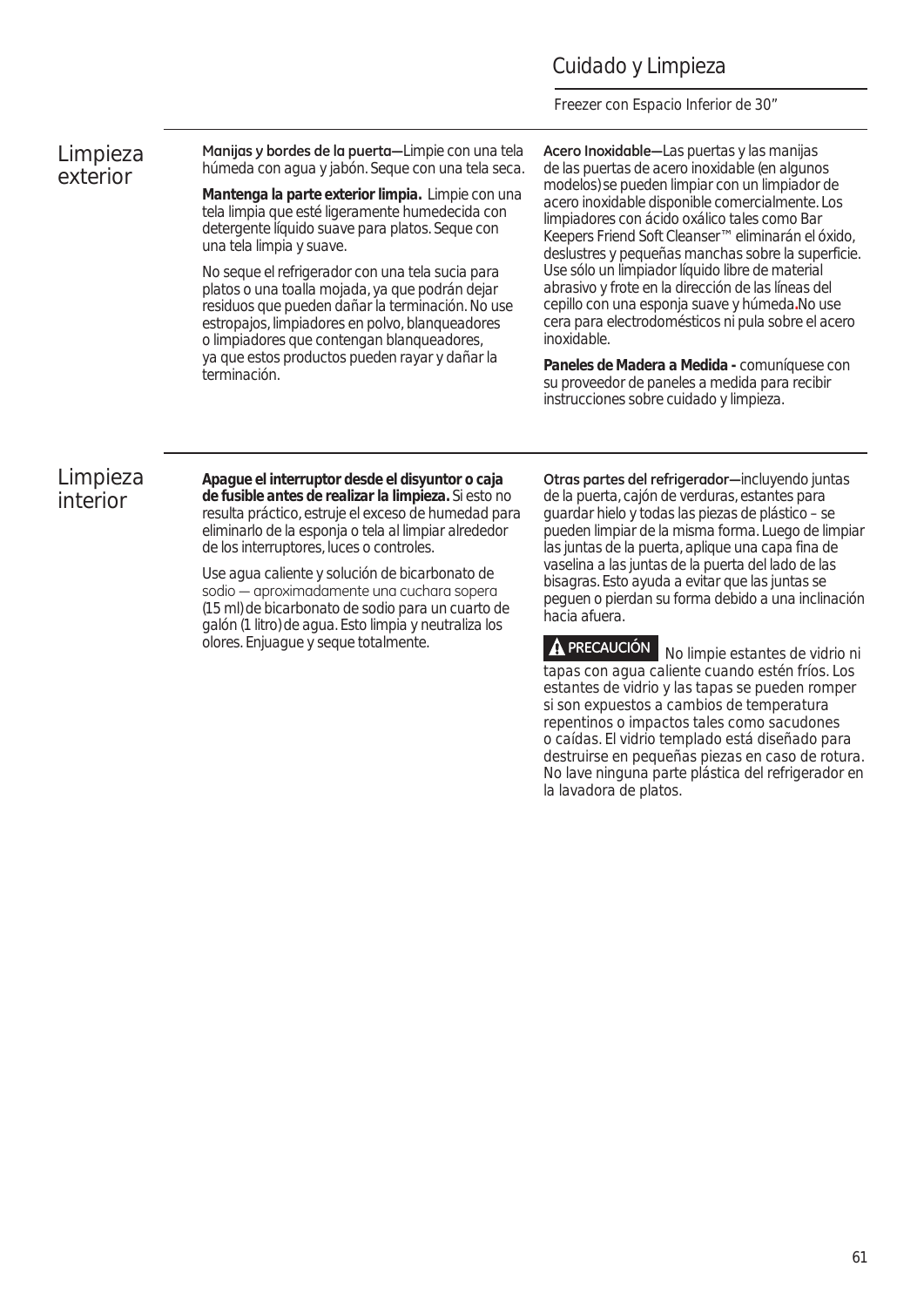## Cuidado y Limpieza

*Freezer con Espacio Inferior de 30"*

## *Preparación para las vacaciones*

Si estará de vacaciones o ausente por tiempo prolongado, retire la comida del refrigerador. Ajuste la temperatura hacia arriba (+) hasta que la unidad se apague. Limpie el interior con una solución de bicarbonato de sodio de una cuchara sopera (15 ml) de bicarbonato de sodio para un cuarto de galón (1 litro) de agua. Deje la puerta abierta.

**Si se trata de vacaciones cortas,** retire los alimentos perecederos y deje el control en la configuración regular. Sin embargo, si se espera que la temperatura ambiente se sea inferior a 60°F (16°C), siga las mismas instrucciones que seguiría si se tratara de vacaciones prolongadas.

Apague la máquina de hacer hielo y cierre el suministro de agua del freezer.

*Reemplazo de la luz interna*

#### **No intente reemplazar una luz LED quemada.**  Será necesario que un técnico autorizado

reemplace las luces LED.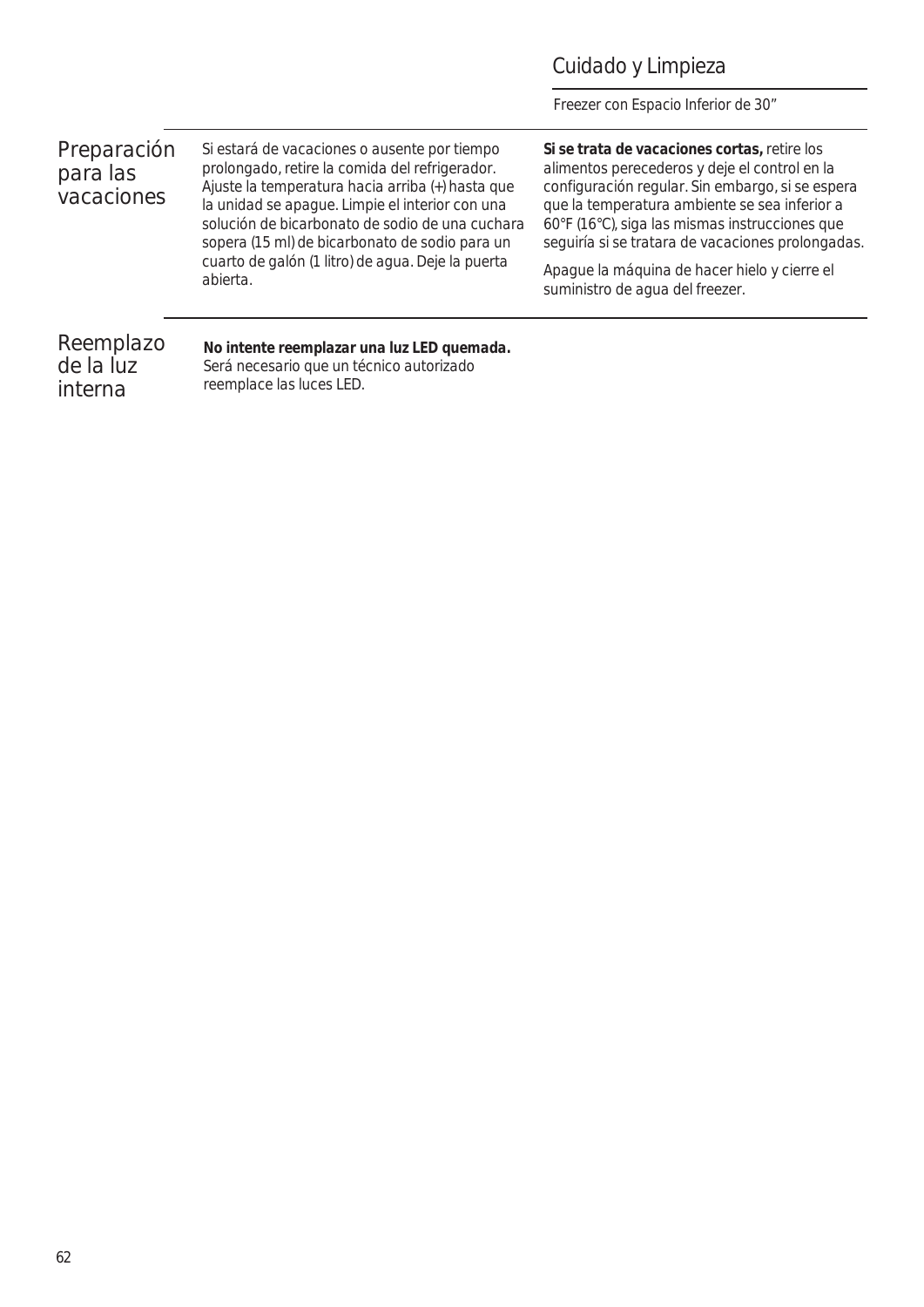## Preparación

*Freezer con Espacio Inferior de 30"*

#### *Ubicación del*  No instale el refrigerador donde las temperaturas *refrigerador* sean inferiores a 60ºF (16ºC), ya que no se mantendrá en funcionamiento el tiempo suficiente para conservar las temperaturas adecuadas. No instale el refrigerador donde la temperatura sea superior a los 100ºF (37ºC), ya que no funcionará de forma correcta. No instale el refrigerador en una ubicación expuesta al agua (lluvia, etc.) o en contacto directo con la luz solar. Instale el refrigerador en un piso lo suficientemente fuerte como para soportarlo completamente cargado.

## *Espacios Libres*

Permita que haya un espacio libre de un mínimo de 15" entre la puerta y la pared para un giro de puerta completo de 115º. Permita que haya un espacio libre mínimo de 5" hasta una pared para un giro de puerta de 90º si se trata de modelos de Acero Inoxidable Monogram (Europeos).

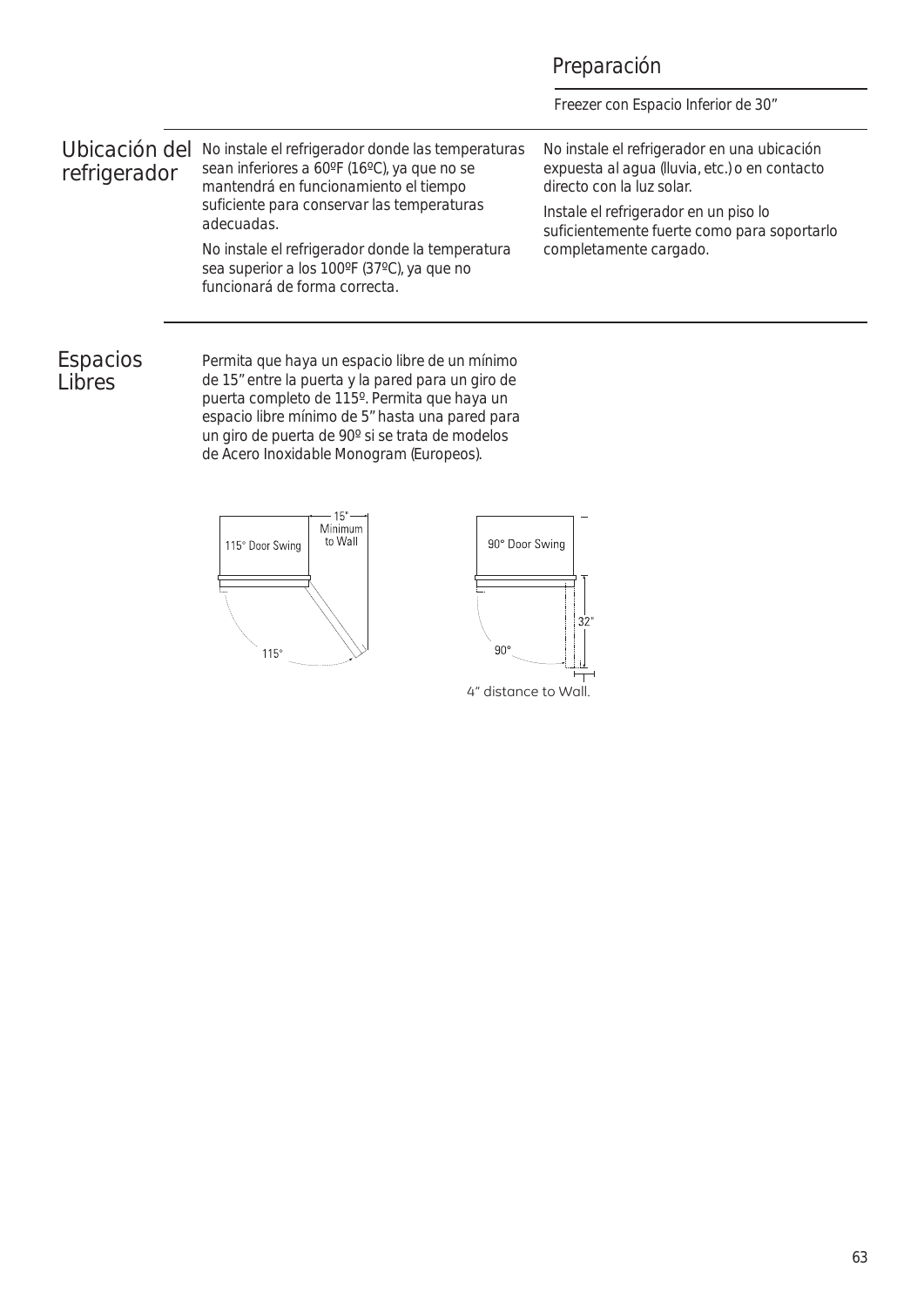## Solución de Problemas

*Freezer con Espacio Inferior de 30"*

| <i>Preguntas?</i><br>¡Use este<br>solucionador<br>de | <b>PROBLEMA</b>                                                                                                                                        | <b>CAUSA POSIBLE</b>                                                                                                                                                                                                                                                                                                                                                                                                                                                                                                                                                                                                                                                                                                                                                                                                                                                                                                                                                                                                                                                                                                                                                                                                                                                                                                                                                                                                                                                                                                                                                                                              |  |  |
|------------------------------------------------------|--------------------------------------------------------------------------------------------------------------------------------------------------------|-------------------------------------------------------------------------------------------------------------------------------------------------------------------------------------------------------------------------------------------------------------------------------------------------------------------------------------------------------------------------------------------------------------------------------------------------------------------------------------------------------------------------------------------------------------------------------------------------------------------------------------------------------------------------------------------------------------------------------------------------------------------------------------------------------------------------------------------------------------------------------------------------------------------------------------------------------------------------------------------------------------------------------------------------------------------------------------------------------------------------------------------------------------------------------------------------------------------------------------------------------------------------------------------------------------------------------------------------------------------------------------------------------------------------------------------------------------------------------------------------------------------------------------------------------------------------------------------------------------------|--|--|
|                                                      | EL SISTEMA DE<br>REFRIGERACIÓN NO                                                                                                                      | · Puede estar en el ciclo de descongelamiento, donde el sistema de<br>refrigeración no funciona por unos 45 minutos.                                                                                                                                                                                                                                                                                                                                                                                                                                                                                                                                                                                                                                                                                                                                                                                                                                                                                                                                                                                                                                                                                                                                                                                                                                                                                                                                                                                                                                                                                              |  |  |
|                                                      | <b>FUNCIONA</b>                                                                                                                                        | · El control de temperatura se encuentra en la posición OFF (Apagado).                                                                                                                                                                                                                                                                                                                                                                                                                                                                                                                                                                                                                                                                                                                                                                                                                                                                                                                                                                                                                                                                                                                                                                                                                                                                                                                                                                                                                                                                                                                                            |  |  |
| problemas!                                           |                                                                                                                                                        | · Si la luz interna no está encendida, es posible que el refrigerador no<br>esté enchufado al tomacorriente.                                                                                                                                                                                                                                                                                                                                                                                                                                                                                                                                                                                                                                                                                                                                                                                                                                                                                                                                                                                                                                                                                                                                                                                                                                                                                                                                                                                                                                                                                                      |  |  |
|                                                      |                                                                                                                                                        | · Se quemó el fusible/ el disyuntor está desactivado. Reemplace el fusible<br>o reinicie el disyuntor.                                                                                                                                                                                                                                                                                                                                                                                                                                                                                                                                                                                                                                                                                                                                                                                                                                                                                                                                                                                                                                                                                                                                                                                                                                                                                                                                                                                                                                                                                                            |  |  |
|                                                      |                                                                                                                                                        | · Apague la función Sabbath Mode (Modo Sabático).                                                                                                                                                                                                                                                                                                                                                                                                                                                                                                                                                                                                                                                                                                                                                                                                                                                                                                                                                                                                                                                                                                                                                                                                                                                                                                                                                                                                                                                                                                                                                                 |  |  |
|                                                      |                                                                                                                                                        | · Si en el panel de control aparece SHO, entonces se activó el modo de<br>sala de exposición. Para apagarla, mantenga presionado el botón<br>ALARM (Alarma) y la tecla (-) simultáneamente durante 5 segundos.                                                                                                                                                                                                                                                                                                                                                                                                                                                                                                                                                                                                                                                                                                                                                                                                                                                                                                                                                                                                                                                                                                                                                                                                                                                                                                                                                                                                    |  |  |
|                                                      | DE FORMA FRECUENTE<br>EL SISTEMA DE                                                                                                                    | • Normal cuando el refrigerador se enchufa por primera vez. Espere 24<br>horas para que el refrigerador se enfríe totalmente.                                                                                                                                                                                                                                                                                                                                                                                                                                                                                                                                                                                                                                                                                                                                                                                                                                                                                                                                                                                                                                                                                                                                                                                                                                                                                                                                                                                                                                                                                     |  |  |
|                                                      | <b>REFRIGERACION</b><br><b>FUNCIONA DURANTE</b><br>PERÍODOS O CICLOS                                                                                   | · Sucede con frecuencia cuando se colocan grandes cantidades de<br>comida en el refrigerador. Esto es normal.                                                                                                                                                                                                                                                                                                                                                                                                                                                                                                                                                                                                                                                                                                                                                                                                                                                                                                                                                                                                                                                                                                                                                                                                                                                                                                                                                                                                                                                                                                     |  |  |
|                                                      | <b>PROLONGADOS</b><br>(Los refrigeradores<br>y freezers modernos                                                                                       | · Se dejó la puerta abierta o un paquete hace que la puerta quede<br>abierta.                                                                                                                                                                                                                                                                                                                                                                                                                                                                                                                                                                                                                                                                                                                                                                                                                                                                                                                                                                                                                                                                                                                                                                                                                                                                                                                                                                                                                                                                                                                                     |  |  |
|                                                      | con mayor espacio de<br>almacenamiento y un                                                                                                            | · Agua caliente o se abre la puerta con frecuencia. Esto es normal.                                                                                                                                                                                                                                                                                                                                                                                                                                                                                                                                                                                                                                                                                                                                                                                                                                                                                                                                                                                                                                                                                                                                                                                                                                                                                                                                                                                                                                                                                                                                               |  |  |
|                                                      | freezer más grande<br>requieren más tiempo<br>de funcionamiento. Se<br>activan y se detienen con<br>frecuencia para mantener<br>temperaturas parejas). | · Control de temperatura configurado en la posición más fría. Observe el<br>Control de Temperatura                                                                                                                                                                                                                                                                                                                                                                                                                                                                                                                                                                                                                                                                                                                                                                                                                                                                                                                                                                                                                                                                                                                                                                                                                                                                                                                                                                                                                                                                                                                |  |  |
|                                                      | <b>VIBRACIÓN NORMAL</b><br>O RUIDOSA (una<br>vibración leve es normal).                                                                                | · Es posible que el refrigerador no esté correctamente instalado.<br>- És posible que el soporte anti-volcaduras esté suelto.<br>- Es posible que la unidad no esté nivelada.                                                                                                                                                                                                                                                                                                                                                                                                                                                                                                                                                                                                                                                                                                                                                                                                                                                                                                                                                                                                                                                                                                                                                                                                                                                                                                                                                                                                                                     |  |  |
|                                                      | RUIDO SECO AL<br><b>CERRAR LA PUERTA</b>                                                                                                               | · Se trata de un ruido normal en el funcionamiento.                                                                                                                                                                                                                                                                                                                                                                                                                                                                                                                                                                                                                                                                                                                                                                                                                                                                                                                                                                                                                                                                                                                                                                                                                                                                                                                                                                                                                                                                                                                                                               |  |  |
|                                                      |                                                                                                                                                        | · Cerrar la puerta lentamente minimizará el sonido.                                                                                                                                                                                                                                                                                                                                                                                                                                                                                                                                                                                                                                                                                                                                                                                                                                                                                                                                                                                                                                                                                                                                                                                                                                                                                                                                                                                                                                                                                                                                                               |  |  |
|                                                      | <b>RUIDOS DE</b><br><b>FUNCIONAMIENTO</b>                                                                                                              | · El compresor de velocidad variable.                                                                                                                                                                                                                                                                                                                                                                                                                                                                                                                                                                                                                                                                                                                                                                                                                                                                                                                                                                                                                                                                                                                                                                                                                                                                                                                                                                                                                                                                                                                                                                             |  |  |
|                                                      |                                                                                                                                                        | · Flujo de aire normal del ventilador – múltiples ventiladores soplan aire<br>frío a través de los compartimientos de alimentos frescos y del freezer;<br>otros ventiladores enfrían el compresor.                                                                                                                                                                                                                                                                                                                                                                                                                                                                                                                                                                                                                                                                                                                                                                                                                                                                                                                                                                                                                                                                                                                                                                                                                                                                                                                                                                                                                |  |  |
|                                                      |                                                                                                                                                        | • Los ventiladores cambian de velocidad a fin de proveer un enfriamiento<br>óptimo y ahorros de energía.<br>• Estos sonidos NORMALES también se escucharán de vez en cuando:<br>- Es posible que se escuchen zumbidos o gorgoteos al cerrar la puerta.<br>Esto se debe al equilibrio de la presión dentro del refrigerador.<br>- Es posible que se escuche un sonido de goteo durante el ciclo de<br>descongelación, a medida que el hielo se derrite desde el evaporador<br>y fluye hasta la olla de drenaj.<br>- Es posible que el flujo de refrigerante a través de los espirales de<br>enfriamiento del freezer produzca un gorgoteo similar a agua<br>hirviendo.<br>- El agua que cae sobre el calentador de descongelamiento puede<br>producir un chisporroteo, traqueteo o zumbido durante el ciclo de<br>descongelamiento.<br>- Es posible que escuche un craqueo o traqueteo cuando el<br>refrigerador sea enchufado por primera vez en o durante/luego del<br>ciclo de descongelamiento. Esto sucede a medida que el refrigerador<br>se enfría hasta la temperatura correcta.<br>- El compresor puede ocasionar un chasquido o gorjeo al intentar<br>reiniciarse (esto puede tomar hasta 5 minutos).<br>- El tablero de control electrónico puede ocasionar un chasquido<br>cuando los relés se activan para controlar los componentes del<br>refrigerador.<br>- Cubos de hielo que caen en la hielera y agua que corre por las<br>tuberías mientras la máquina de hacer hielo se vuelve a llenar.<br>- La válvula de agua de la máquina de hacer hielo zumbará cuando<br>esta última se llene de agua. |  |  |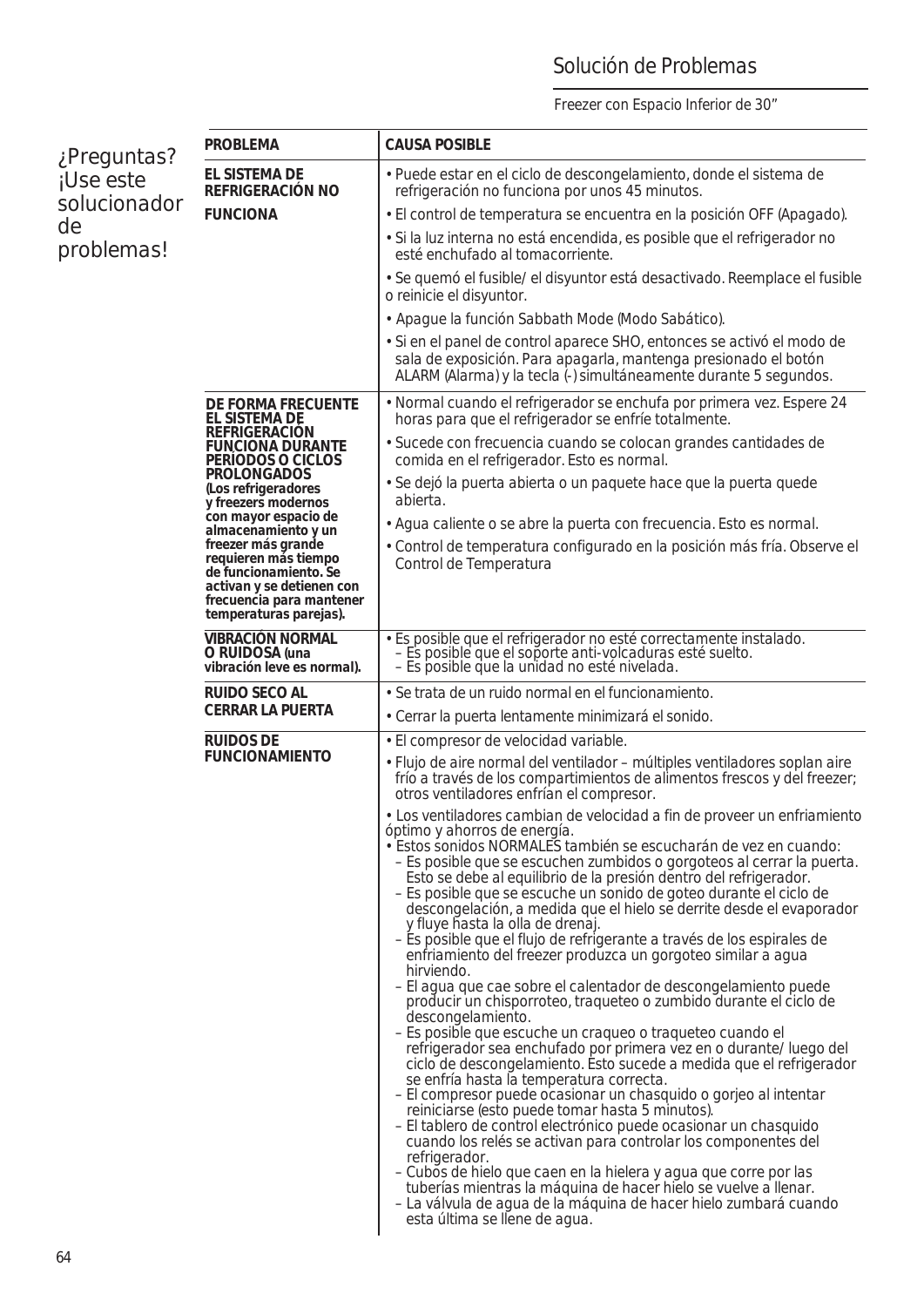*Freezer con Espacio Inferior de 30"*

| <b>PROBLEMA</b>                                                                                        | <b>CAUSA POSIBLE</b>                                                                                                                                                                                                                                                                                                                                                                                                                                     |
|--------------------------------------------------------------------------------------------------------|----------------------------------------------------------------------------------------------------------------------------------------------------------------------------------------------------------------------------------------------------------------------------------------------------------------------------------------------------------------------------------------------------------------------------------------------------------|
| LA PUERTA NO<br><b>CIERRA CORRECTAMENTE</b>                                                            | • Es posible que un paquete o una botella mantengan la puerta abierta.<br>Controle la junta de la puerta; es posible que esté fuera de posición.<br>• El refrigerador no está nivelado. Consulte las Instrucciones de                                                                                                                                                                                                                                    |
| Instalación.                                                                                           | • Los resortes de las bisagras están desactivados. Consulte las                                                                                                                                                                                                                                                                                                                                                                                          |
| Instrucciones de Instalación.                                                                          |                                                                                                                                                                                                                                                                                                                                                                                                                                                          |
| EL REFRIGERADOR ESTA<br><b>DEMASIADO CALIENTE</b>                                                      | • El control de temperatura no se configuró en un nivel lo<br>suficientemente frío. Observe el Control de Temperatura.<br>• Agua caliente o se abre la puerta con frecuencia.<br>• La puerta se deja abierta durante demasiado tiempo.<br>· Es posible que un paquete mantenga la puerta abierta.                                                                                                                                                        |
| NO ES EQUIVALENTE A LA<br><b>TEMPERATURA</b><br>CONFIGURADA                                            | LA TEMPERATURA ACTUAL • Se acaba de enchufar el refrigerador. Espere 24 horas hasta que el<br>sistema se estabilice.<br>• La puerta se mantuvo abierta durante demasiado tiempo. Espere 24<br>horas hasta que el sistema se estabilice.<br>· Se agregó comida caliente al refrigerador. Espere 24 horas hasta que el sistema<br>se estabilice.<br>· El ciclo de descongelamiento está en proceso. Espere 24 horas hasta que el sistema<br>se estabilice. |
| <b>CRISTALES DE HIELO O</b><br><b>CONGELADOS</b><br>(La escarcha dentro<br>de paqueteses normal)       | · Se dejó el cajón abierto o un paquete hace que la puerta quede abierta.<br><b>ESCARCHA EN ALIMENTOS</b> • Seabre la puertade formamuy frecuente oprperíodos demasiado largos.<br>· Es posible que el cajón se haya dejado abierto.<br>• Es posible que hayan quedado cubos de hielo u algún otro objeto atorado detrás<br>del cajón.                                                                                                                   |
| <b>CONGELAMIENTO LENTO</b><br>DE CUBOS DE HIELO                                                        | · Es posible que el cajón se haya dejado abierto.<br>• Configure el control de temperatura en una posición más fría.<br>• Es posible que un paquete mantenga el cajón abierto                                                                                                                                                                                                                                                                            |
| LOS CUBOS DE HIELO<br>POSEEN OLOR/ GUSTO                                                               | . Es necesario descartar los cubos de hielo viejos.<br>• Los recipientes para almacenamiento de hielo se deberán vaciar y lavar.<br>• Es posible que los paquetes que no estén sellados dentro del freezer transmitan<br>• olor/ gusto a los cubos de hielo.<br>· Es necesario limpiar el interior del freezer. Consulte la sección de Cuidado y Limpieza.<br>• El agua que ingresa posee un gusto no agradable. Cambie el filtro de agua.               |
| LA MÁQUINA DE HACER<br><b>HIELO AUTOMÁTICA</b><br><b>NO FUNCIONA</b>                                   | · La máquina de hacer hielo está apagada.<br>· El suministro de agua está apagado o no está conectado.<br>· El freezer está demasiado caliente.<br>· Los cubos apilados en el recipiente pueden hacer que la máquina de hacer hielo<br>se apague demasiado rápido. Nivele los cubos en forma manual.<br>· El recipiente para hielo no se encuentra en su posición.<br>· Filtro con agua obstruida.<br>Sistema de Ósmosis Inversa instalado.              |
| SE FORMA HUMEDAD EN<br><b>LA PARTE EXTERIOR</b><br><b>DEL REFRIGERADOR</b>                             | · No es atípico durante períodos con altos niveles de humedad. Seque la<br>superficie.<br>· Encienda la función External Moisture Control (Control de Humedad Exterior).                                                                                                                                                                                                                                                                                 |
| SE ACUMULA HUMEDAD<br>EN LA PARTE INTERIOR                                                             | · Se abre la puerta de forma muy frecuente o por períodos demasiado largos.<br>· En climas húmedos, el aire transporta humedad al refrigerador cuando las puertas<br>se abren.<br>· El cajón inferior se cambió desde el freezer para enfriar o para el vino.                                                                                                                                                                                            |
| <b>EL REFRIGERADOR</b><br><b>TIENE OLOR</b>                                                            | · Las comidas con olores Fuertes se deberán cubrir de forma hermética.<br>• Controle que la comida no se haya echado a perder.<br>· Se debe limpiar la parte interior. Consulte la sección de Cuidado y Limpieza.                                                                                                                                                                                                                                        |
| <b>LAS LUCES INTERNAS</b><br><b>NO FUNCIONAN</b>                                                       | . No hay corriente en el tomacorriente.<br>· Es necesario reemplazar las luces LED. Consulte la Sección de Servicio al Cliente.<br>· Es posible que Sabbath Mode (Modo Sabático) esté en funcionamiento. Apague la<br>función Sabbath Mode (Modo Sabático).                                                                                                                                                                                              |
| ES DIFÍCIL VOLVER A<br><b>ABRIR LA PUERTA DE</b><br><b>INMFORMA EDIATA LUEGO</b><br>DE CERRAR LA MISMA | ·El sellado hermético de la puerta se debe al equilibrio de la presión<br>dentro del refrigerador. Luego de cerrar la puerta, espere entre 5 y 30<br>segundos para volver a abrirla.                                                                                                                                                                                                                                                                     |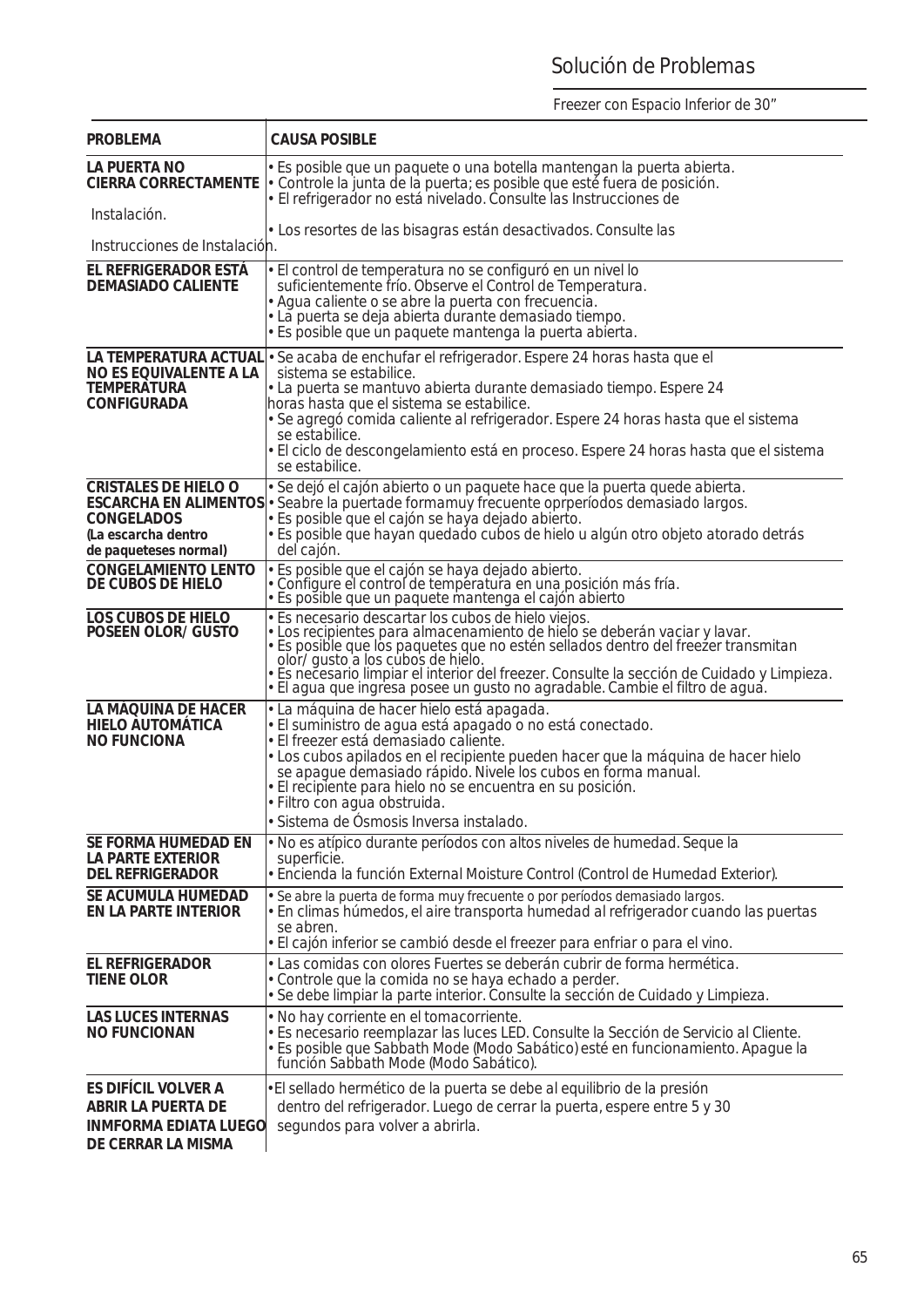#### *FICHA TÉCNICA DE FUNCIONAMIENTO Cartucho GSWF de Sistema de Filtrado SmartWater*

*Este sistema fue evaluado de acuerdo con NSF/ANSI 42/53 para la reducción de las sustancias que figuran a continuación. La concentración de las sustancias indicadas en agua que ingresan al sistema fue reducida a una concentración inferior o igual al límite tolerable de agua que puede dejar el sistema, de acuerdo con lo especificado en NSF/ANSI 42/53\*. (Factores de seguridad 100% incorporados para uso no mesurable).*

|              |                            |                           |                                          | Estándar Nº 42: Efectos Estéticos |             |                         |        |                               |
|--------------|----------------------------|---------------------------|------------------------------------------|-----------------------------------|-------------|-------------------------|--------|-------------------------------|
| Parámetro    | <b>USEPA</b><br><b>MCL</b> | Concentración<br>Promedio | Concentación del<br>Peligro de Intrusión | Efluente<br>Promedio              | Máximo      | % Reduction<br>Promedio | Mínimo | Reducción Mínima<br>Requerida |
| Cloro        |                            | 1.845 mg/L                | 2.0 mg/L+10%                             | $< 0.05$ mg/L                     | $0.05$ mg/L | $>97.29\%$              | 96.43% | $> 50\%$                      |
| T & O        |                            |                           |                                          |                                   |             |                         |        |                               |
| Partículas** |                            | 143.333 #/mL              | Por lo menos 10,000 partículas/mL        | 29.83 #/mL                        | 140 #/mL    | 99.98%                  | 99.91% | >85%                          |

|                 |                  |               |                               | Standard No. 53: Health Effects |                  |             |            |                  |
|-----------------|------------------|---------------|-------------------------------|---------------------------------|------------------|-------------|------------|------------------|
| Parámetro       | <b>USEPA</b>     | Concentración | Concentación del              | Efluente                        |                  | % Reduction |            | Reducción Mínima |
|                 | <b>MCL</b>       | Promedio      | Peligro de Intrusión          | Promedio                        | Máximo           | Promedio    | Mínimo     | Requerida        |
| Turbiedad       | $1$ NTU***       | 10.3 NTU***   | $1+1$ NTU***                  | 0.106 NTU                       | 0.14 NTU         | 98.97%      | 98.61%     | 0.5 NTU          |
| Quistes         | 99.95% Reduction | 200.000 #/L   | Minimum 50,000 L              |                                 |                  | $>99.99\%$  | $>99.99\%$ | $>99.95\%$       |
| Plomo en pH 6.5 | $0.015$ mg/L     | $0.15$ mg/L   | $0.15$ mg/L+10%               | $< 0.001$ mg/L                  | $< 0.001$ mg/L   | $>99.33\%$  | $>99.33\%$ | $0.010$ mg/L     |
| Plomo en pH 8.5 | $0.015$ mg/L     | $0.14$ mg/L   | $0.15 \,\mathrm{mq/L} + 10\%$ | $0.001$ mg/L                    | $0.003$ mg/L     | $>99.29\%$  | 97.86%     | $0.010$ mg/L     |
| Lindano         | $0.0002$ mg/L    | 0.0216 mg/L   | 0.002 mg/L $_{\pm}$ 10%       | $< 0.00002$ mg/L                | $< 0.00002$ mg/L | 99.07%      | 98.75%     | $0.0002$ mg/L    |
| Atrazina        | $0.003$ mg/L     | $0.008$ mg/L  | $0.009$ mg/L+10%              | $< 0.002$ mg/L                  | $< 0.002$ mg/L   | $>76.12\%$  | $>66.67\%$ | $0.003$ mg/L     |

*\* Evaluado usando un promedio de flujo de 0.5 gpm; presión de 60 psig; pH of 7.5 ± 0.5; temperatura de 68° ± 5°F (20° ± 3°C) \*\* Medición en Partículas/ml. Las partículas usadas fueron de 0.5-1 micrones*

*\*\*\* NTU=unidades de turbiedad nefelométrica*

#### *Especificaciones de Funcionamiento*

- Capacidad: Certificado para hasta 750 galones (2.838 l); hasta seis meses
- Requisitos de presión: 40-120 psi (barra 2.8-8,2)
- $\blacksquare$  Temperatura: 33-100°F (0.6-38°C)
- Promedio de flujo: 0.5 gpm (1.9 lpm)

#### *Instalación General/ Funcionamiento /Requisitos de Mantenimiento*

- Deje correr el nuevo cartucho en el flujo máximo por 3 minutos para purgar el aire atrapado.
- Reemplace el cartucho cuando el flujo empiece a ser demasiado lento.

#### *Avisos Especiales*

- Las instrucciones de instalación, piezas y disponibilidad de servicio, y la garantía estándar se incluyen en el envío del producto. Este sistema de agua potable se deberá mantener de acuerdo con las instrucciones del fabricante, incluyendo el reemplazo de cartuchos de filtro.
- No se deben usar con agua que no sea segura a nivel microbiológico o que sea de calidad desconocida sin una desinfección adecuada, antes o después, del sistema. Los sistemas certificados para la reducción de quistes se podrían usar en aguas desinfectadas que puedan contener quistes filtrables. Los contaminantes u otras sustancias eliminadas o reducidas por este sistema de tratamiento de agua no se encuentran necesariamente en su agua.Controle que se cumpla con las leyes y reglamentaciones estatales y locales.
- Observe que aunque la evaluación se realizó de acuerdo con condiciones estándares de laboratorio, el desempeño puede variar. Los sistemas se deben instalar y usar de acuerdo con los procedimientos y pautas recomendados por el fabricante.

El sistema es evaluado y certificado por NSF International contra el Estándar 42 para la reducción de cloro, gusto y olor, Clase de Partícula I y el Estándar 53 para la reducción de quistes, plomo, Lindano, Atrazina y turbiedad.



Fabricado por: General Electric Company, Louisville, KY 40225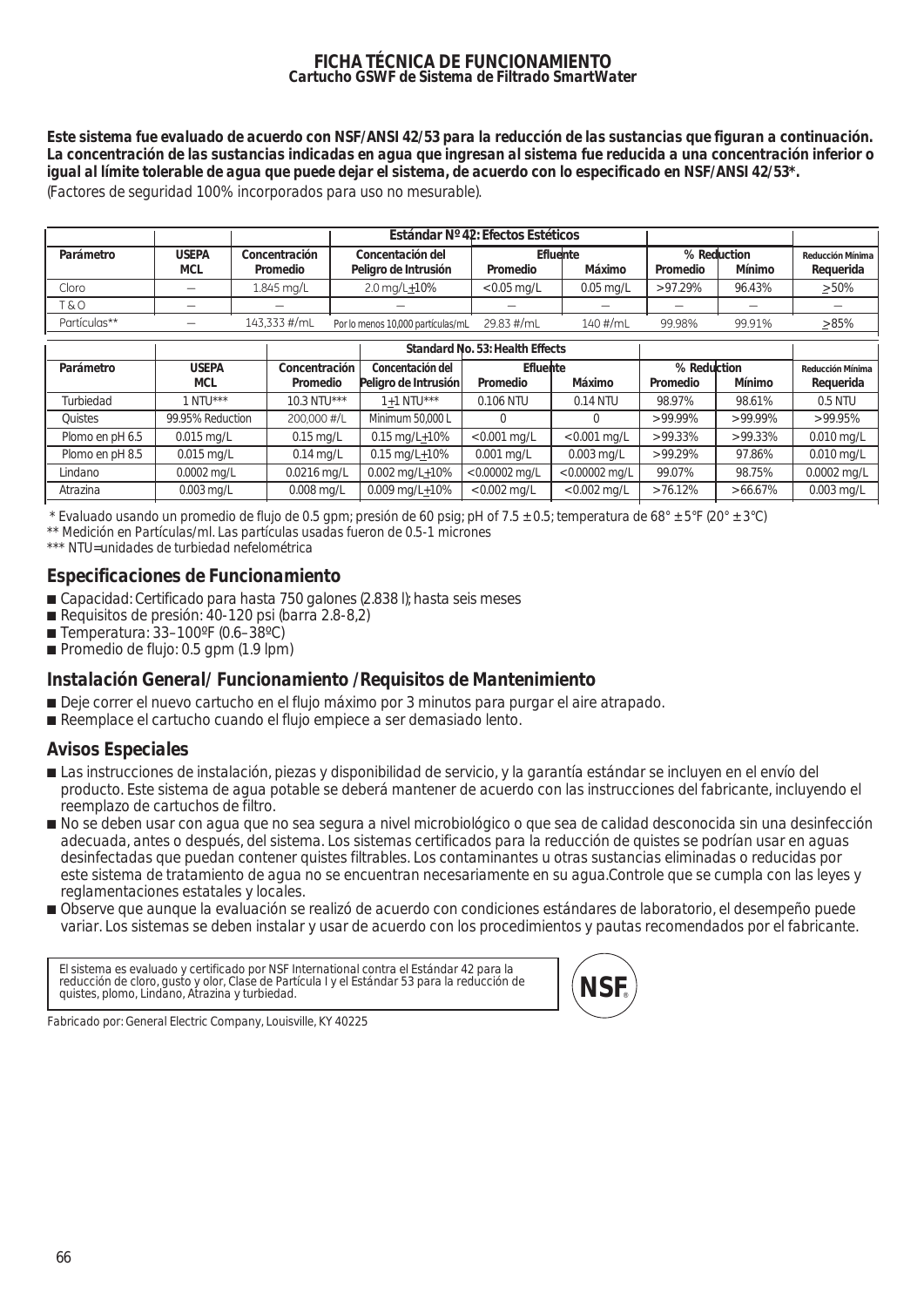Servicios al Cliente

*Con la adquisición de su nuevo electrodoméstico Monogram, esté seguro de que si alguna vez necesita información o asistencia de GE* 

*Freezer con Espacio Inferior de 30"*

|                                                          | Appliances, allí estaremos. ¡Todo lo que tiene que hacer es llamar!                                                                                                                                                                                                                                                                                                                                                                                                                                                                                                                                                                                                                |
|----------------------------------------------------------|------------------------------------------------------------------------------------------------------------------------------------------------------------------------------------------------------------------------------------------------------------------------------------------------------------------------------------------------------------------------------------------------------------------------------------------------------------------------------------------------------------------------------------------------------------------------------------------------------------------------------------------------------------------------------------|
| <b>GE Appliances</b><br>Answer Center®<br>800.626.2000   | Cualquiera sea su consulta sobre uno de los electrodomésticos principales de Monogram, el<br>servicio de información de GE Appliances Answer Center® está disponible para brindarle ayuda.<br>Su llamada - y su consulta - será respondida a la brevedad y del modo más gentil. Llame a GE<br>Appliances Answer Center® de lunes a viernes de 8 a.m. a 10 p.m., Hora del Este, y los sábados<br>de 8 a.m. a 7 p.m.<br>$\Omega$                                                                                                                                                                                                                                                     |
|                                                          | Visite nuestro sitio web en: monogram.com                                                                                                                                                                                                                                                                                                                                                                                                                                                                                                                                                                                                                                          |
| Servicio de<br>Reparación en<br>el Hogar<br>800.444.1845 | Un profesional del servicio al cliente de GE Appliances le brindará el servicio de reparación<br>profesional programado en el día y horario que sea de su conveniencia. Para programar una<br>cita del servicio técnico, comuníquese de lunes a viernes de 7 a.m. a 10 p.m., Hora del Este, o<br>los sábados y domingos de 8 a.m. a 6 p.m. Muchas ubicaciones de Servicio al Cliente de GE<br>Appliances a cargo de la empresa le ofrecen el servicio hoy o mañana, o a su conveniencia.<br>Nuestros técnicos con capacitación en fábrica conocen su electrodoméstico por dentro y por<br>fuera, de modo que la mayoría de las reparaciones se pueden resolver en una sola visita. |
| Para<br>Clientes con<br><b>Necesidades</b><br>Especiales | GE Appliances ofrece controles en Braille para una variedad de electrodomésticos de GE<br>Appliances, y un catálogo para planificar una cocina sin obstáculos para personas con movilidad<br>limitada. Los consumidores con incapacidad auditiva o de diálogo que poseen acceso a un TDD<br>o a un teletipo convencional se pueden comunicar al 800.TDD.GEAC (800.833.4322) para solicitar<br>información o el servicio técnico.                                                                                                                                                                                                                                                   |
| 800.626.2000                                             |                                                                                                                                                                                                                                                                                                                                                                                                                                                                                                                                                                                                                                                                                    |
| Contactos del<br>Servicio Técnico<br>800.626.2224        | Puede estar seguro de que el Servicio al Cliente de GE Appliances aún estará allí una vez que su<br>garantía caduque. Adquiera un contrato de GE Appliances mientras su garantía aún está vigente<br>y recibirá un importante descuento. Con un contrato a muchos años, se asegura el acceso al<br>servicio técnico futuro a los costos actuales.                                                                                                                                                                                                                                                                                                                                  |
| Piezas y<br><b>Accesorios</b><br>800.626.2002            | Aquellos individuos calificados para realizar el servicio técnico de sus propios<br>electrodomésticos pueden solicitar el envío de piezas y accesorios directamente a sus hogares.<br>El sistema de piezas de GE Appliances brinda acceso a más de 47,000 piezas y todas las Piezas<br>de Renovación Genuina de GE Appliances están totalmente garantizadas. Se aceptan las tarjetas<br>VISA, MasterCard y Discover. Visite www.GEApplianceParts.com.                                                                                                                                                                                                                              |
|                                                          | Las instrucciones de mantenimiento por parte del usuario que figuran en este manual<br>cubren los procedimientos que deberán ser realizados por cualquier usuario. Otros servicios<br>técnicos generalmente deberían ser derivados a personal calificado del servicio. Se deberá<br>tener cuidado, ya que una reparación indebida podrá ocasionar que el funcionamiento no<br>sea seguro.                                                                                                                                                                                                                                                                                          |
|                                                          | 67                                                                                                                                                                                                                                                                                                                                                                                                                                                                                                                                                                                                                                                                                 |